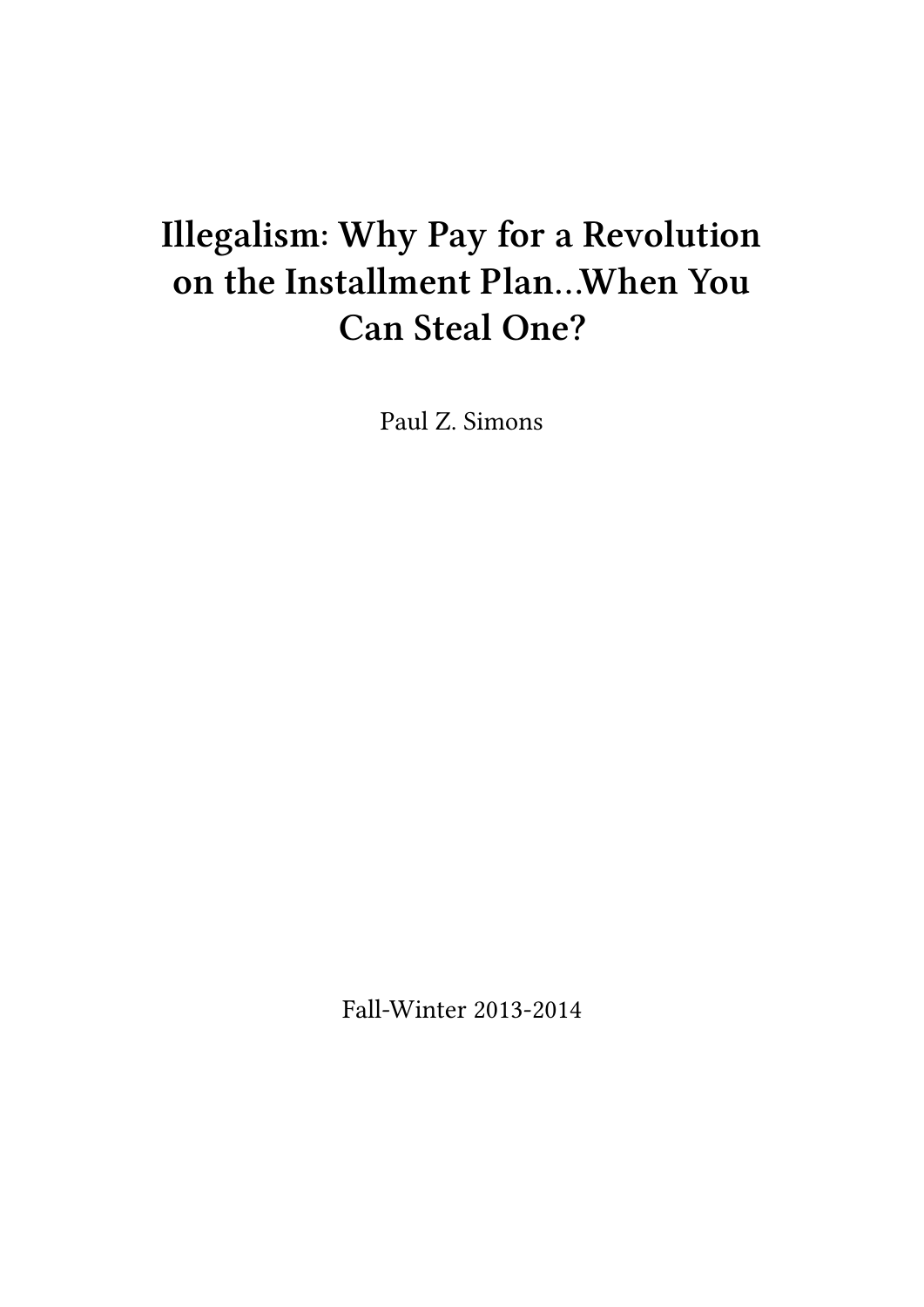## **Contents**

| Clément Duval from War to Crime to Devil's Island to New York | $5^{\circ}$ |
|---------------------------------------------------------------|-------------|
|                                                               |             |
| Toccata and Fugue in Dynamite, Dagger and Pistol 9            |             |
|                                                               |             |
|                                                               |             |
|                                                               |             |
|                                                               |             |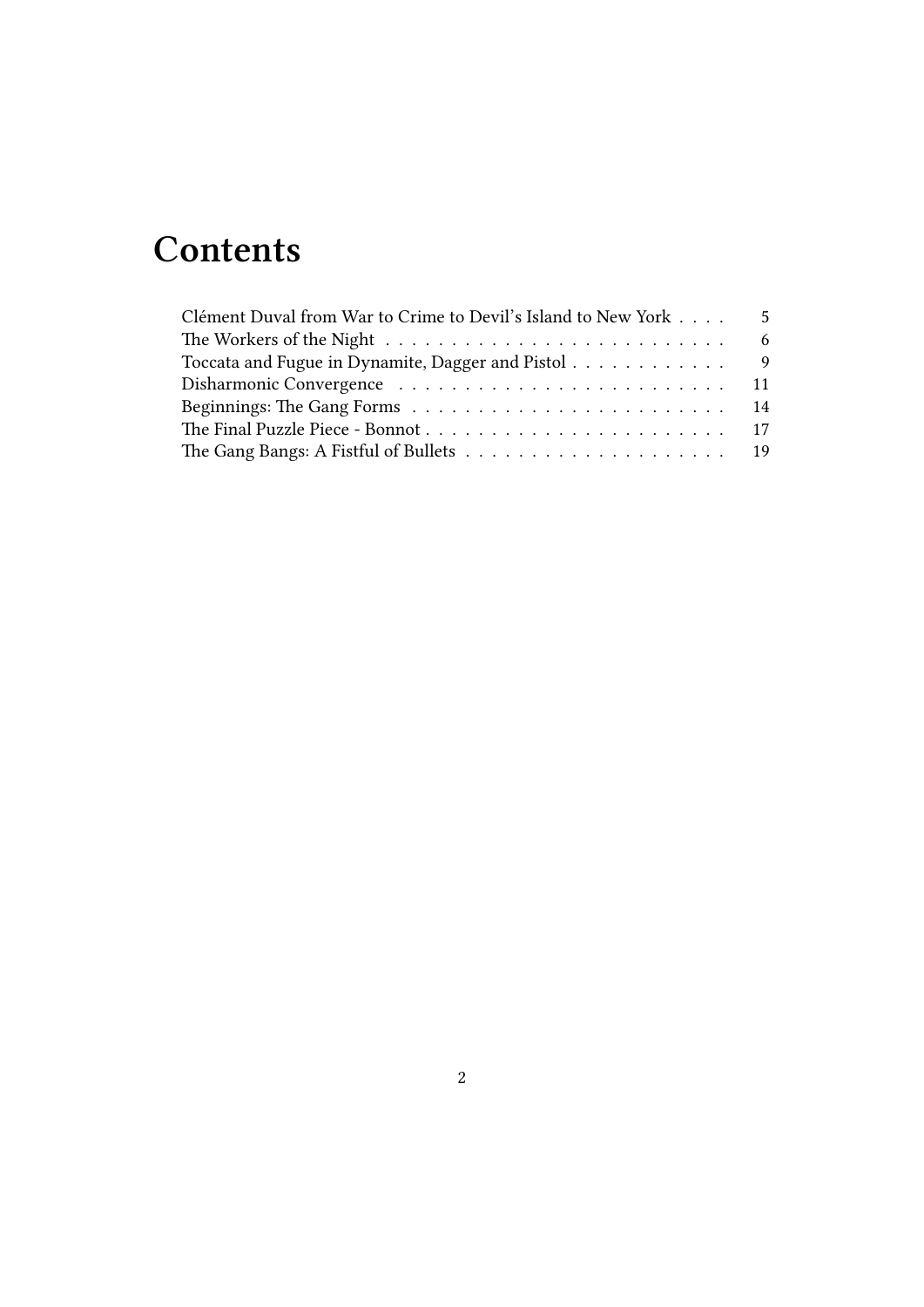In truth, it isn't indispensable to feel oneself an anarchist to be seduced by the coming demolitions. All those who society flagellates in the very intimacy of their being instinctively wants vengeance. A thousand institutions of the old world are marked with a fatal sign. Those affiliated with the plot have no need to hope for a distant better future; They know a sure means to seize joy immediately: Destroy passionately!

-Zo d'Axa

*Destroy Passionately!*

Well as through this world I've traveled, I've seen lots of funny men, Some will rob you with a six gun and some with a fountain pen But as through this world you ramble, as through this world you roam, you will never seen an outlaw drive a family from their home. -Woody Guthrie *Pretty Boy Floyd*

**Illegalism** - The open embrace of criminality as an expression of anarchism, particularly individualist anarchism.

The advent of the illegalist tendency in the last century of the nineteenth and first two decades of the twentieth century, primarily in France, Switzerland, Belgium and Italy, proved to be yet another contentious, seemingly indefensible dark stain on the soul of Anarchy for many of its working class adherents. Like the terrorists, the assassins, and the bandits - the illegalists presented to the world the tableau of the vessel of social morality tipped, emptied and smashed. For the illegalists crime was an accepted economic activity, and simultaneously the very heart and soul of social insurrection, the negation *and* the negation of the negation.

Passage into the illegalist milieu portended a commitment that encompassed the condemnation of all law, all morality, a rejection of both virtue and vice. It established a terrain of activity that by definition was beyond the purview of all social institutions and accepted relationships - the landscape of the illegalist was a place where the insurrection had already been fought and won.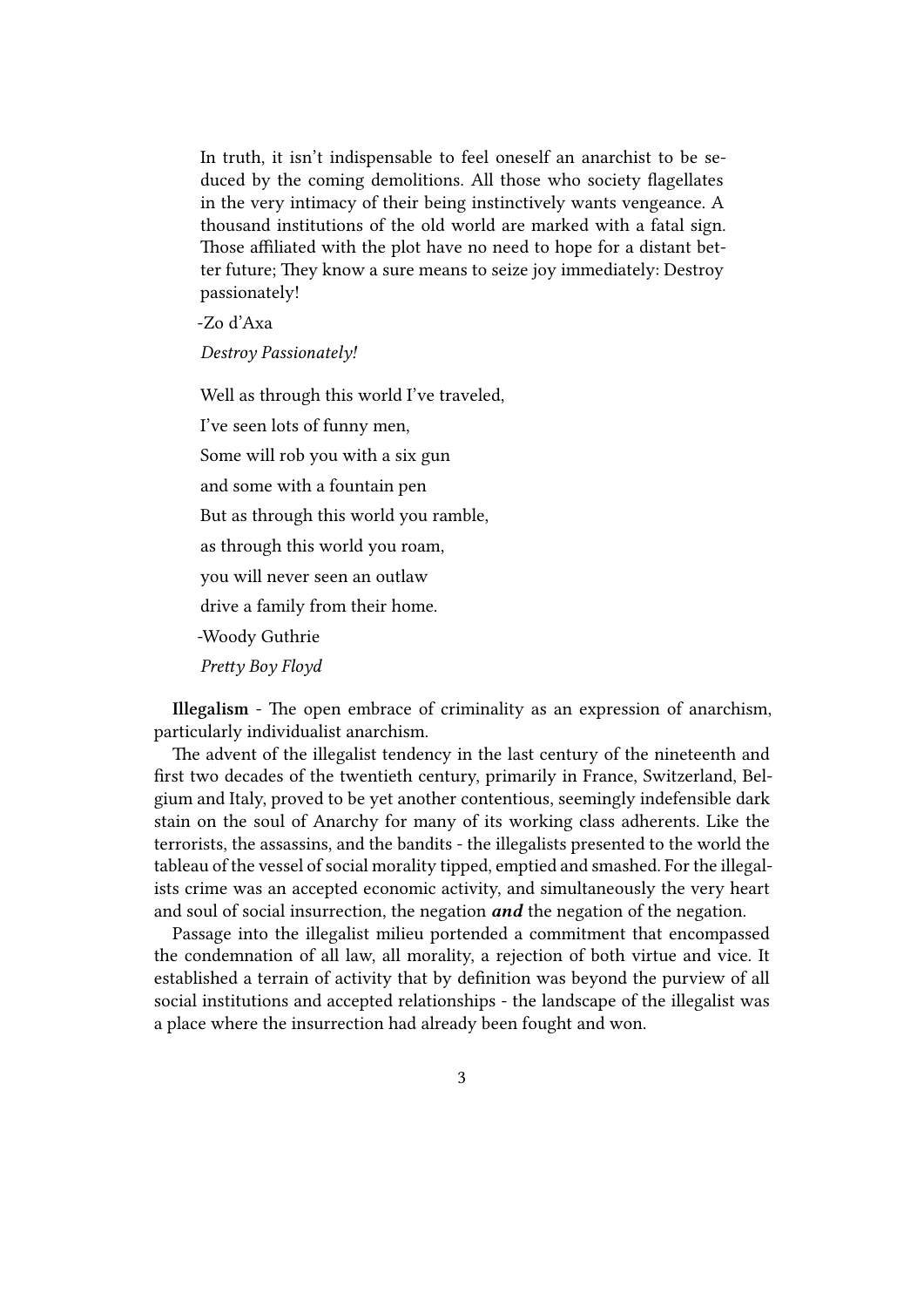The illegalists were probably the most individual of anarchists while simultaneously maintaining the strongest bonds of association and communication, bonds required by the social activity of crime as insurrection. The illegalist milieu also illuminates a singular aspect of utopia, specifically that when the anarchist society is realized it will not be as a result of some esoteric will-to-liberty, or a Freudian erotic demiurge, nor as the result and sum of a labored economic equation, rather utopia will arise as a function of necessity, as banal as breakfast and as certain as summer heat.

In the same manner that the illegalists turned to crime to survive and to speak, so society will turn to utopia to survive … and to speak. Of course, illegalist actions and theory are the stuff from which controversy is manufactured, not even ordinary criminals will condone crime publicly, and the Left, which has always asserted a monopoly on morality, was as outraged as the politicians and the press of the dominant society when anarchists started cracking safes and shooting bank tellers.

Anarchist history provides shining examples of theoretical hypocrisy; certainly the syndicalists, with their dreams of economic organization built atop massive industrial union structures were no grant fans of the illegalists.

The anarcho-communists who had watched as their tendency bled adherents into the various communist parties on one side and the syndicalists on the other were in no position to respond at any level, though Jean Grave, among others would develop a ranting liberal critique of the whole scene.

A very similar controversy reared its head two decades ago when Murray Bookchin and his "social anarchist" minions started throwing much at "lifestyle anarchists" for being uninterested in organizing for the masses for either the social revolution, or even a late July Social Ecology picnic. Though Bookchin obviously felt this was a new controversy within anarchism, his ravings (and ours) had all the trappings of the Syndicalist versus illegalist tribal warfare conducted circa 1910.

Finally, the Occupations of 2011 and the arguments brought for and against violence in the General Assemblies, as reported in the non-MSM press, also seemed yet another rehash of the illegalist controversy that played out a full century ago in France.

Yet, illegalism strikes deeper into anarchy than an economic or political construct - including class struggle, surplus value, or post-modern analysis done in crayon.

Certainly, the illegalist tap roots penetrate further than most anarchists would like to admit, and they are not only buried in the conceptual tangle that supports the anarchist challenge, they are also present and resonate throughout every historical manifestation of anarchy or anarchism.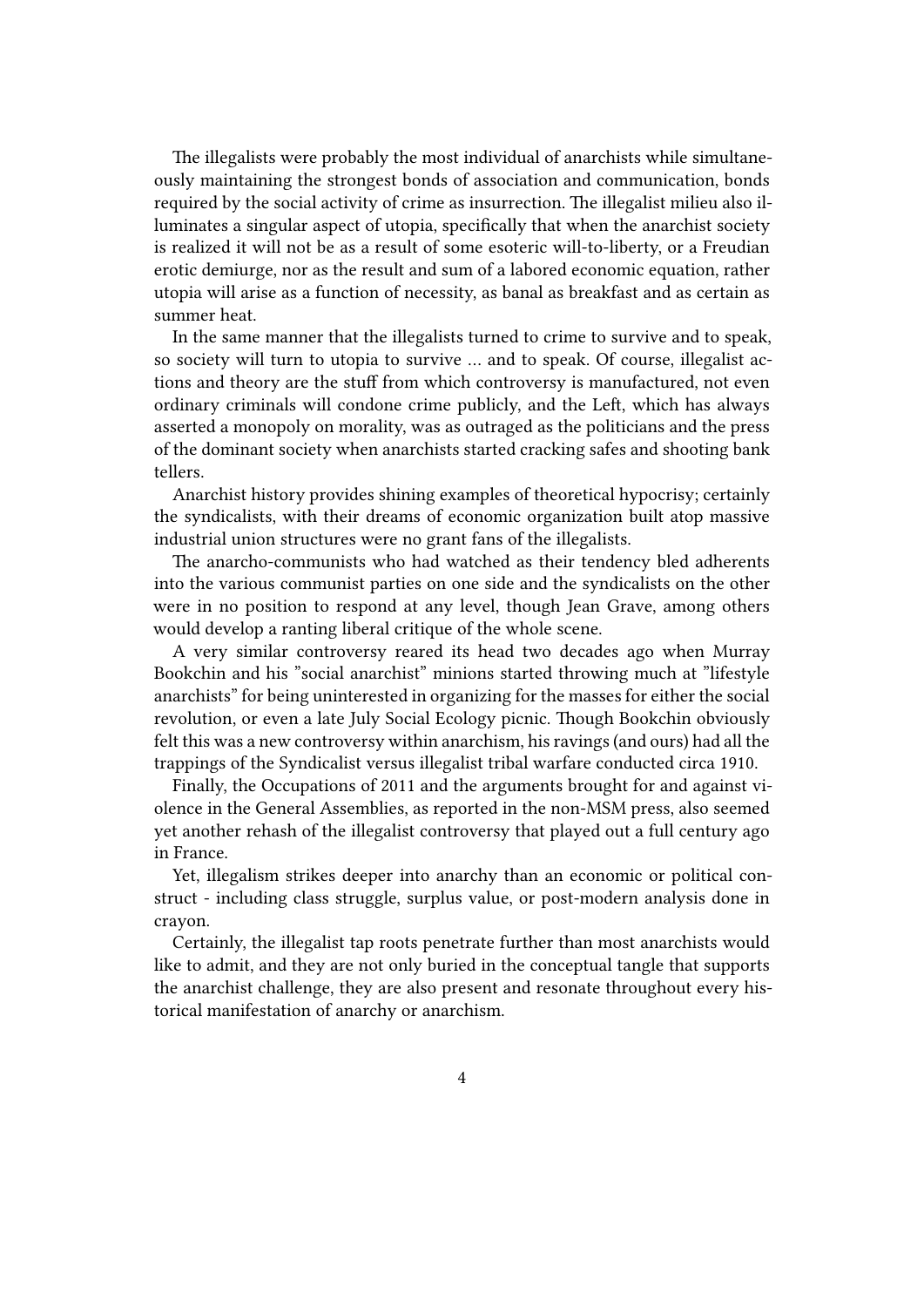Thus one day in a post-insurrectionary era a toddler holding fast to a chair for balance may query a parent - "are you an anarchist, too, Mama?"

For the simple reason that the child already knows that mom is an illegalist - it goes without saying.

### <span id="page-4-0"></span>**Clément Duval from War to Crime to Devil's Island to New York**

The very first illegalist, and the man who would provide the initial intellectul argument for anarchists as criminals was Clément Duval. He had served as a line soldier during the Franco-Prussian War and while unclear whether he participated in the Commune, he was wounded horribly by a Prussian mortar shell and subsequently contracted smallpox while recovering. He spent the next 10 years of his life recovering, including four years in hospital.

Upon release he was basically unemployable, being skilless save soldiering and with multiple physical challenges, and so set about becoming a thief. He also later jointed the legendary anarchist group the *Panther of the Batignolles*, one of the many contemporary Parisian affinity groups in that era who were notorious for their extreme ideas and also their street actions which seemed designed more to imperil police officers and violate laws than to protest any perceived slight to the anarchist community.

The *Panther* also doubled as a criminal conspiracy and their occasional forays into illegality would push Deval even further into the milieu. Duval, however, was a pretty mediocre criminal, shortly after joining the Panther he was arrested for the theft of 80 francs and spent a year in prison. Then on October 25th of 1886 Duval broke into a socialites house, stole 15,000 francs and set the house on fire either accidentally or on purpose, his "confession" is unclear on this point.

He was apprehended two weeks later trying to fence some of the goods from the burglary.

The myth of the illegalists begins with his arrest, for as the cop Rossignol was trying to apprehend Duval, Duval pulled a dagger from his coat and stabbed him repeatedly.

Though Rossignol would survive his wounds, the image of an apprehended criminal striking back at an officer of the law mid-arrest was an addition to the history of crime that only an illegalist could have made. His trial drew loud support from all segments of the anarchist milieu and ended in chaos as he was dragged from court screening, "Long Live Anarchy!"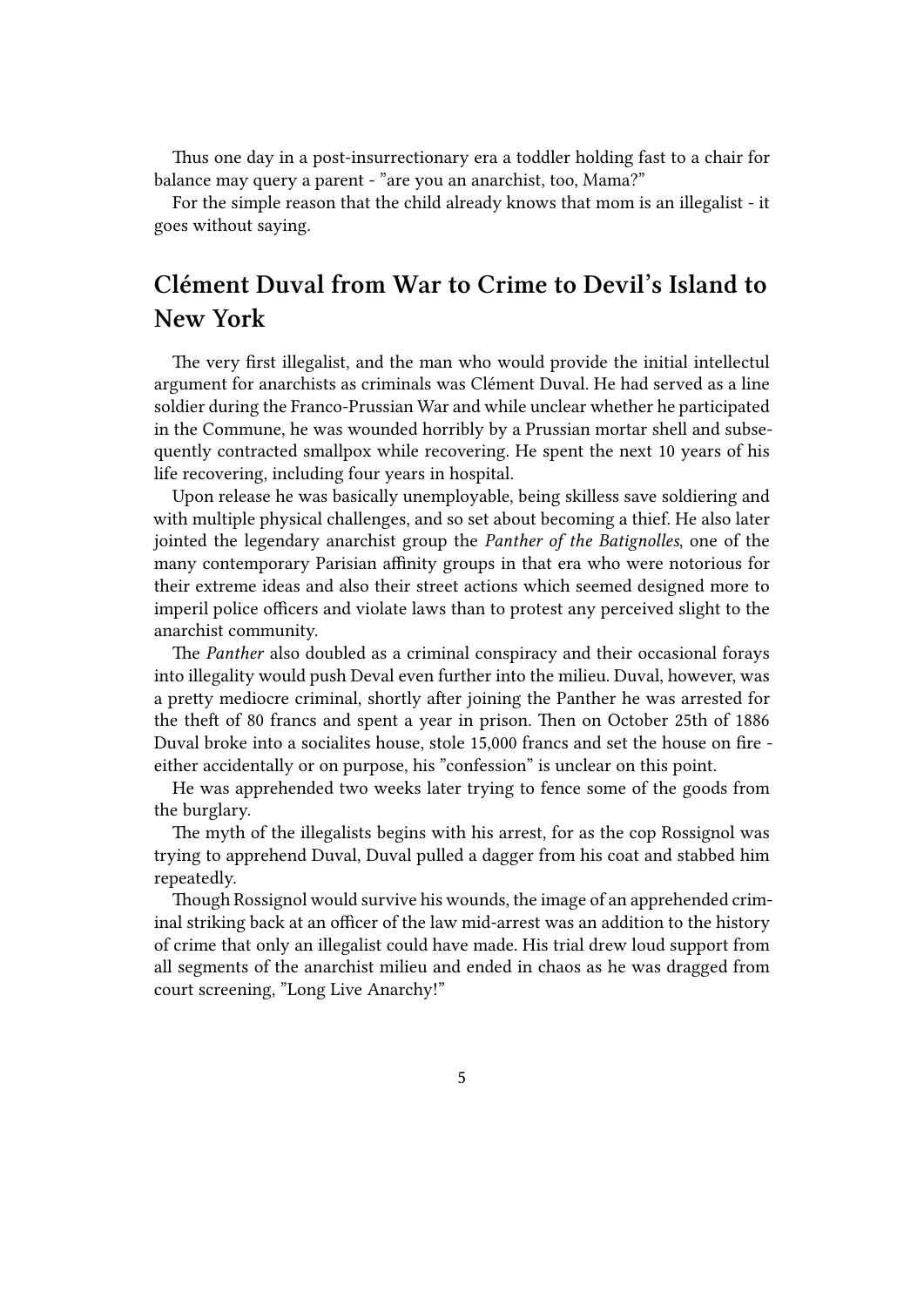He had also sent to the anarchist paper *La Revolte* an article which included the lines,

Theft exists only exists through the exploitation of man by man…when Society refuses you the right to exist, you must take it…the police-man arrested me in the name of the Law, I struck him in the name of Liberty.

Duval was sentenced to the "dry guillotine" of Devil's Island from which, after 20 unsuccessful attempts, he finally got it right and escaped in April of 1901 and lived out the rest of his life in New York City.

His memoirs were published in 1929, and have just recently been republished (*Outrage: An Anarchist Memoir of the Penal Colony*, translated by Michael Shreve, PM Press, 2012).

Duval never renounced nor backtracked from his life as an anarchist and criminal.

#### <span id="page-5-0"></span>**The Workers of the Night**

The second foray of anarchists into the criminal milieu is due to one man, Marius Jacob, who just didn't seem to be able to fit in.

Initially, a sailor's apprentice on a voyage to Sydney Australia, he jumped ship at some point in time and among other employments tried piracy but found it too cruel to his tastes.

Upon returning to France he took up typography and militant anarchist activity that ended with him being caught with a parcel of explosives after a string of minor larcenies. Jacob knew when he was beat, and thereafter never sought legitimate employment, rather he gathered around him a group of anarchists similarly alienated from the world of work and formed what they termed the "Workers of the night."

He used the term "pacifistic illegalism" to describe this new twist on anarchist activities. Jacob and his band evolved a simple though powerful set of guidelines, one does not kill except to protect one's life an freedom from the police, one steals only from social parasites like bankers, bosses, judges, soldiers, the clergy, and not from useful members of society like doctors, artists or architects.

Finally, a percentage of the proceeds were to be donated to anarchist causes, depending on the choice and tastes of the illegalist doing the stealing and the giving. Jacob and his gang proved to be cunning and successful burglars.

One of the man tricks they introduced was forcing their way into an apartment from the apartment above.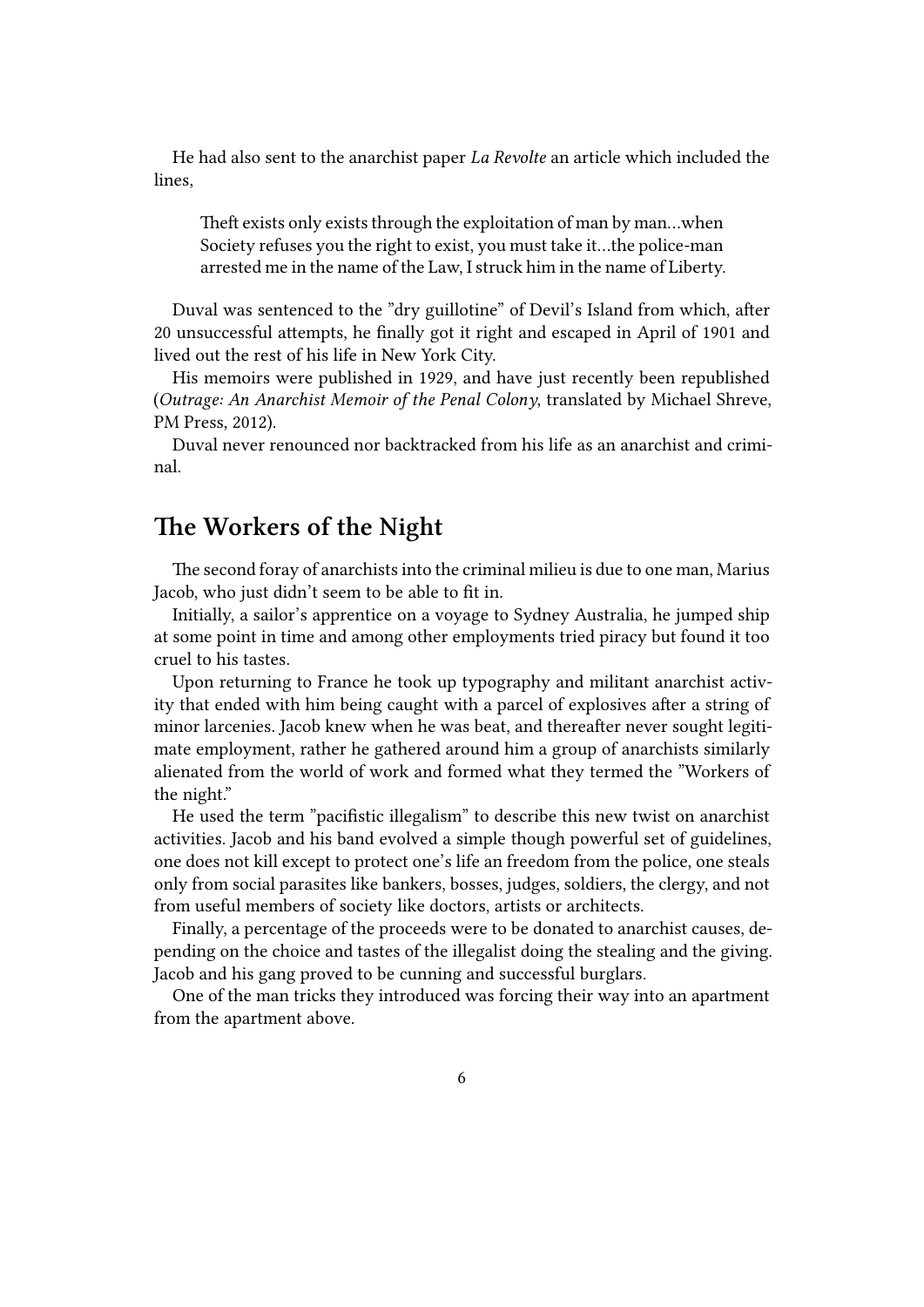To facilitated this a small hole was drilled through the floor of the top apartment and into the ceiling of the lower dwelling. A closed umbrella was inserted through the hole and opened so that falling debris and noise would be lessened in the target apartment.

From 1900 to 1903 Jacob and his small crew of from two to four burglars perpetuated at least 150 burglaries throughout France, including a smash and grave at the Tours Cathedral and pilfering an Admieral's mansion in Cherbourg.

Then in April of 1903 the whole venture went sour with the slaying of a police officer in Abbeville during an escape. Jacob and his confederates were eventually captured and tried two years later in Amiens. Anarchists flocked to the city to support him, and while his legal defense left much to be desired he avoided the guillotine and was sentenced to life at hard labor in Cayenne.

After 17 escape attempts he was finally pardoned and returned to France, though he was unhappy in Paris and moved to the Loire Valley where he continued on with his life.

He eventually remarried (his wife had died while he was in the *bagne*, the Gallic Gulag) and took up a life of commercial travel. In spider of this his anarchist activities never abated. He traveled to Barcelona in 1936 to volunteer for the CNT/FAI militas, but was convinced that the battle would be lost by the communists and republicans and so returned to France.

During the Nazi Occupation he participated in *Maquis* sabotage squads (mostly expat Spainards, like Sabate, with a score to settle with any fascist - Spanish or German), primarily as a safe house operator and providing food and succor for the guerrillas.

Marius committed suicide by intentional morphine overdose on August 28th 1954.

His suicide was far from surrender, rather he wrote that it was a result of his calm acceptance of being unwilling to fight the rigors of old age. (My father committed suicide with a pistol in March of 2008 for very much the same reason, and I honor his will and courage in his action.)

Marius in the final years of his life developed a mixed attitude towards illegalism, based in part on the old magnetic attraction of proletarian workerist anarchism:

I don't think that illegalism can free the individual in present-day society. If he manages to free himself of a few constraints using this means, the unequal nature of the struggle will create others that are even worse and, in the end, will lead to the loss of his freedom, the little freedom he had, and sometimes his life.

Basically, illegalism, considered as an act o revolt, is more a matter of temperament than of doctrine. This is why it cannot have an ed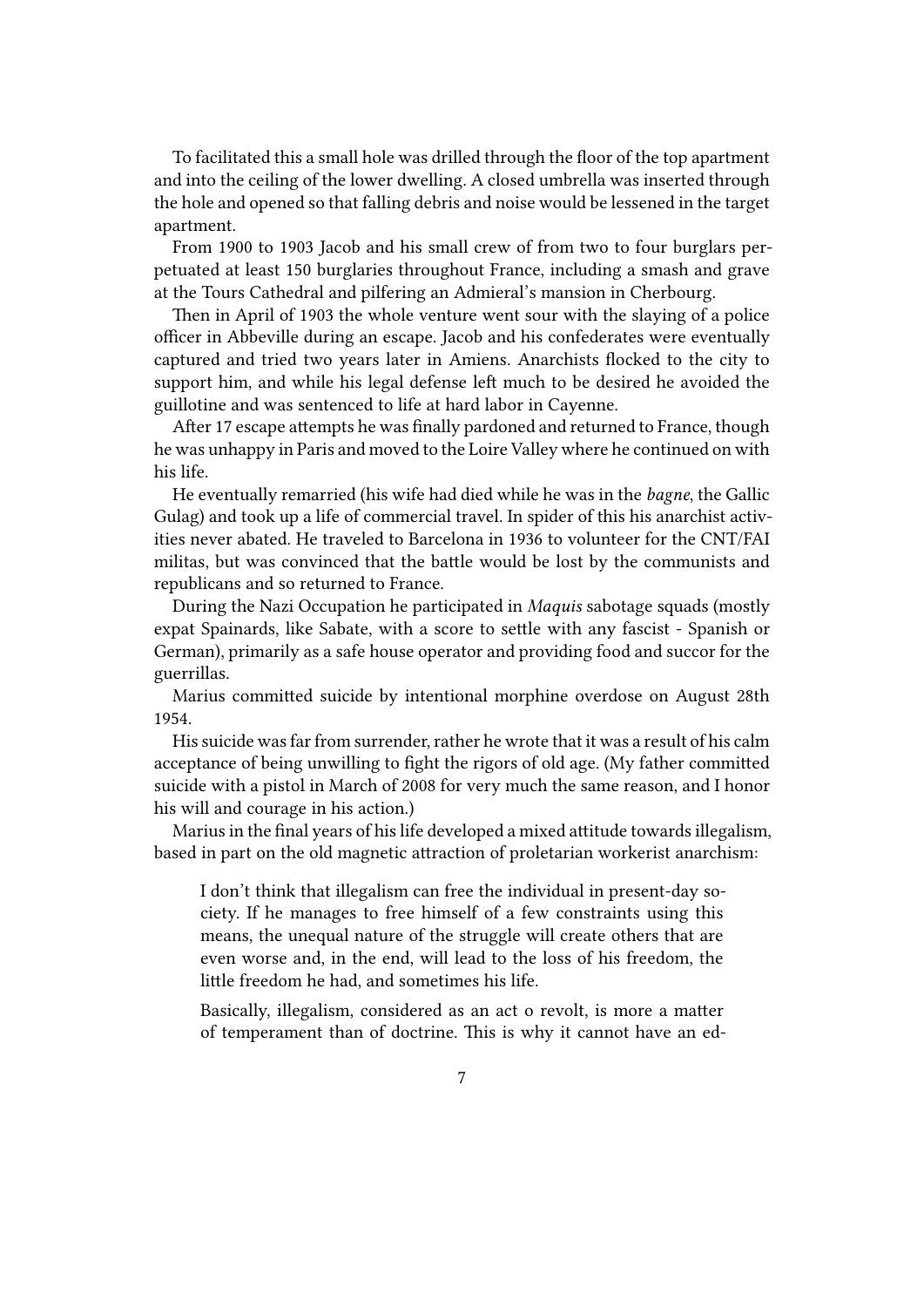ucational effect doctrine. This is why it cannot have an educational effect on the working masses as a whole. By this I mean a *worthwhile educational effect.*

Strangely, this statement would have been accepted by Bonnot, Garnier and the other illegalists as being accurate - they were not every interested in propaganda by the deed, rather they were convinced that the deed itself, the robbery, the assassination, *was* the insurrection.

The point was not to educate the masses towards the social revolution, but to realize their insurrection here, now and for no one else but the individual, and possibly the union of egoists that she surrounds herself with - the herd, the collaborators - be damned.

Both Marius and Duval must be considered ultimately as proto-illegalists, each saw their respective criminal enterprises in a propaganda-of-the-deed conceptual framework, and as *I'reprise individuelle* (basically individual expropriation).

The act was justified in a moral universe that turned as nearly as possible the dominant moral codes upside down, but nonetheless acknowledged and accepted society an its flaws as the strawman - the thing that conceptually must be destroyed and altered, manipulated in a negative fashion.

The illegalists, however, were less interested in social revolution than they were in living in a state of rebellion.

Given the chance they would have saved damn little of the dominant society, and certainly wouldn't have used it as a negative paradigm from which to design an anarchist community - which is the single greatest conceptual flaw of the workerist anarchism.

In this sense these proto-illegalists seem more aligned to the mass-base anarchist tendencies than to the individualist milleu from which Bonnot and others would arise.

This is best exhibited by Marius's ploughing his ill gotten gains into any one of a number of anarchist papers and projects, and the fact that such donation was an expected part of the gang's ethics. Both men viewed their crimes as a means to an end, as a way to pay the rent and also as bringing the social revolution that much closer to fruition by supporting anarchist causes.

One is also reminded of Durruti, Ascaso and Oliver who, during their "pistolero" period, were clearly closer to either Marius, Duval or even Nobiling, than to say, a Kropotkin.

Yet in their case the assassination and robberies were, among other things, a way to support the CNY, and later the FAI, and hence were only mildly tinged with individualist anarchist ideas.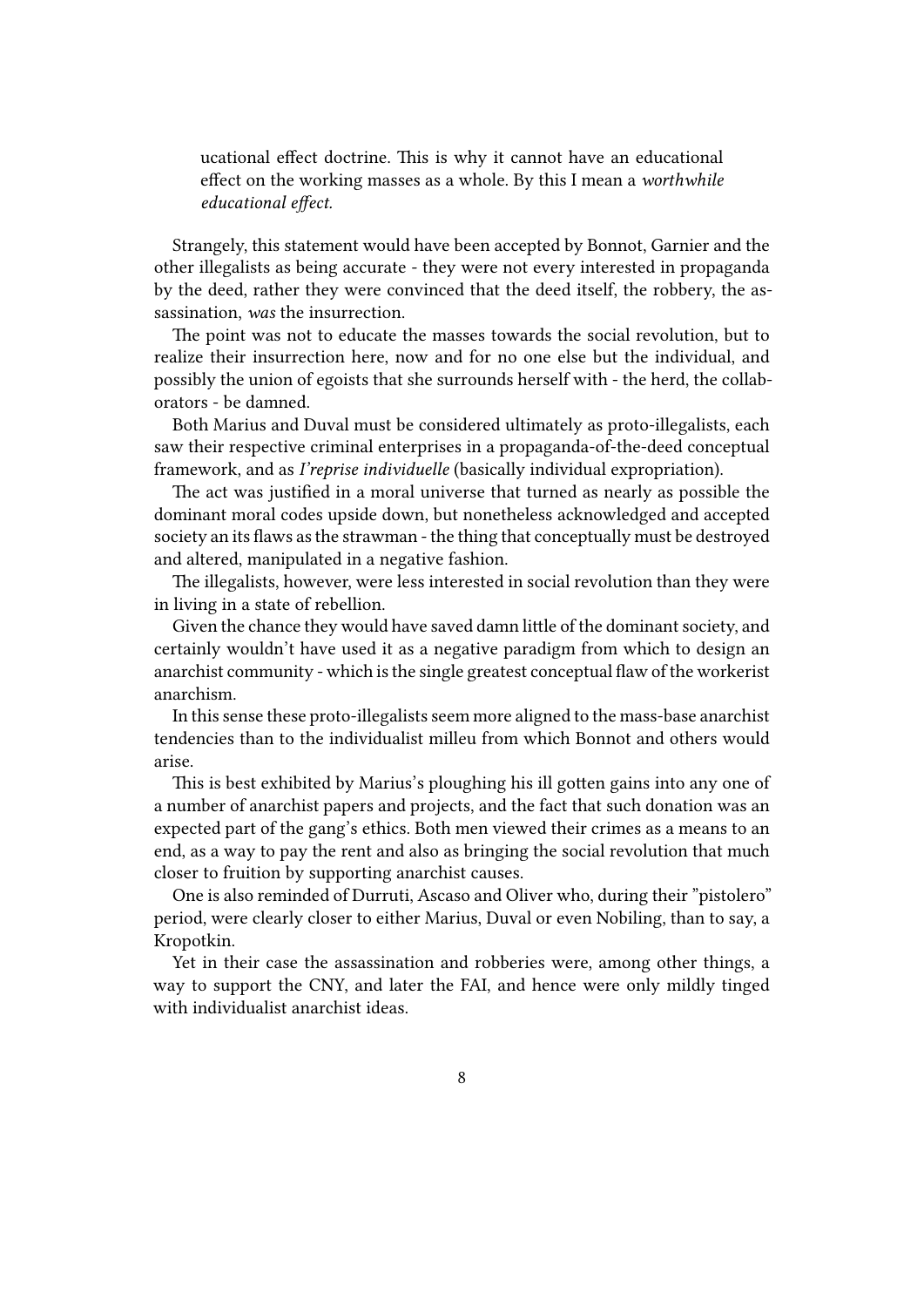The success of *La Revista Blanca*, and the popularity of its editors, Federic Montseny and her father Joan (Federico Urales), would leave a deeply individualist mark on all of Spanish anarchism, including the syndicalist CNT.

Given the repression that was present in Spain during the period when such actions took place, criminal or not, their "outrages" were politically consistent and while not illegalist are worth recalling with fondness.

Finally it should be noted that Marxists and the syndicalists who drew dark, bold lines between crime and the working class did so in spite of the very real proclivity of both groups to pass back and forth freely from one social role to the other.

Victor Kibalchich, of whom more later noted of Paris in the early 1900s,

One of the particular characteristics of working class Paris at that time was that it was in contact with the riff-raff, i.e. with the vast world of irregulars, decadents, wretched ones, with the equivocal world.

There were few essential differences between the young worker or artisan of the old quarters of the center and the pimps in the alleys of the neighborhoods of the Halles.

The rather quick-witted driver and mechanic, as a rule, stole whatever they could from the bosses, through class spirt and because they were 'free' of prejudices.

Similarly, the majority of "loss" to theft in businesses today is due less to customers than to employees conscious enough to fill their backpacks with store inventory and office supplies after a hard day's wage slavery.

#### <span id="page-8-0"></span>**Toccata and Fugue in Dynamite, Dagger and Pistol**

Concurrent with the fusion of anarchism and crime were the waves of assassinations and bombings throughout Europe perpetrated by anarchists. The opening salvo of the assassination campaigns began in the anarchist watershed year of 1878. Emil Max Hodel attempted to end the life of the Kaiser, Wilhelm I, on May 11, 1878 with a pistol. When the first shot strayed he walked across the street to try again, but was apprehended in the process.

Less than a month later the anarchist Dr. Karl Nobling had another go at Wilhelm I, again with a pistol and being a better shot he wounded the aging monarch but did not kill him. Nobling then shot himself in the head, succumbing to his wounds a few weeks later.

Hodel was tried and subsequently beheaded on August 16, 1878.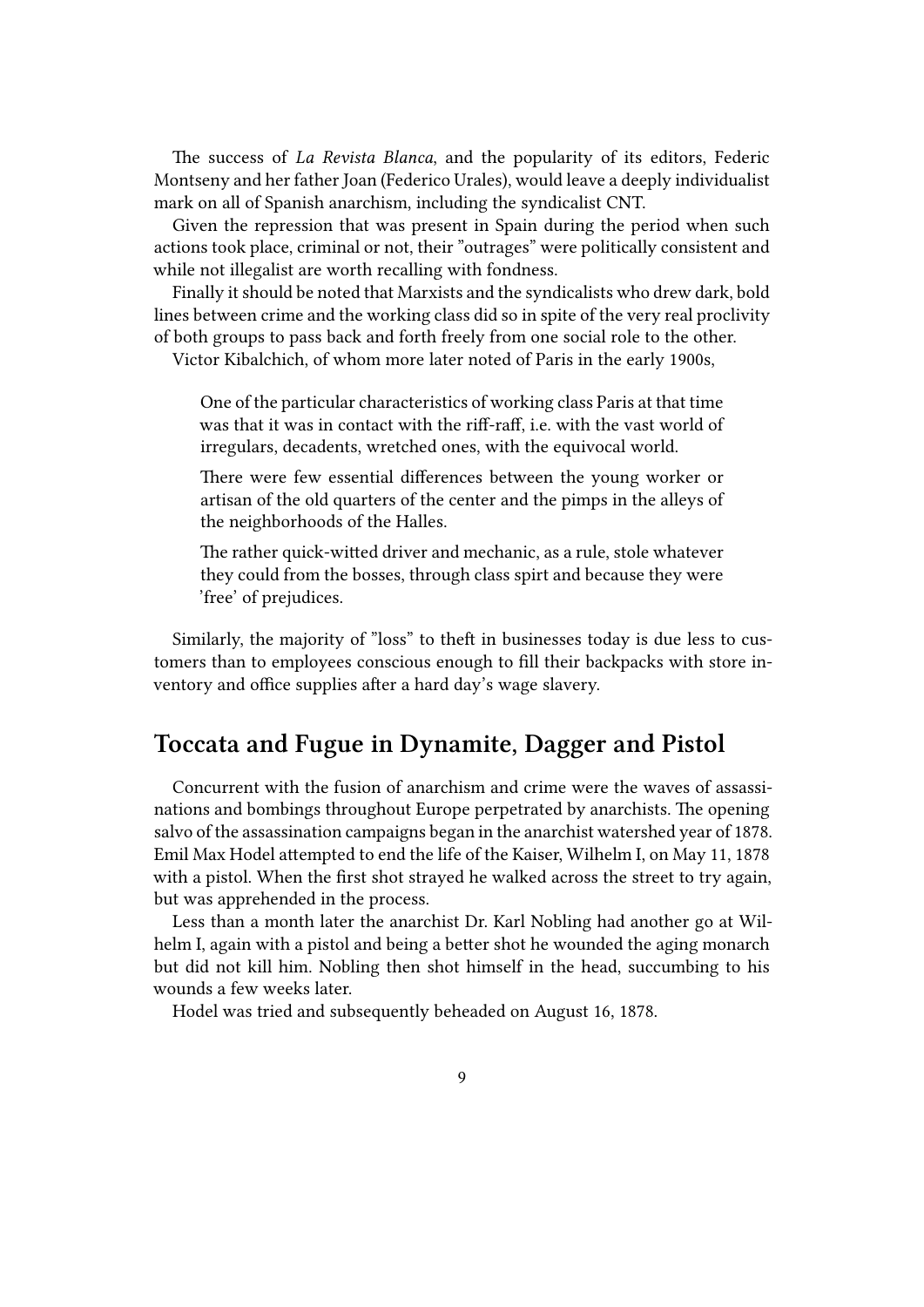On November 17, 1878, the anarchist Giovanni Passannante attacked the king of Italy, Umberto I, while on the tour of the kingdom, accompanied by Queen Margherita and the Prime Minister, Benedetto Cairoli.

Wielding a dagger he tried to stab the monarch who warded off the lunge with a sabre blow. The king lived, but Cairoli, a former Garibaldian officer and total sellout, was severely wounded and retired, briefly, from public life.

Passannante was tried and condemned to death, even though that punishment was explicitly reserved for successful regicides. Umberto commuted his sentence to life imprisonment in a cell only 1.4 meters high, without sanitation and wearing thirty pounds of chains. Passanante would later die in an insane asylum from his treatment during his years in hell.

The Russian anarchist populist People's Will (*Norodnya Volya*) finally got it right (after several wild attempts) on 13 March, 1881 by tossing a bomb into Czar Aleksandr II's coach. the bomb fired but didn't harm the autocrat, however, as he stood in the street observing the carnage - and waiting for the transport back to the Winter Palace, another member of the People's Will, also armed with a bomb, thew it at Aleksandr's feet, which exploded - killing himself instantly.

The repression by the Russian state was savage ad in response the People's Will set about plotting to kill the replacement czar, Nicholas. Their plans were uncovered leading to the arrest and hanging of Alecksandr Ulianov, Lenin's older brother; which launched his younger sibling on the road to the Marxists/statist counterrevolution.

So in terms of the long term political scorecard an anarchist should probably chalk that assassination up to a draw - sure they got Aleksandr, but ultimately the world got the Bolsheviks. Mixed bag.

The political violence revives, after a ten year lull, in 1891 in France when during a May Day celebration at Fourmies the police fired into a crowd of workers with a new device, the Lebel machine gun - by official count 14 dead, 40 wounded.

On the same day a small anarchist demonstration of laborers in Clichy degenerated into a running gun battle after the police attempted to break up the meeting. Three of the anarchist fighters from Clichy were rewarded by the French justice system with unusually harsh prison sentences for the time (three and five years).

Enter Ravachol, an impoverished, but highly motivated, anarchist who unreleased a singular and determined bombing campaign.

First he bombed the home of the presiding judge of the Clichy anarchists (March 1, 1892), then the Lobau police barracks, where Communard prisoners had been taken to be executed (March 15, 1892).

Ravachol was turned in after speaking a bit too openly about his exploits to a waiter while having dinner. He was arrested and executed in July of 1892.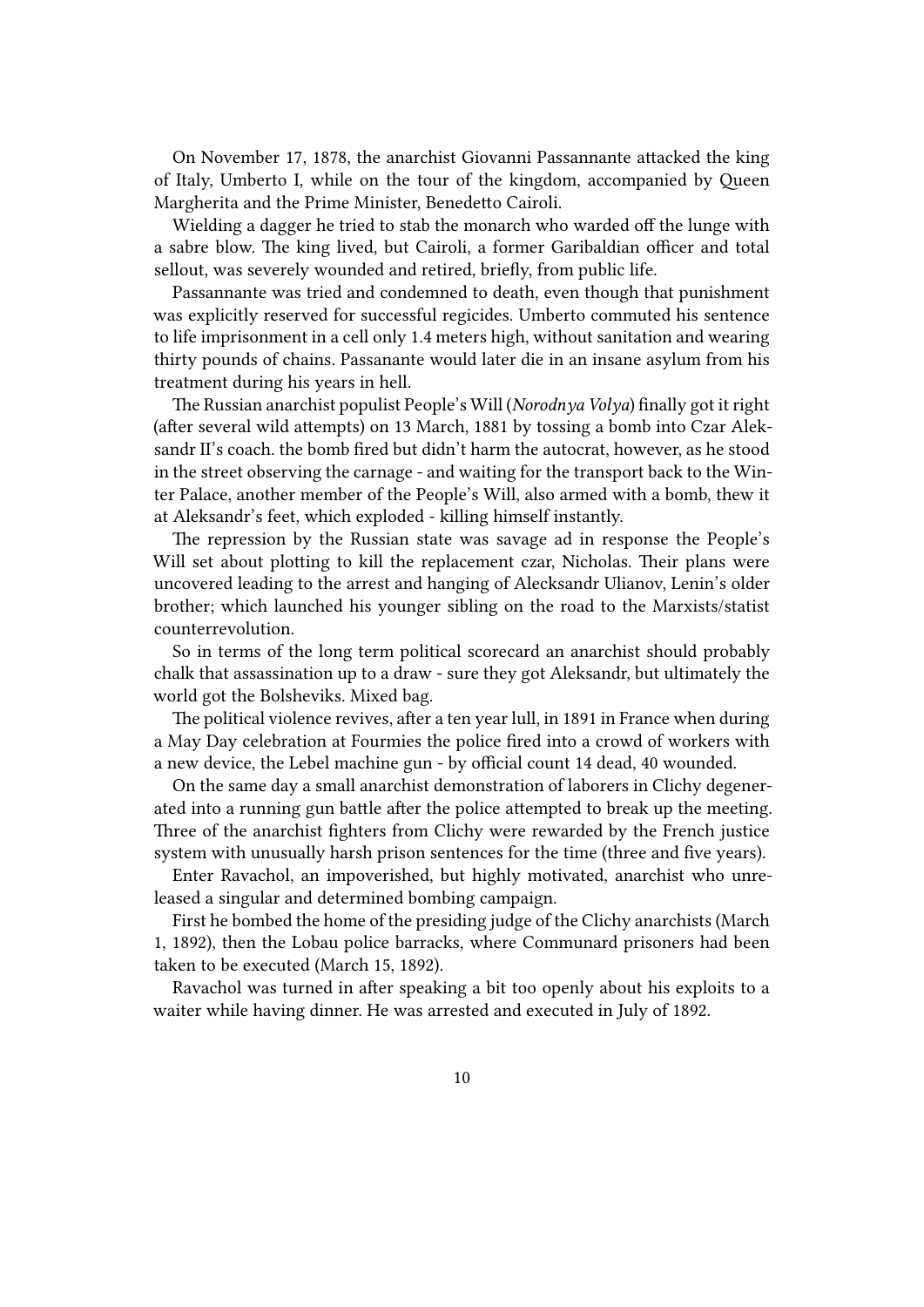Of note is the fact that on the day before the start of his trial a bomb exploded in the restaurant where Ravachol had spilled the beans to the waiter; evidently an attempt at vengeance.

Next stop Spain - November 7, 1893, with the tossing of two Orsini bombs by the anarchist Santiago Salvador into the orchestra pit of the Liceu Theater in Barcelona meant to avenge the garroting of anarchists in Jerez. The explosions killed twenty and injured an unknown number of others.

Not to be outdone by a Spanish comrade, and with Ravachol's guillotine to avenge - on December 9, 1893 August Vaillant walking into the Chamber of Deputies in Paris and tossed a bomb packed with nails at the assorted legislators (no fatalities, one injury). He gave himself up and was guillotined on February 3, 1894.

Then on February 12, 1894 Emile Henry upped the ante and tossed a bomb into the Cafe Terminus at the Fare St. Lazare train station to avenge the death of Vaillant. He was apprehended, tried and guillotined on the 21st of May in the same year. Henry distinguishes himself by giving a brilliant account of his political movement towards anarchism and his justification for his bombing in court.

The peroration is still reprinted to this day (link to transcribed NY article on Vaillant) and is worth the time spent to read it.

Finally to top it all off Sante Geronimo Casrio, an Italian anarchist, to avenge the death of Henry Vaillant, Ravachol and anybody else he could think of, stabbed and killed the French President Sadi Carnot on 24 June 1894. He was tried and guillotined in Lyons on 15 August of the same year.

The life of bombings and assassinations goes on almost without interruption until September 1932, when several *galleanisti*, using a large dynamite device, effectively leveled the home of Just Webster Thayer, who presided over the trial of Sacco and Vanzetti - then resumes again in the sixties and continues on into the present…

#### <span id="page-10-0"></span>**Disharmonic Convergence**

In terms of political activity and propaganda things were also afoot in the form of Albert Joseph, or Albert Libertad, or just Libertad.

Born in 1875 in Bordeax and abandoned at birth he became a ward of the state, and faced the usual miserabilist existence then doled out by the Third Republic to its unfortunates. Having lost the use of a leg as a result of childhood illness, probably polio, Libertad walked the rest of his life with the assistance of canes or crutches - which also doubled as clubs in a fight.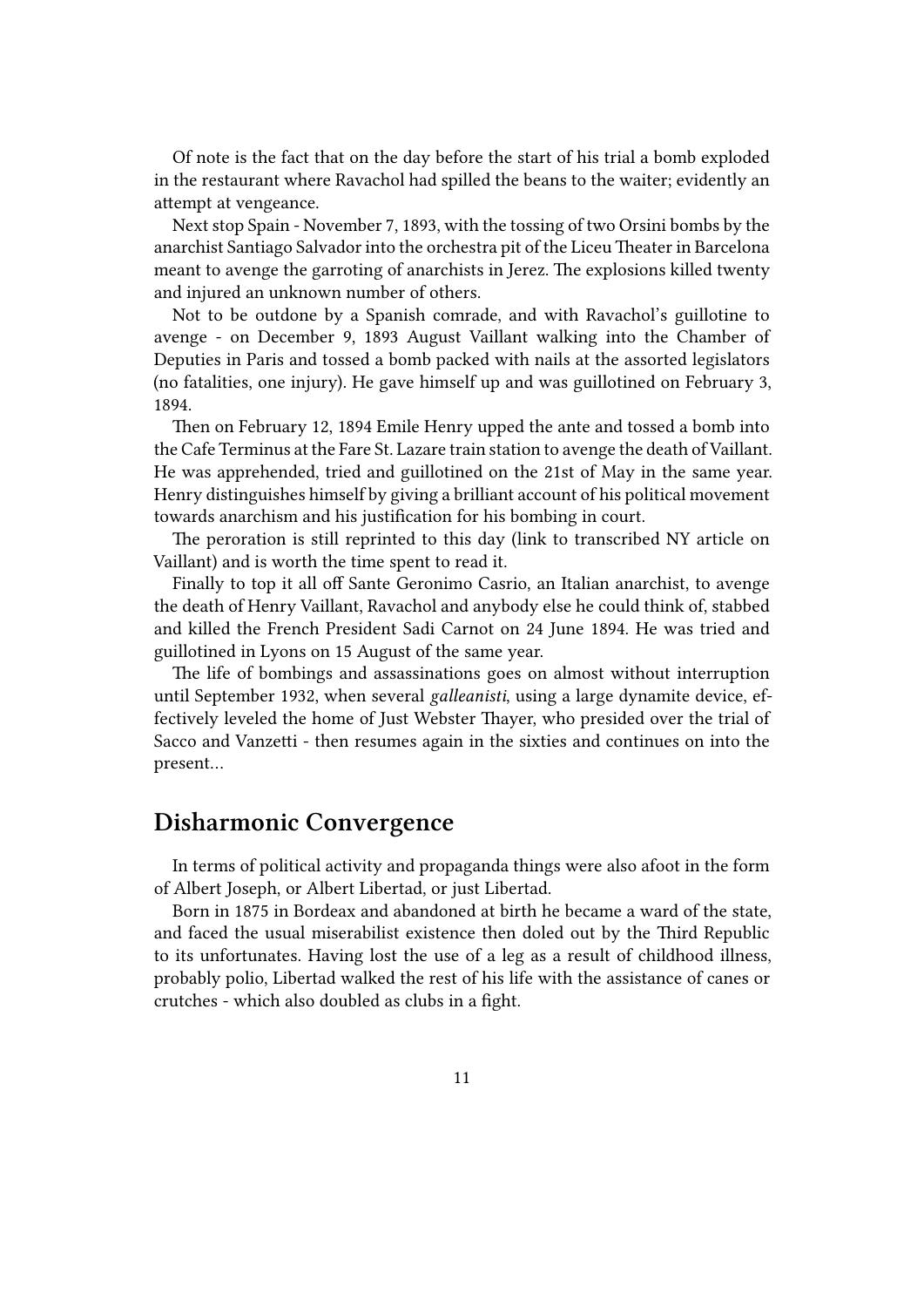At the age of 21 Libertad moved to Paris and dove into writing, publishing, organizing, partying, lovemaking, just about every available opportunity for life and joy was not lost on the man. He worked and contributed to numerous journals including *Le Libertaire*, L'En-Dehors, and finally on 13 April 1905 there appeared the influential individualist journal that he founded, *I'Anarchie*, a four page broadsheet.

The journal was widely read, and being sufficiently easy to publish occasionally had incredible large print runs; as an example one issue specific to the July 14th holiday was issued in a print run of *1000,000*. (By comparison, most contemporary North American anarchist publications run far less than 5,000 copies - *Modern Slavery* has an average print run of 3k.)

This issue included a manifesto appropriately entitled "The Bastille of Authority." During Libertad's life he met and worked with an astonishing array of writers, artists and oddly, politicians.

As an example, he worked as a correct on Astride Briand's journal *La Lanterne*, which is weird because Briand was not only a Socialist Politician but served a total of eleven terms as Prime Minister of France, and later offered one of the first proposals for an economic union of European nation-states some 90 years before the EU was realized.

Libertad also worked with various anarchist agitators from Zo d'Axa (quoted above), the founder of the pre-eminent individualist anarchist journal, *L'En-Dehors* (*The Outside*), reborn in 2002 and currently a franco-phone website (http://endehors.net); Sebastien Faure, Victor Kibalchich, George Mathias, Paraf-Javal, and Émile Armand.

The last two anarchists listed, along with Libertad, founded and organized the *Causeries Populaire*, well-attended individualist anarchist public discussion groups which eventually proliferated throughout Paris.

Libertad wrote in short clipped stacccato pronouncements strung together by a common theme, very like prose poetry (see **here**).

Finally, Libertad's version of free love and his natural combativeness backfired when in February of 1908 during an internecine individualist brawl he was kicked in the stomach by one of the two Mahe sisters, both of whom had been at one time or another his lovers. He died a week later in the hospital.

Victor Kibalchich picked up the editorship of *l'Anarchie*, and if anything cranked the articles into a vritual storm of individualist and illegalist rhetoric.

*L'Anarchie* moved rapidly into deep individualist waters propelled not only by the experimentation of the editorial staff with free love, vegetarianism and wateronly diets, but by the discovery of the anarchist community in France of Max Stirner, the prophet of the sovereign self.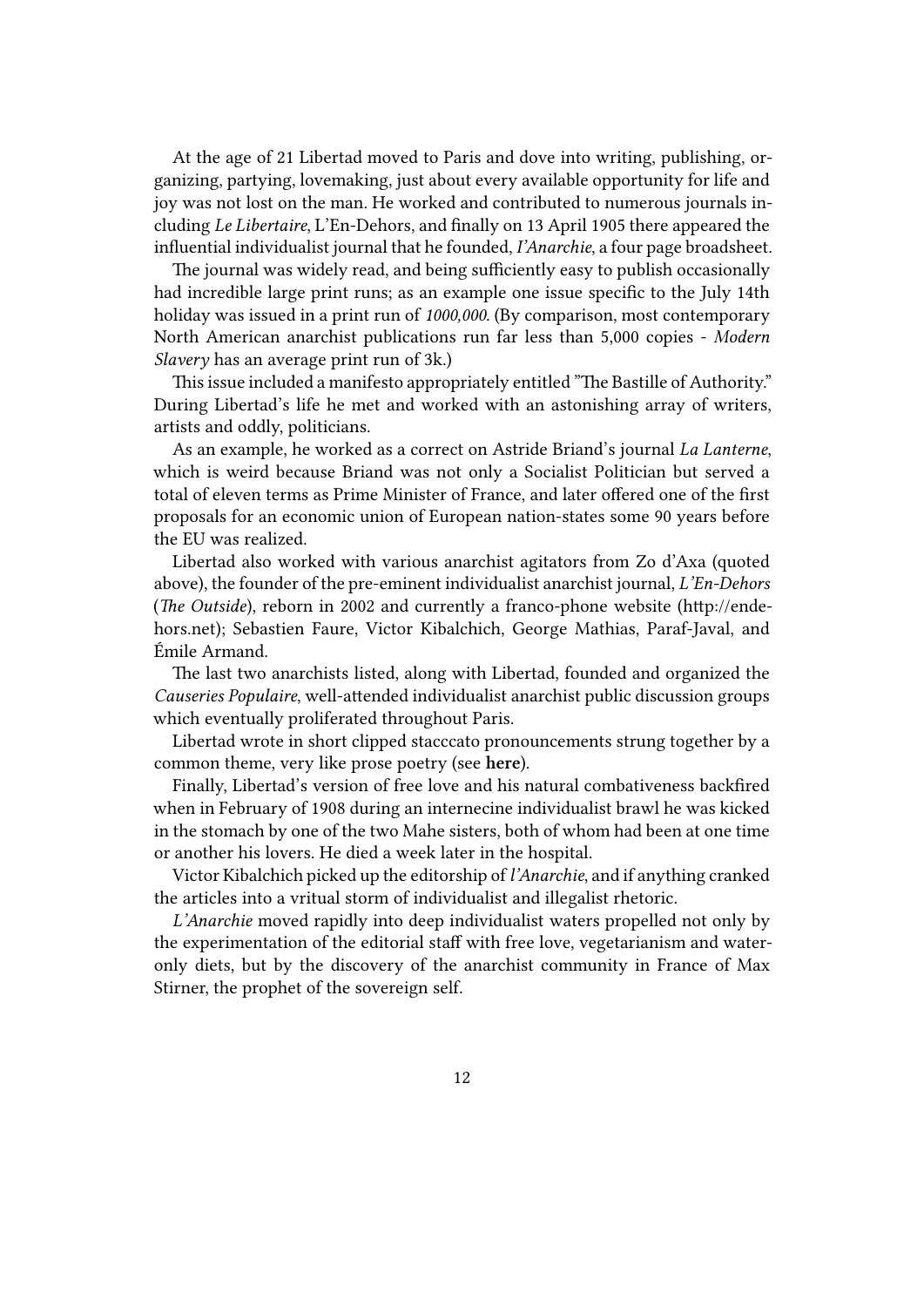His work, *L'Unique et sa Properiete*, was read, quoted, argued, lauded and revilved throughout the first decade of the 20th century in France, and indeed in most of Europe and the United States by anarchists of all stripe.

Stirner's most basic argument is grounded in an effective reduction of all conceptual political categories to ash, he derides all external logic of power, coercion and control and places the individual his or her needs and desires, including the desire for real community, at the center of his universe.

When first published in German, Marx, among others immediately recognized the rammifications of the work and in response he wrote a typically lengthy and dull polemic in *The German Ideology* in a failed attempt to squash the individualist challenge.

Later editions of Marx's book edited out the most of the anti-Stirner material (almost 300 pages), primarily as a result of the shunting of *The Unique and Its Property* into a side-yard of theory for several decades.

With the re-discovery of Stirner in the 1890's, and the printing of the first French translation of his work in 1900, the individualists had found a sound theoretical underpinning for a number of different projects.

As an example of Stirner's thought that directly addresses the issue of crime, guilt and liberation,

Only when I expect neither from individuals nor from a collectivity what I can give myself, only then do I scrape the bonds of - love; the rabble stops being rabble only when it *seizes*…Only that seizing is *sin*, crime, only this rule creates a rabble…If people reach the point where they lose respect for property, then everyone will have property, as all slaves become free people as soon as they longer respect the master as master.

The praise of crime was not just sounded in the individualist milieu and journals, rather it was found in almost all of the anarchist press of the time with varying degrees or rapidity.

One of the better examples was Emile Pouget's journal *Pere Peinard*, the most widely read working class anarchist periodical, described vividly by a contemporary as,

[having] no display of philosophy [which is not to say that it had none], it played upon the appetites, prejudices, and rancorous of the proletariat. Without reserve or disguise, it incited theft, counterfeiting, the repudiation of taxes and rents, killing and arson. It counseled the immediate assassination of deputies, senators, judges, priests and army officers.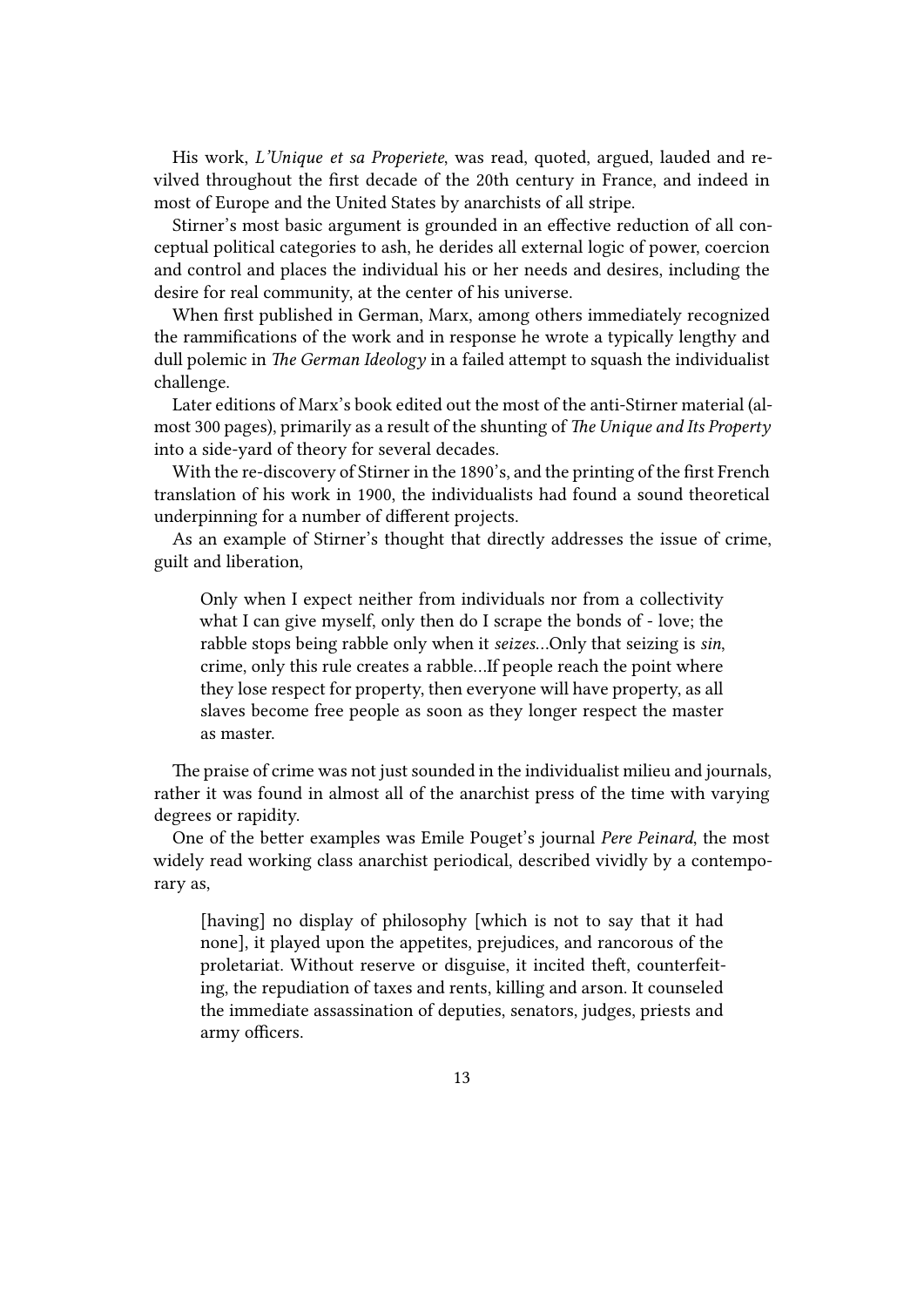It urged … farm laborers and vineyard workers to take possession of the farm and vineyards, and to turn the landlords and vineyard owners into fertilizing phosphates … it recounted the exploited of olden-time brigands and outlaws and exhorted contemporaries to follow their example.

So the anarchist press hasn't really changed that much, the above content being stock in trade for the best libertarian periodicals now.

By 1910 all this theorizing, bombing, thieving individualist philosophy and intransigence would produce a group of young men and women determined to settle the score with bourgeois society in the form of the Bonnot Gang.

#### **Beginnings: The Gang Forms**

Of significance is the fact that Belgium plays a role in the formation of the gang; the small, primarily franco-phone monarchy served as a destination for young men seeking to avoid service in the French army, political exiles, and on the lam criminals. Several gang members would first encounter each other in Brussels and there they found sufficient agreement in ideals and goals to begin the process of forming themselves into a working illegalist combine.

Our first suspect is Raymond Callemin (*La Science*) who was born in Brussels and the earliest childhood friend of Victor Kibalchich, scion of an impoverished Russian refugee family. The two young men worked their way through a course of reading and drifting slowly towards anarchism which among other results caused Raymond's father, an alcoholic and disillusioned socialist, to disown him for keeping bad company.

Kiabalchich would eventually land a job on the French side of the border and while there made contact with *Causeries Popularies* speakers and promoters, and it was here that he met and became enamored of Henriette Maitrejean (Rirette). Rirette had been married to an anarchist worker living in Paris at 17 but by the age of twenty-two with two small children and finding her husband rather boring had drifted through various anarchist millieux until finally she settled into individualist circles.

One of the main anarchist papers in Brussels, *Le Revolte*, served as a center for anarchist and later individualist activities and propaganda. It was here that Edouard Carouy, the paper's editor encountered a young Parisian draft dodger, thief, and anarchist named Octave Garnier, one of the two primary founders, with Bonnot of course, of the Bonnot Gang.

Garnier had been born in Fontainbelau, near Paris, on Christmas in 1989. Garnier's life of crime begins early and he was initially imprisoned at the age of 17 for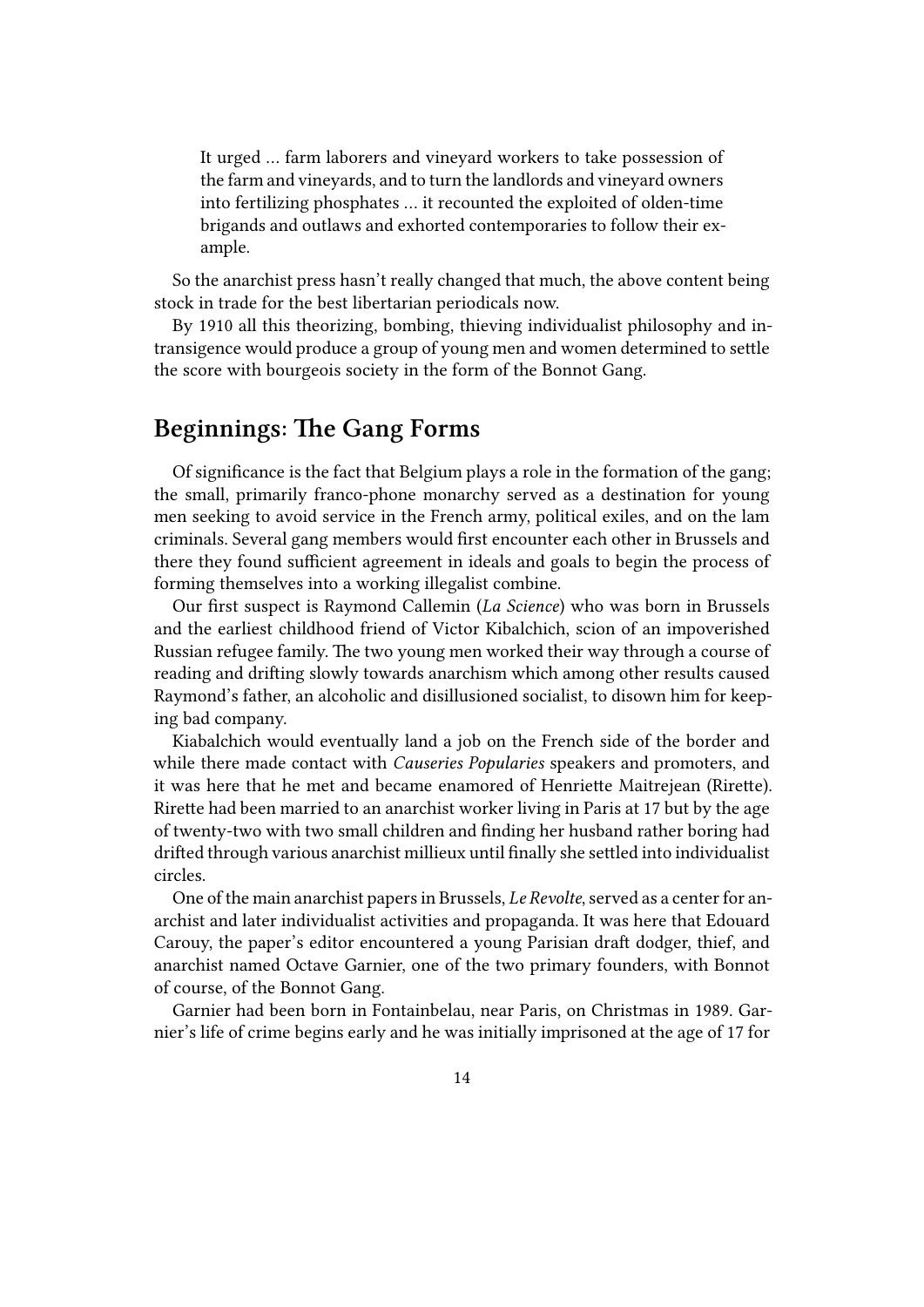conducting a series of smash and grabs. Exiting prison he found that without the requisite formal certificated indicating responsibility, sobriety and distaste for rebellion, most employers would have nothing to do with him. So taking a practical stance he had the appropriate forms forged and entered in to the world of work, which he found to be far nastier than unemployment, theft, or prison.

He drifted from job to job, tried his hand at being a mechanic, but was repeatedly rejected by employers.

During this period of drifting employment he participated in a number of strikes - which disillusioned him to the viability of a working class revolution. He found his workmates more interested in drink than in changing their situation, and this proclivity only made them more brutish, dull and easily led. He observed that union leaders, and especially the syndicalists, were about the same as the capitalists as they both sought to manipulate workers to serve their own ends.

Finally he concluded in his biography, penned shortly before his death and found on his body,

So I became an anarchist. I was about eighteen and no longer wanted to go back to work, so once again I began *la reprise individuelle*.

By May 1910 he was nearing the age of being called up into the armed forces and so began to drift towards the refuge of Belgium. Of note here is that the law of 1905 instituting compulsory military service had created an entire underclass of the militarily-challenged, by one 1910 estimate a full 90,000 Frenchmen were being sough for draft evasion or outright desertion.

While in Belgium Garnier finally found himself in the company of at least some semi-professional criminals, including Carouy the editor of *Le Revolte*, who augmented his income as a part-time pipe fitter with an occasional burglary; counterfeiting was also on the menu, and here he was instructed by Louis Maitrejean, Rirette's erstwhile husband.

Meanwhile Victor, having arrived in Paris, began writing for *l'Anarchie*, and finally got the chance to spend more with time Rirette, who, at their first encounter, found him uninteresting and "a poser." It was in the Luxembourg Gardens that Victor introduced Rirette to a shy young anarchist named Rene Valet.

Valet was born into a middle class home, became interested in anarchism at a young age and had fled Belgium to to avoid military service. It was there that he met Victor and Garnier.

His stay in Belgium was short though and upon return to Paris he collaborated on the journal *Le Libertaire*, attended anarchist meetings, and spent a lot of free time with Victor. It was during this period that Rirette introduced Victor to Andre Soudy, a pale thin young man and the most easily identifiable symbol of the Bonnot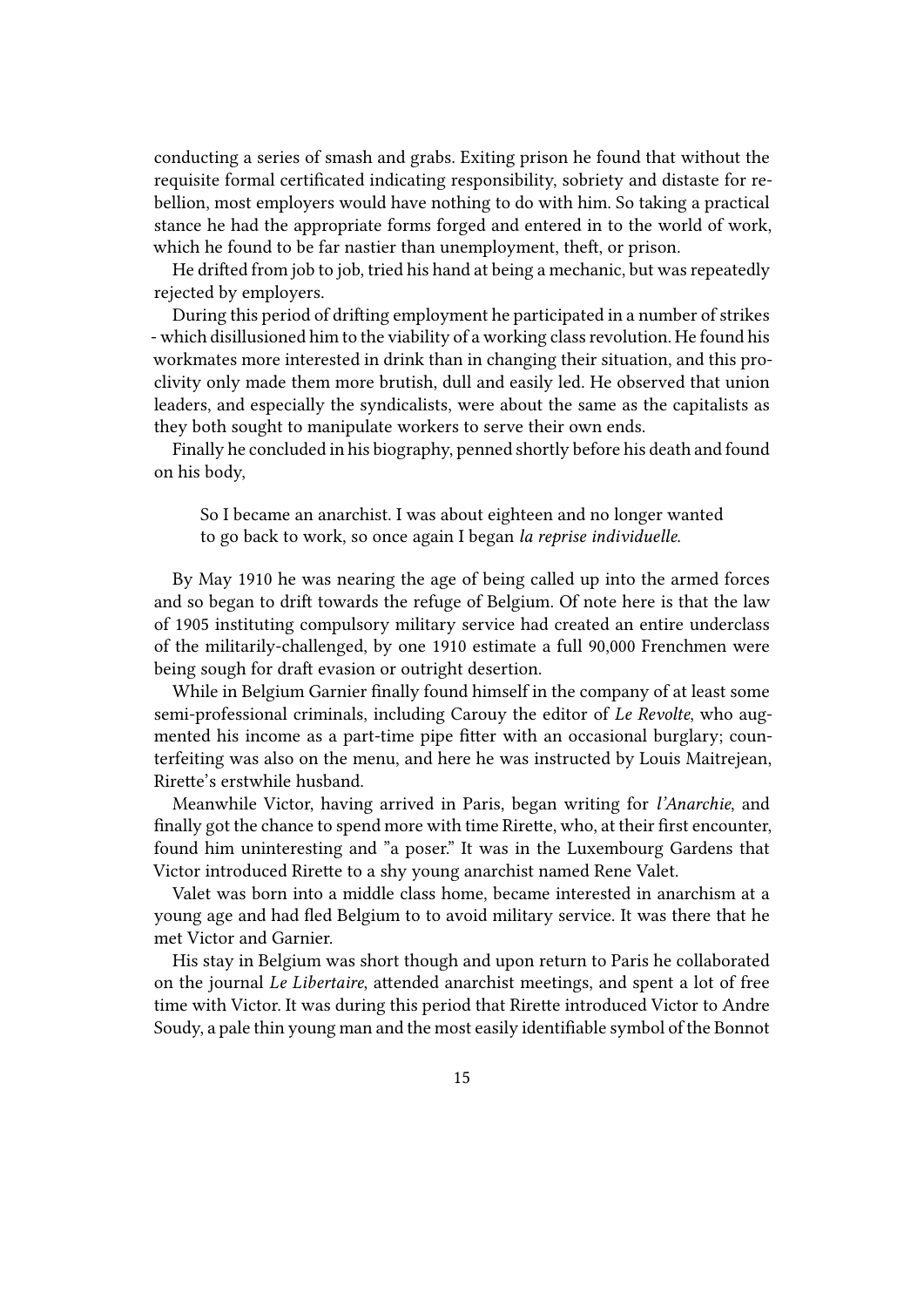Gang as the photographic image of "the man with the rifle" had passed into the anarchist collective consciousness, including some rather impressive tattoos based on the photo.

Victor described Soudy as, the perfect example of the crushed childhood of the back -alleys. He grew up on the street: TB at thirteen, VD at eighteen…"

In the close anarchist circles in which Soudy moved he was known by the nickname *"Pas de chance"* (not a chance - a very prescient moniker indeed). It also reflected the fact that he felt his life was to be short given "the price of medicine".

Then in the midst of all the fermentation in Paris an event in Tottenham, a northern suburb of London, broke like a storm on the international anarchist community.

In December of 1910, several members of a Latvian revolutionary cell, while engaged in breaking into a jewelers store, were interrupted by the police. The comrades shot their way out, killing three policemen and wounding two, in the process also killing the leader of the kommando.

Eventually two comrades were traced back to Tottenham and there fought one of the anarchist equivalents of Thermopylae - there would be others.

The two men, armed only with pistols, held off seven hundred soldiers and dozens of cops.

The Home Office was eventually forced to bring in artillery, and a young Winston Churchhill, to the battle. The fires started by the cannonade ended the confrontation with the anarchists expiring in the flaming building - they never surrendered.

The news traveled quickly around Europe and the Americas drawing praise from most anarchist groups and derision from the powers that be.

A young and impressionable Alfred Hitchcock read all he could about the "Seige of Sidney Street" and eventually would put his artistic spin on it in the final scene of the 1934 version of "The Man Who Knew Too Much."

Kibalchich wrote an article in *I'Anarchie* entitled simply "Two Men" and in it he lays down one of the many conceptual visions that would subsequently animate the Bonnot Gang,

In the ordinary sense of the word we cannot and *will not* be honest. By definition, the anarchist lives by expediency; work for him, is a deplorable expedient, like stealing…He takes no account of any conventions which safeguard property; for him, force alone counts. Thus we have neither to approve nor disapprove of illegal actions.

We say: they are logical.

The anarchist is always illegal - theoretically. The sole word 'anarchist' means rebellion in every sense.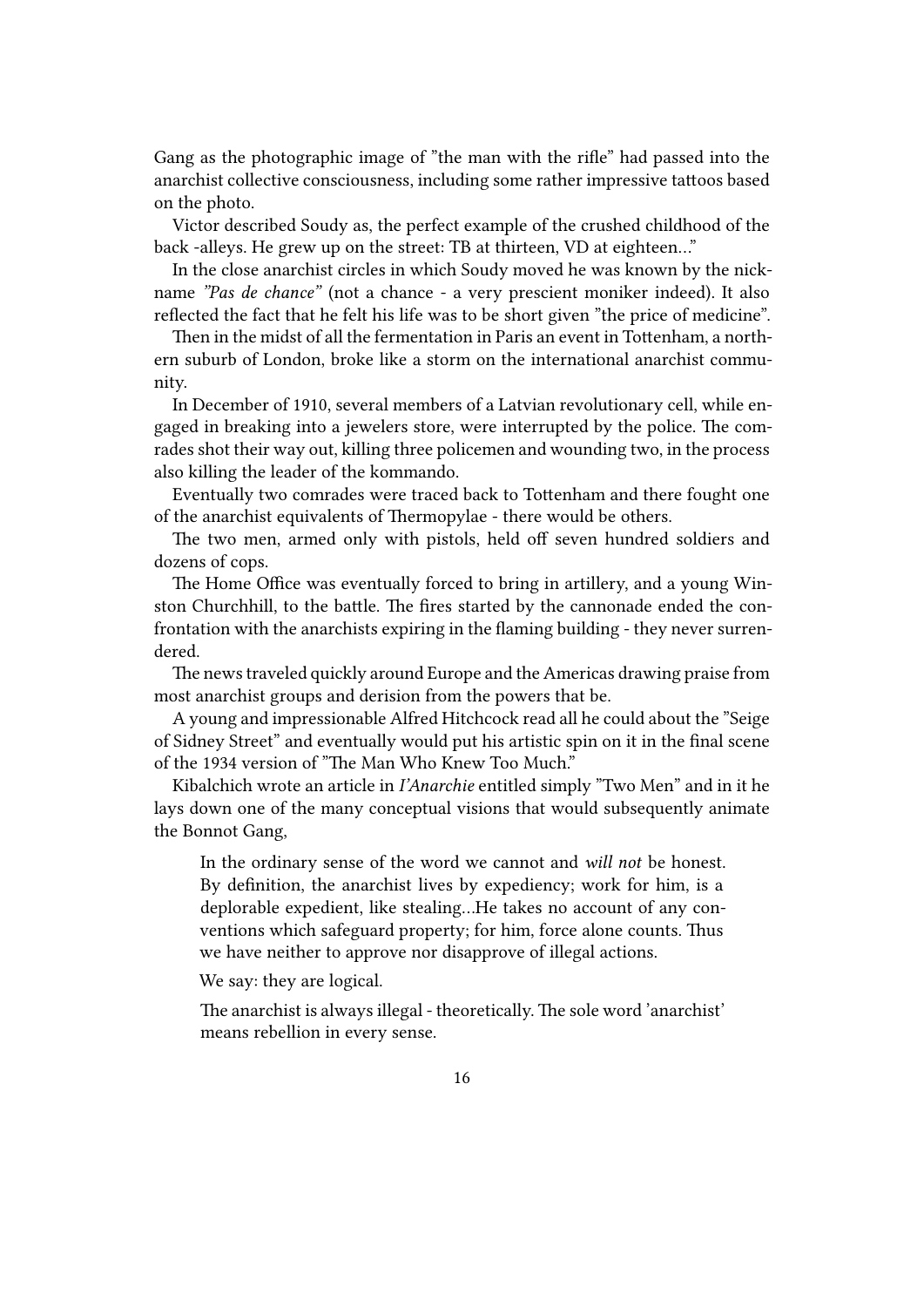Several other minor actors join the group over the course of the next several months, mostly very young men well heeled in individualist anarchism and burning for some way, any way, to strike back at bourgeois society. This amorphous group moves back and forth across Paris, flats were rented, small communes came into being and were abandoned, arguments materialized and were forgotten.

The single greatest surprise of these months is that somehow the illegalists found themselves in complete control of *I'Anarchie*, with Kibalchich and Rirette taking over editorial duties.

#### **The Final Puzzle Piece - Bonnot**

Much has been made of the character of Jules Bonnot, a charlatan, a dandy, a sociopath, a criminal masquerading as an anarchist, or vice versa.

It is known that unlike the other members of the gang he did serve in the military and made the most of the experience.

He learned to drive and fix motor cars and became a crack shot with both pistol and rifle - two skills that would serve him well when he decided on a career in crime.

Finally he was older than most of the other gang members by a decade, which provided him with determination and, strangely, a measured recklessness that rapidly infected (and affected) his younger comrades.

Mostly centered in Lyon after military service, he did occasional mechanic work and waited for the right burglary to come along - and when it did he hit it big. Bonnot had been traveling around to the homes of various lawyers posing as a businessman asking for legal services and inquiring about the climate for commerce in various regions of France.

In July 1910 he found his target, the home of a wealthy lawyer from Vienne; Bonnot and an accomplice drove to the house during a downpour to cover any sounds of the burglary. They cut through some shutters, broke a pane of glass, and Bonnot, using oxyacetylene torch burned a hole 30 cm wide into the safe from which 36,000 unfried francs were removed.

By the winter of 1911 Bonnot was finding Lyons far too warm for comfort, the heat included a visit to a garage he had been working at by the police where, among other swag, two recently stolen Terrot automobiles from the nearby Weber factory were identified. Bonnot had luckily beenout and after learning of the visit headed to Paris directly, only to return a few weeks later to see the love of his life, Judith, one last time.

Judith's husband worked as a grounds keeper in a cemetery and the two lovers said their final goodbyes among the quiet snow-blanketed tombs.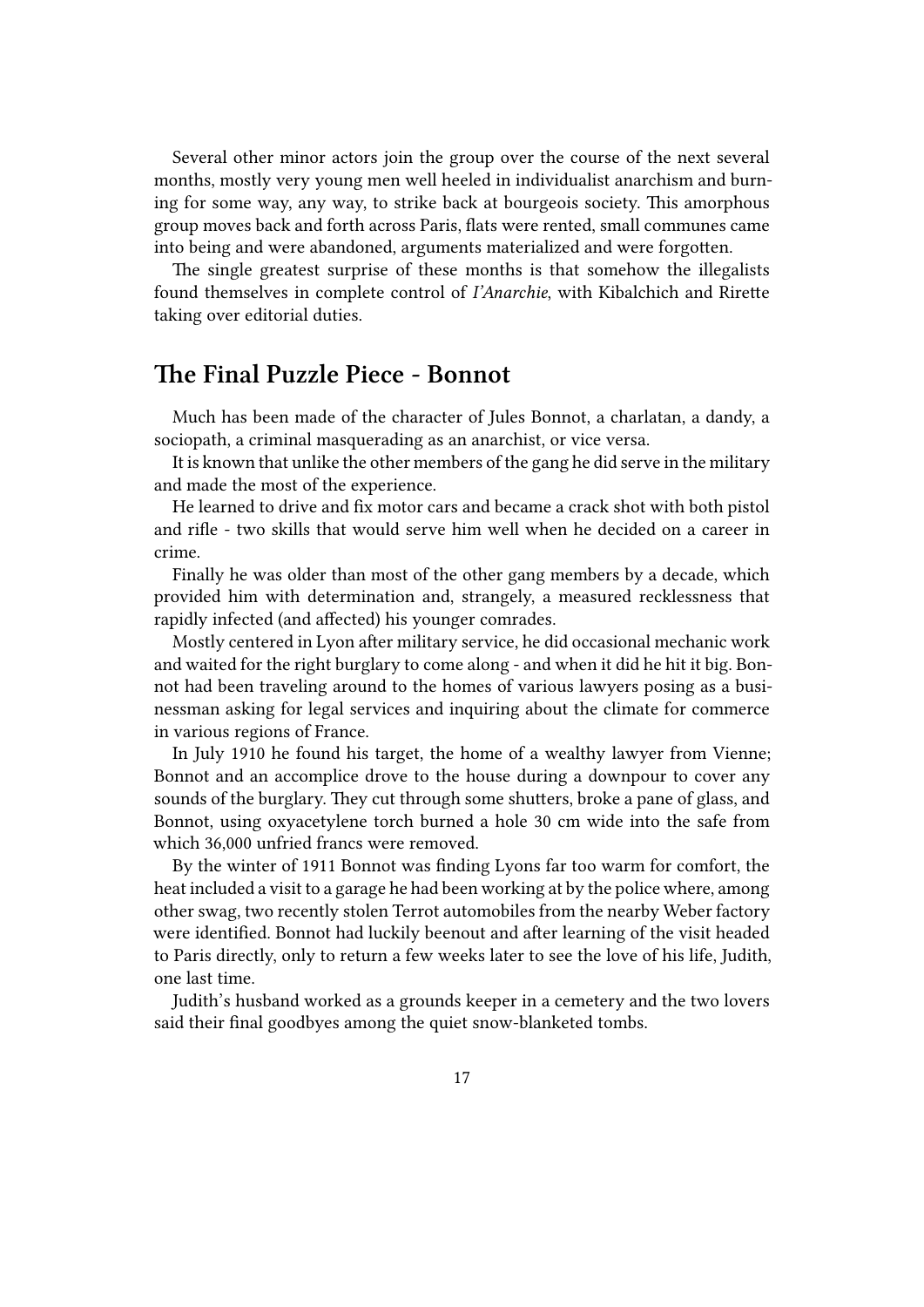They would never see each other again.

So Bonnot and a companion, the hapless Platano, set off for Paris in a stolen La Bruite automobile on 26 November 1911.

The journey was to be marred by misfortune, first of all, in spite of the freezing weather, the La Buire began to overheat causing the two companions to spend the night in a small hotel at Joigny.

The next day they set off again, only this time one of the cars tires punctured and as Bonnot set about fixing the flat, Platano began to inspect his newly acquired Browning 9mm pistol. According to Bonnot as he took the weapon from Platano to show him its mechanism, it discharged and shot Platano behind the ear, wounding him fatally.

Bonnot, not wanting to leave his comrade mortally wounded, shot him again in teh head and then tossed the body in the bushes after emptying the dead mans pockets.

Bonnot then sped off towards Paris.

The La Buire like Platano, finally died and Bonnot was forced to take a train during the final leg of the journey into the Gare de Lyon. News of the death traveled rapidly to Lyons, and Bonnot was immediately identifies as the most likely suspect.

Police scoured his former residences where they culled anarchist literature, burglar's tools, and the 25,000 francs that Bonnot had meant to be a nest egg for his life with Judith.

Finally, Judith and her spouse were taken into custody and a warrant was issued for Bonnot's arrest.

Fortune was on Bonnot's side however, as the Paris papers ignored the story, so while being hunted in Lyon - he was relatively free to restart his criminal enterprises in the capital.

Upon arrival in Paris Bonnot looked up David Belonie, an anarchist whose name he had been given by contacts in Lyon; he explained the death of Platano to Belonie and it was suggested that a meeting of the illegalists be held to review the situation leading to the accident and to provide Bonnot the opportunity to clear himself of the homicide fully with the comrades.

A meeting was arranged in a top garret in Montmarte, Garnier, La Science, Carouy, Valet and a few others settled in to hear Bonnot's side of the story. Bonnot aquitted himself well - angrily explaining the accident and denying that he'd kill Platano, rather the shooting was a freak accident.

The final *coup de grace* was delivered to save the wounded man from any further pain, not in an attempt to silence a homicide victim.

Sometime during the "trial" Garnier, and possibly others, realizes that this Bonnot was the man they had been waiting for - a mechanic, a sharpshooter, a tried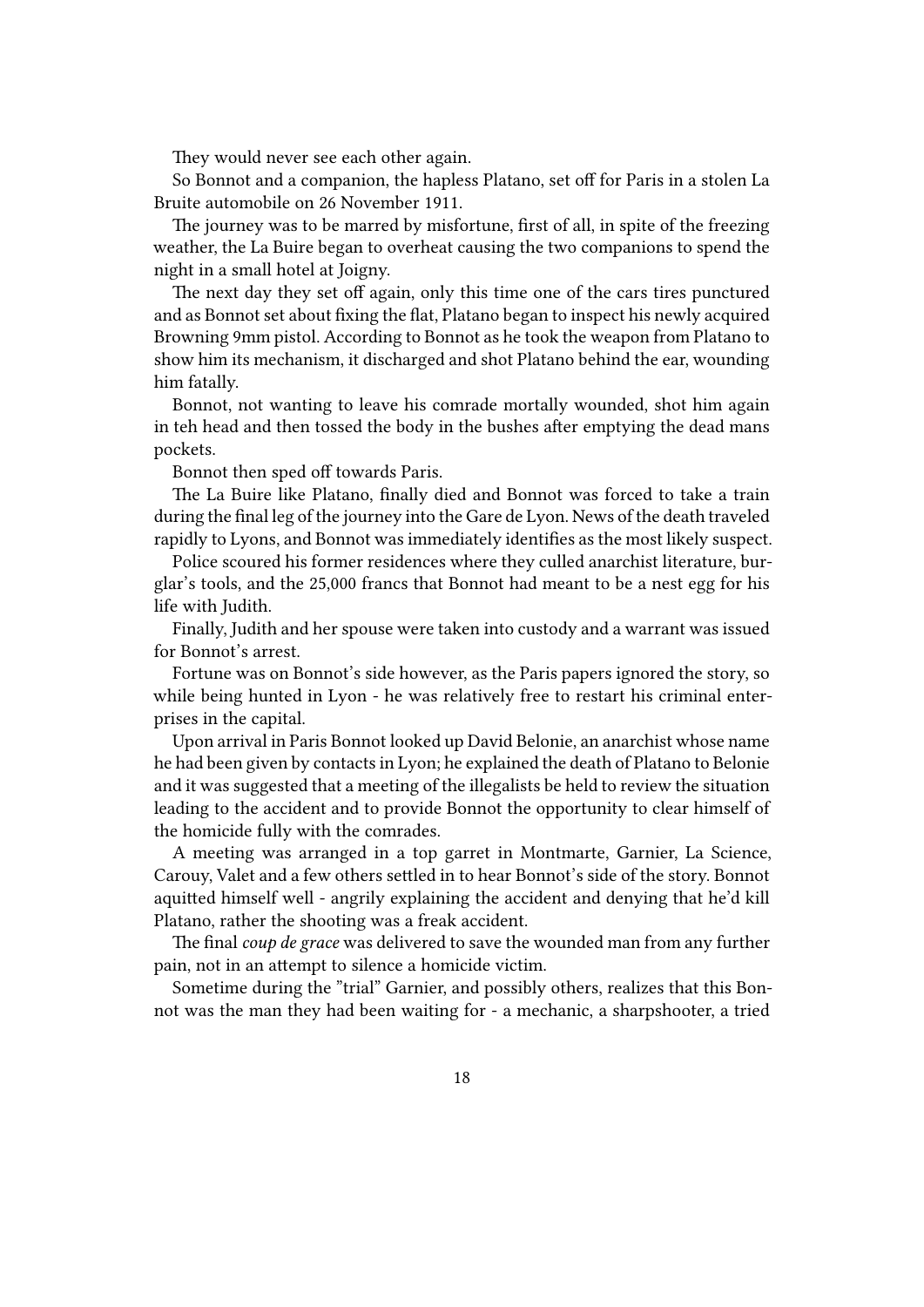and tested criminal with a certain degree of *sang-froid*, including ten years of experience in the demi-monde to boot.

#### **The Gang Bangs: A Fistful of Bullets**

Within weeks Garnier, Bonnot and La Science began working together on their "big job".

A quick tangential note about the favored anarchist weapon of the time, the Browning 9mm semi-automatic pistol. Thought not as accurate as other 9mm weapons like the Mauser, it was light, easily concealed, and ammunition was readily available; further with a seven round clip and capable of firing off five clips per minute it was vastly superior to most pistols wielded by the forces of law and order, especially the clunky cavalry surplus revolvers carried by the Paris police.

Finally, the Browning 9mm was the weapon wielded by Gavrilo Princip to assassinate Archduke Ferdinand in Sarajevo precipitating the First World War, and to bring the discussion full circle the Browning was manufactured in Belgium, very much like the Bonnot Gang.

The illegalists had visited various areas outside Paris to find an auto with which to perpetuate their crime and finally settled on a 1910 Delaunay-Belleville limousine belonging to a bourgeois in the suburb of Boulogne-sur-Seine.

The Delaunay-Belleville was considered one of the best cars then available, with a six-cylinder thirty horsepower engine and a distinctive circular radiator - Bonnot clearly had a hand in the decision, he rarely settled for second best.

The name also had anarchist connotations, Delaunay being the anarchist assassin of the second-in-command of the Surete in 1909 and Belleville being the Paris suburb where the Commune had begun, and where during the final bloody week of street fighting most of the Communards had been slaughtered by the troops of the triumphant Third Republic.

Bonnot, Garnier, and La Science stole the automobile on the night of 13 December without a hitch.

The next decision, however, was the key, who or what would they rob? And when?

They had weapons, a series of safe houses sprinkled throughout the outer boroughs of Paris and an impressively fast car.

Ont he evening of December 20th the four illegalists, Bonnot, Garnier, La Science, and one other usually thought to be either Rene Valet or Jon De Boe, picked up an acetylene torch and like Bonnot's previous burglary planned to enter the home of a bourgeois and relieve the capitalist of the contents of his safe.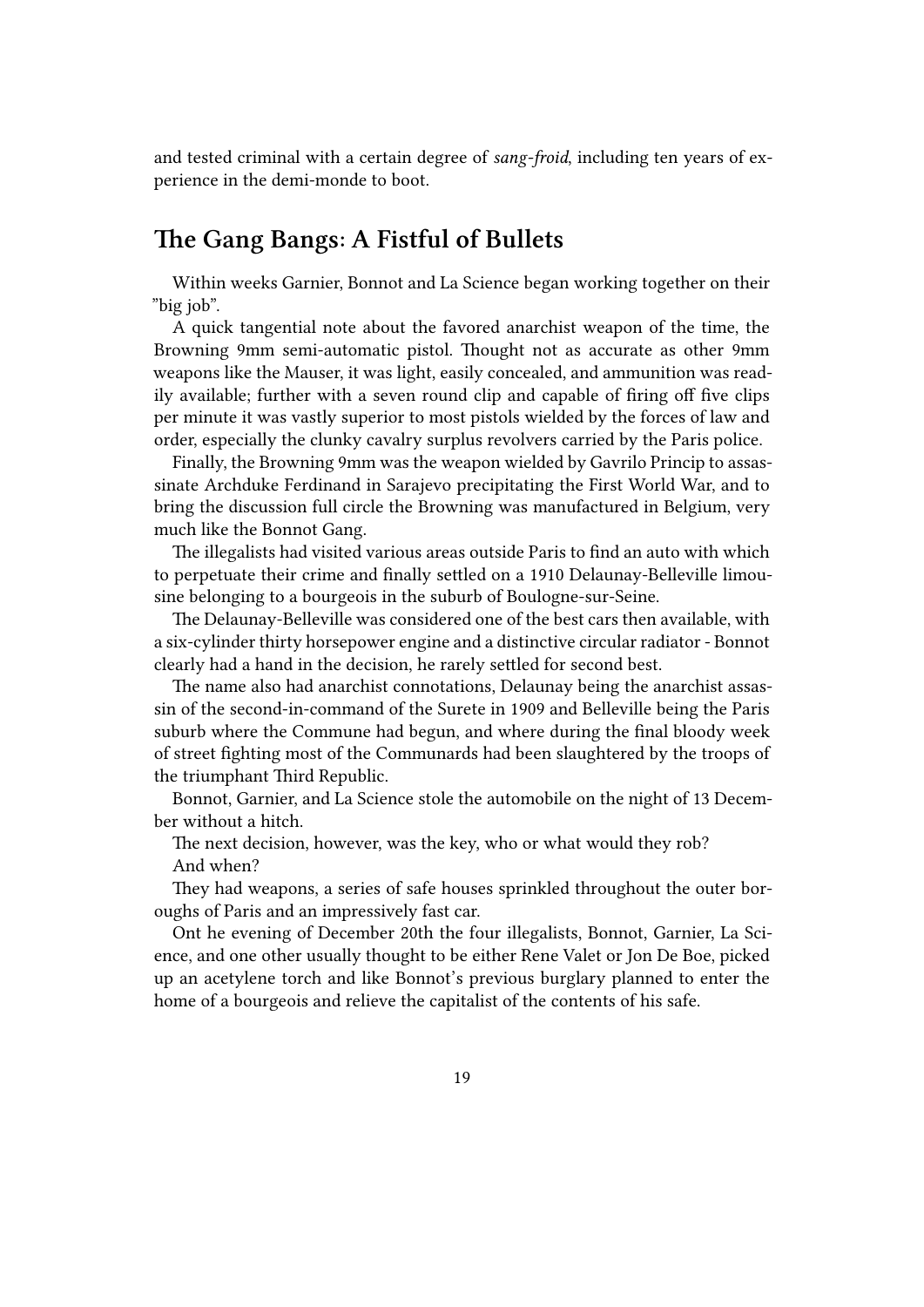The weather, however, remained dry and clear, and Bonnot insisted that they have rain to cover at least some of the noise made during the breaking and entering.

At about half past three they gave up on the burglary plan and decided instead to go for a more bold, innovative job that had been planned by Garnier and Bonnot a few days before - a daylight robbery on the bank messenger for the Societie Generale, the largest Parisian bank and rivaled nationally only by the Credit Lyonnais.

The robbery would take place just as a bank messenger was to deposit funds into a branch of the Societie Generale in the Rue Ordener, just west of the Butte de Montmarte, which would allow the gang to either flee outside of Paris rapidly or to use the neighborhoods of Belleville or Montmarte as a screen.

The men must have felt an air of destiny in the whole endeavor, Bonnot was wanted for murder and if caught would surely face the guillotine, Garnier and Carouy were wanted for an attempted murder in Charleroi, forgery, and had been under surveillance for several months, and Raymond La Science, the only nonfugitive, with his disgust for bourgeois society clearly had little to lose either.

They ran through the plan a few times and around eight o'clock found themselves parked on the Rue Ordener.

"We were fearfully armed," recalled Garnier, "I had no less than six revolvers on me, my companions each had three, and we had about four hundred rounds in our pockets; we were quite determine to defend ourselves to the death."

A little after eight Octave spotted the guard walking out of the bank and towards the corner where the messenger would arrive. The guard stood on the corner and waited in the drizzle.

At last one of the local street cars ground to a halt and a handful of bowlerhatted men stepped off, though only one was greeted with a handshake from the guard. The bank messenger carried a satchel and briefcase.

As both men began to walk towards the bank, branch Garnier pulled his hat down low and said, "Let's go," as he stepped out of the car. He fixed his gaze on the messenger and marched straight towards him, with La Science a few paces behind.

Twenty yards from the bank, and six from the cash laden messenger Octave and Raymond pulled out their pistols and thrust them in to the bodyguard's and messenger's faces. The guard made a sprint for the bank doors as Garnier pushed the messenger down to the ground and grabbed his satchel.

Raymond grabbed the briefcase but the messenger reused to let go of it and was dragged a few yards up the street towards the waiting Delaunay.

Octave shot the messenger twice in the chest and ran to the car that Bonnot had just brought alongside the action. Octave jumped in the front seat, and Raymond, after dropping the briefcase in the gutter and retrieving it, hopped into the back seat.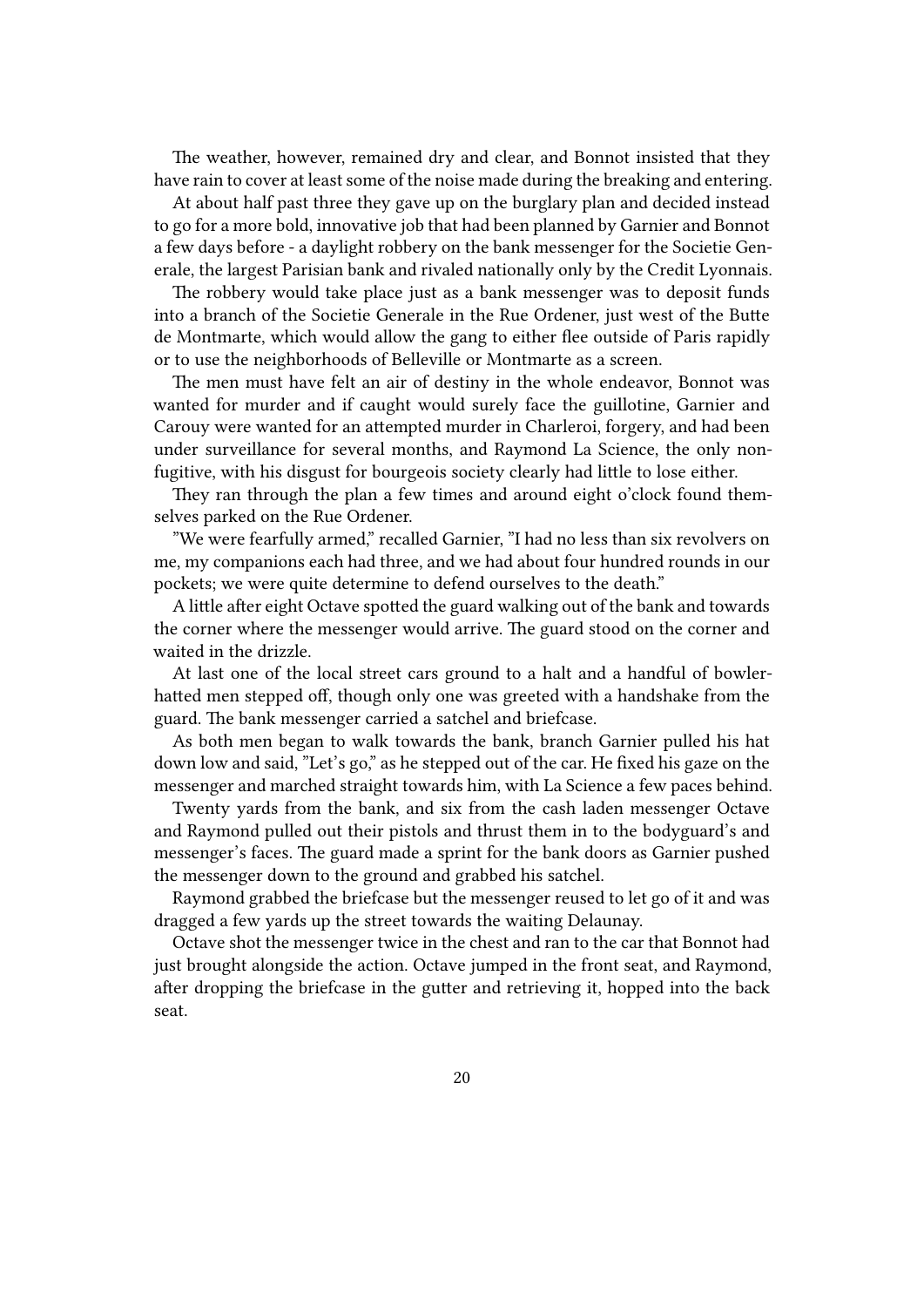Garnier held his pistol out the window and fired a few shots above the heads of any would be pursuers, and any traffic that impeded the escape. Five minutes later they flew past the Port de Clichy customs barrier and headed northwest towards St. Denis. Sometimes around 11 o'clock they halted the car and divided up the loot.

The small satchel revealed just 5,500 fr and the briefcase some 130,000 fr in bonds and checks. What was unknown to the men was that the messenger carried a small wallet inside his coat where the remaining 20,000 fr in cash was stashed.

Bonnot was irritated, he was much more comfortable with burglary and now that he had tried a daylight robbery it hadn't even paid very well.

They stopped fro bread and chocolate and the proceeded to Rouen. They had decided to dump the auto over a cliff near Le Havre but ran out of gas too soon, so they pushed the car onto the breach where it stuck deep in the mud.

They stripped the license plates - one of which was thrown into the sea and the other into a large garden behind a seaside casino. The men then took a late boat train back into Paris, arriving about 1 am.

Upon alighting in the Gare St-Lazare train station Raymond bought a copy of the right-wing *La Patrie* whose headlines included, "The Audacity of Parisian Brigands - A Bank Messenger Attacked in Rue Ordener", and "Bold Attack in Daylight." *La Presse* reported the robbery as being "without precedent in the history of crime," and called them, "*les bandtis auto"* - the auto bandits.

The Press also blasted the police for allowing such a thing to happen, especially when it was discovered that of the 84 cops assigned to the area where the robbery occurred only 18 were on duty at any given time.

The *Times* of London editorialized that, "at the moment when theives and other pests of society are daily resorting to more daring methods, the police are being more diverted from their primary duties in order to mount guard over strikebreakers and others who … in normal circumstances ought not require special protection."

In this sense the class struggle, far from being the means to the social revolution, was proving to be an effective diversion for the ends of the illegalist insurrection.

The issue of the bonds and checks immediately played on the minds of the illegalists so Bonnot, with an interpreter, went to Amsterdam to see if they could recoup some of the money lose in the robbery by selling, trading or finding some way to turn the effectively worthless paper instruments into francs.

Of course the bonds' and checks' individual numbers were known across Europe within hours of the robbery and he was advised to wait until the heat had dissipated, or try cashing them in South America or Asia, where the likelihood of their origins may not, as yet, have been made known.

On the afternoon of December 24th La Science and Octave decided to visit Kibalchich and Rirette at home.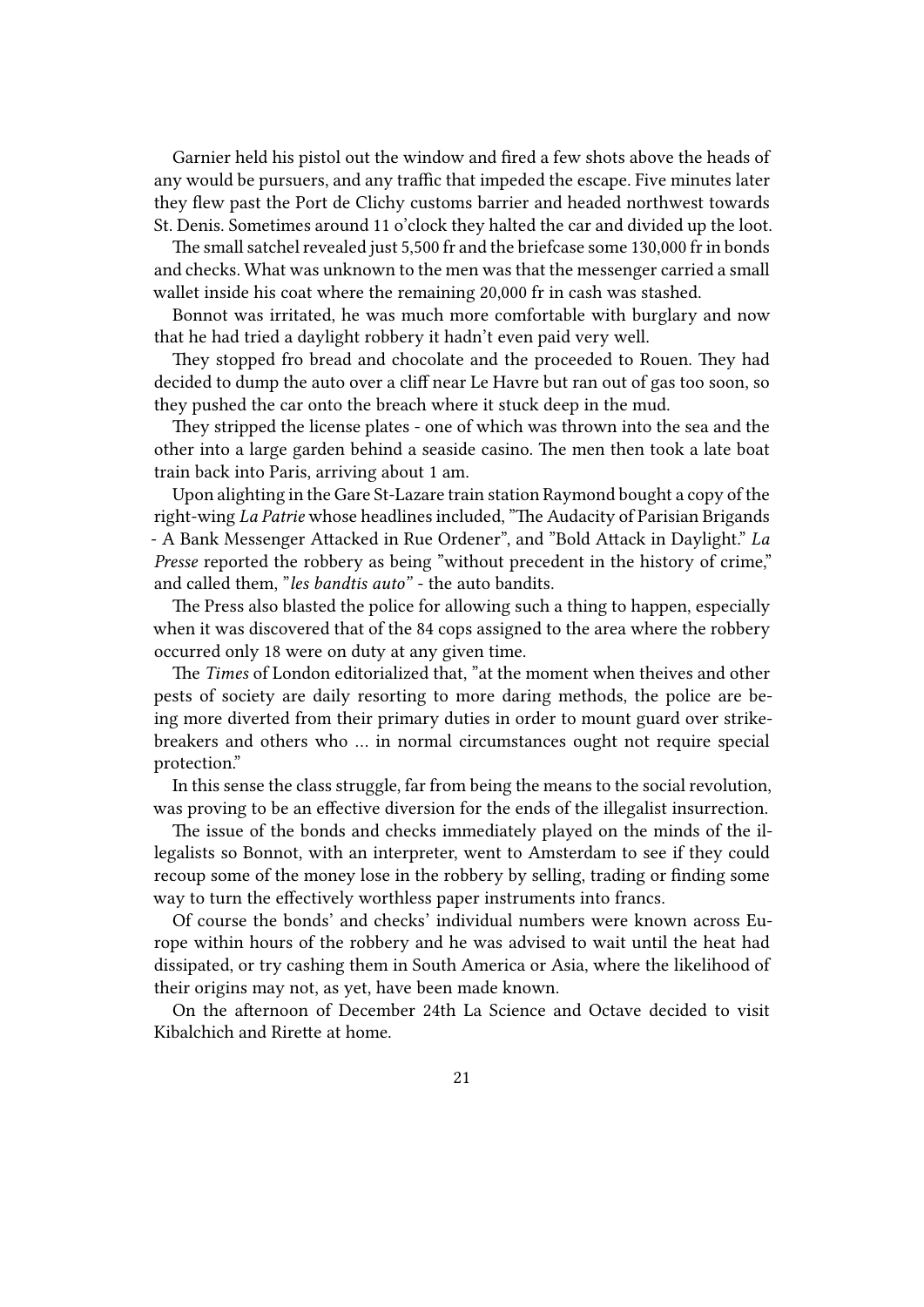They knocked lightly at the door and a wide-eyed, incredulous Rirette let them in, hardly believing them still alive.They sat quietly and discussed the robbery with Victor, while Rirette occasionally shushed them for fear of waking the children.

As hours drew long the church bells rang in the new day, Christmas Day 1912, Garnier suddenly realized it was his birthday, he was 22.

The two illegalists took their leave of Victor and Rirette and went their own ways to spend the Christmas holiday.

Victor, however, seeing Raymond and Garnier at close quarter had realized that the time had come for*I'Anarchie* to rise to th occasion and to pour some gasoline on the illegalists' fire, and to stand, at least in journalistic solidarity with the actions of the illegalists.

Kiabalchich faced the dual issue of his friendship with La Science, and his acquaintance with Garnier, (Bonnot being unknown to him), and for the fact that much of his writings were clearly an incitement to just exactly the type of action that had occurred on the Rue Ordener.

Something had to be written, and write it he did - in the first edition of *I'Anarchie* for the New Year appearing on Thursday 4 January 1912, bylined *Le Retif* and titled "The Bandit,"

To shoot, in full daylight, a miserable bank clerk proved that some men at least have understood the virtues of audacity.

I am not afraid to own up to it; I am with the bandits. I find their role a fine one; I see Men in then. Besides them I see only fools and nonentities.

Whatever may result, I like those who struggle.

Perhaps it will make you die younger, or force you to experience the manhunt and the penal colony; perhaps you will end up beneath the foul kiss of the guillotine.

That may be! I like those who accept the risk of a great struggle…

Besides one's destiny whether as victor or vanquished isn't it preferable to sullen resignation and the slow interminable agony of the proletarian who will die in retirement, a fool who has gained nothing out of life?

The bandit, he gambles. He has therefore chances of winning. And that is enough.

The bandits show strength.

The bandits show audacity.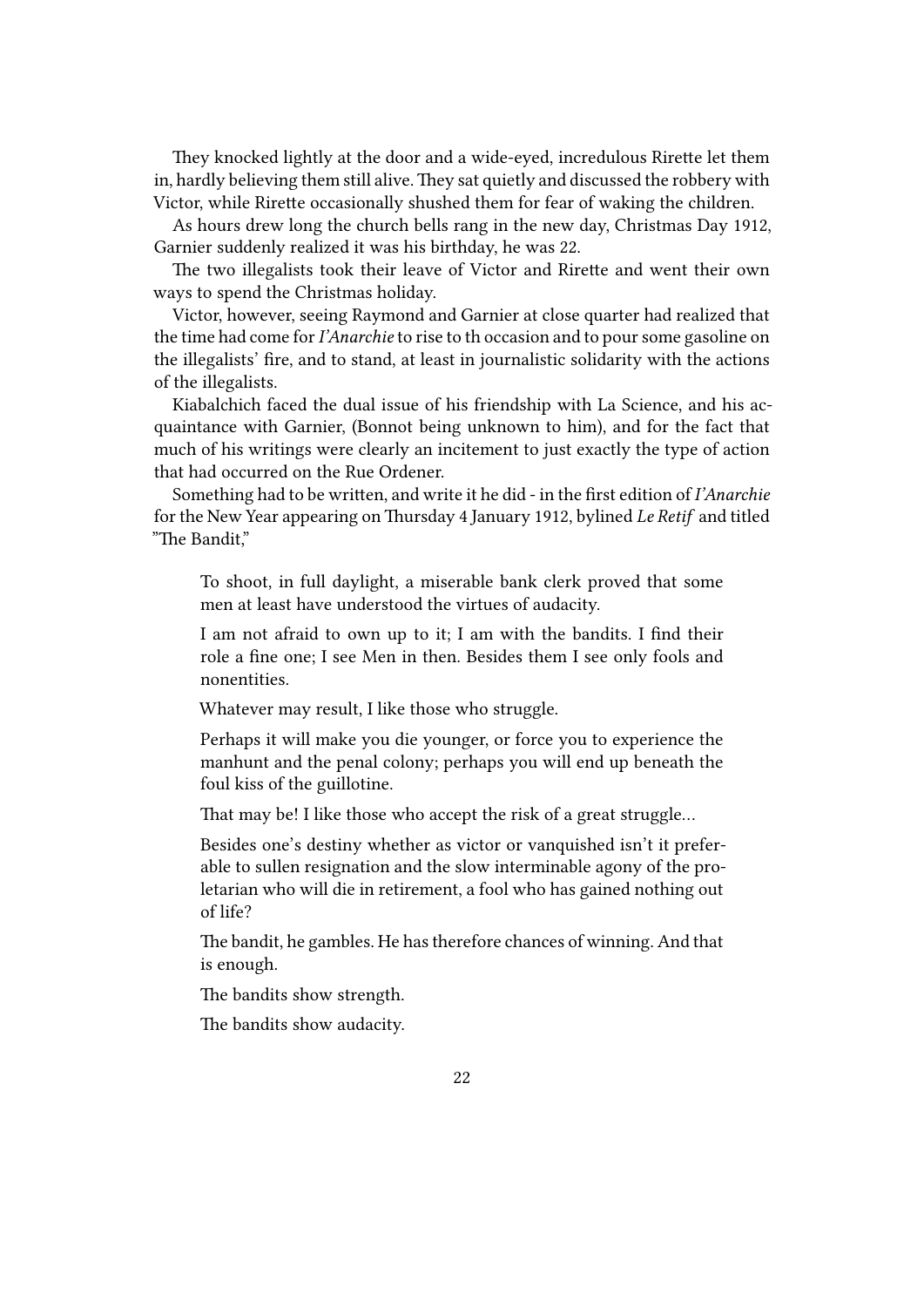The bandits show their firm desire to live.

Kibalchich was not done.

He knew that his friends were still at large and that now was the time to attempt to build some level of understanding and even support for the auto bandits among the various anarchist communities.

In notes for two *causeries* held during the weekend of January 27 and 28 he further developed his ideas.

He argued that society was the enemy of all individuality through its laws of social conservation and conformity, which deformed individuals into stunted, though "socialized" beings who could do little more than conform to a per-defined role.

He was under no illusions about social progress, and fatalistically suggested that things had been, were and would continue to be pretty much the same.

As he indicated in a reply to a letter criticizing his article on the bandits, he considered their actions being "logical, inevitable, even necessary."

Kibalchich would write one more article for *I'Anarchie* defending the bandits entitled, "Anarchists and Criminals," in which he emphasized, "Outlaws, marginals, bandits - they alone dare, like us, to proclaim their will to live at any price. Certainly they live far from us, far from our dreams and our desires," but he had as much sympathy for them as he had for, "honest folks who've either made it or missed the boat."

Whatever that last line meant in modifying the general intransigence of the rest of the article, he was, at least, clear about the importance of the bandits, and their crimes as they apply to theory.

The police, however, were under no illusions as to how close, both physically and ideologically, *I'Anarchie*and the auto bandits were to each other.

On January 31st the offices of *I'Anarchie* were raided and searched, though nothing of ntoe was found in that incursion. Of interest is the attitude of Jouin, the Inspector in charge of the anarchist section for the Surete, who spoke to Kiblchich wistfully of the ideas of Jean Grave, and how the illegalists were harming the "good name" of Anarchy.

Which is an old trick and has been used as recently as the arrest of Stuart Christie for his alleges involvement in the Angry Brigade Bombings of the early seventies when during his questioning the interrogating officer came on as an anarchist sympathizer more concerned with saving the good name of anarchy, than being a bloodhound sniffing about for sufficient evidence to send the arrestees to prison for several decades.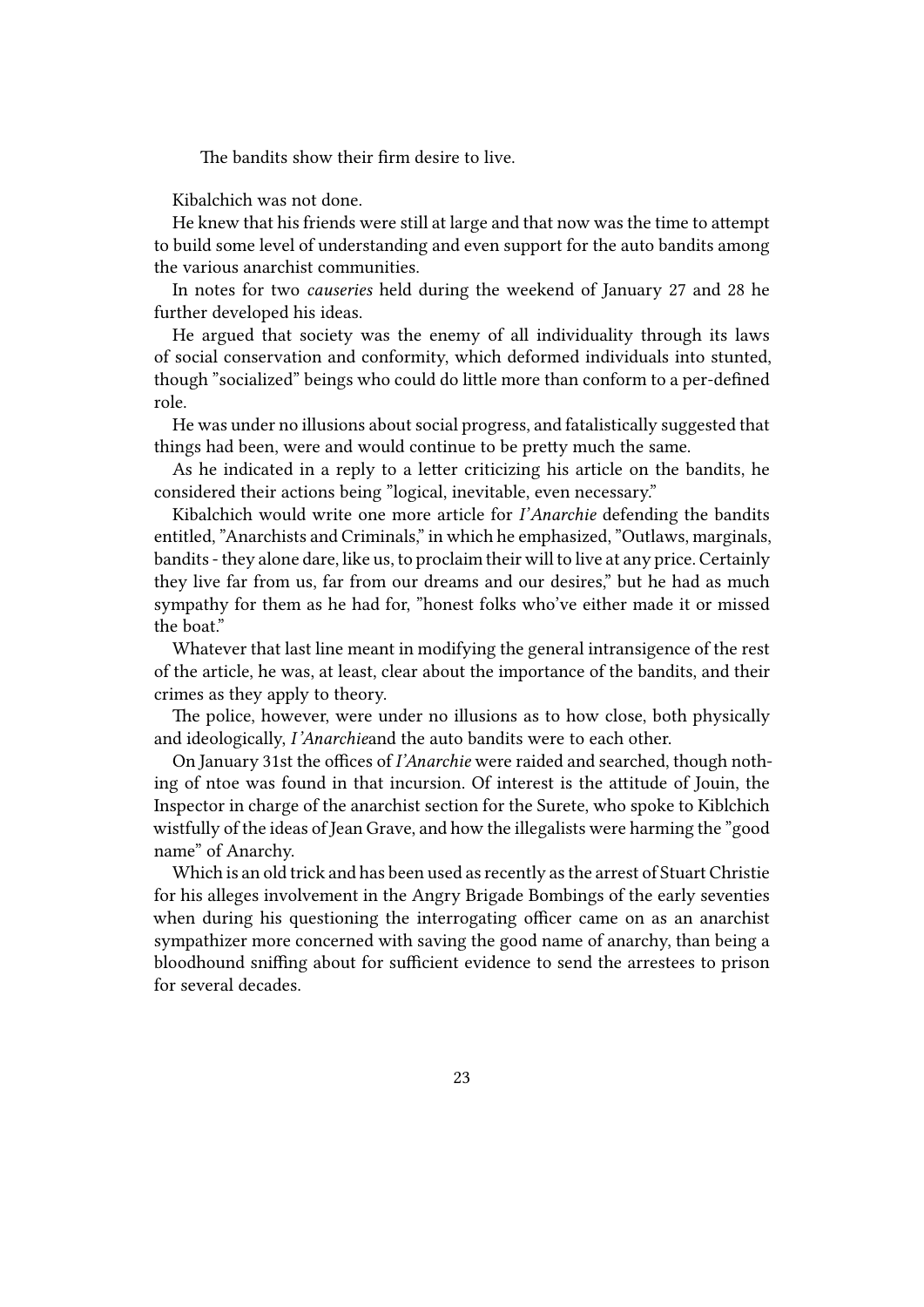Yet another lesson for us all - beware the empathetic, politically engaged cops who "respects" your ideals - his real motive is to suck your blood, steal your time, and sink your soul - not save the good name of Anarchy.

The police returned later the next week and searched *I'Anarchie's* offices once again, this time they unearthed two of the ubiquitous 9mm Brownings, which led to both Victor and Rirette's arrest for the possession of stolen goods (the pistols) which they identified as swag from the burglary of a gunsmith's shop that had occurred on Christmas Eve 1911.

Rirette was eventually turned loose, but Victor waited in jail for something to occur that would either lead to freedom or to his being charged as a fence for stolen property; either way his oaths of silence and non-cooperation with police interrogators ran deep and he remained silent - willing to sit out his detention.

The illegalists for their part were pretty certain the Surete was only a few steps behind them so they went to ground, changing their hair color and shaving off their distinctive moustaches; further Bonnot suggested that they begin to dress like the bourgeois enemy to allay suspicion - so he handed out collars, cuffs and new shirts to further their disguises.

Despite the notoriety attached to the Rue Ordener robbery, not one of the gang members thought for a minute of leaving France, let alone Paris.

La Science and Octave also maintained contact with Rirette, meeting her in restaurants and cafes to get the latest news and to hear how Victor was holding up in the belly of the beast.

The gang also kept scouting out new locations for the robberies and burglaries, particularly in the south, eventually happening upon Ellie Monier (aka Simentoff) yet another draft dodger who had flung himself as far as Switzerland to escape French military service.

In 1910 he had written a brief piece for *I' Anarchie* detailing an anti-syndicalist action for comrades in Arles. He readily joined the insurgent army of crime when the time came for his assistance.

On 15 February 1912 a superb Peugeot limousine was stolen in Beziers by persons unknown and driven northwards towards Paris.

By 9 am the following morning, however, the limo had flattened and the five well-dressed occupants of the auto managed to get a lift from a local garage owner as far as Beaune. After lunch the men caught a train to Paris, arriving in at 6:15 pm. No one would ever be charged with the theft but the Surete detectives suspected it was yet another exploit of Bonnot and the gang.

Four days later the Parisian press announced that the hunt for Garnier had reached as far afield as Chemnitz and Berlin, though the gang's next "outrage" showed just how close the illegalists had stayed to their old stomping grounds.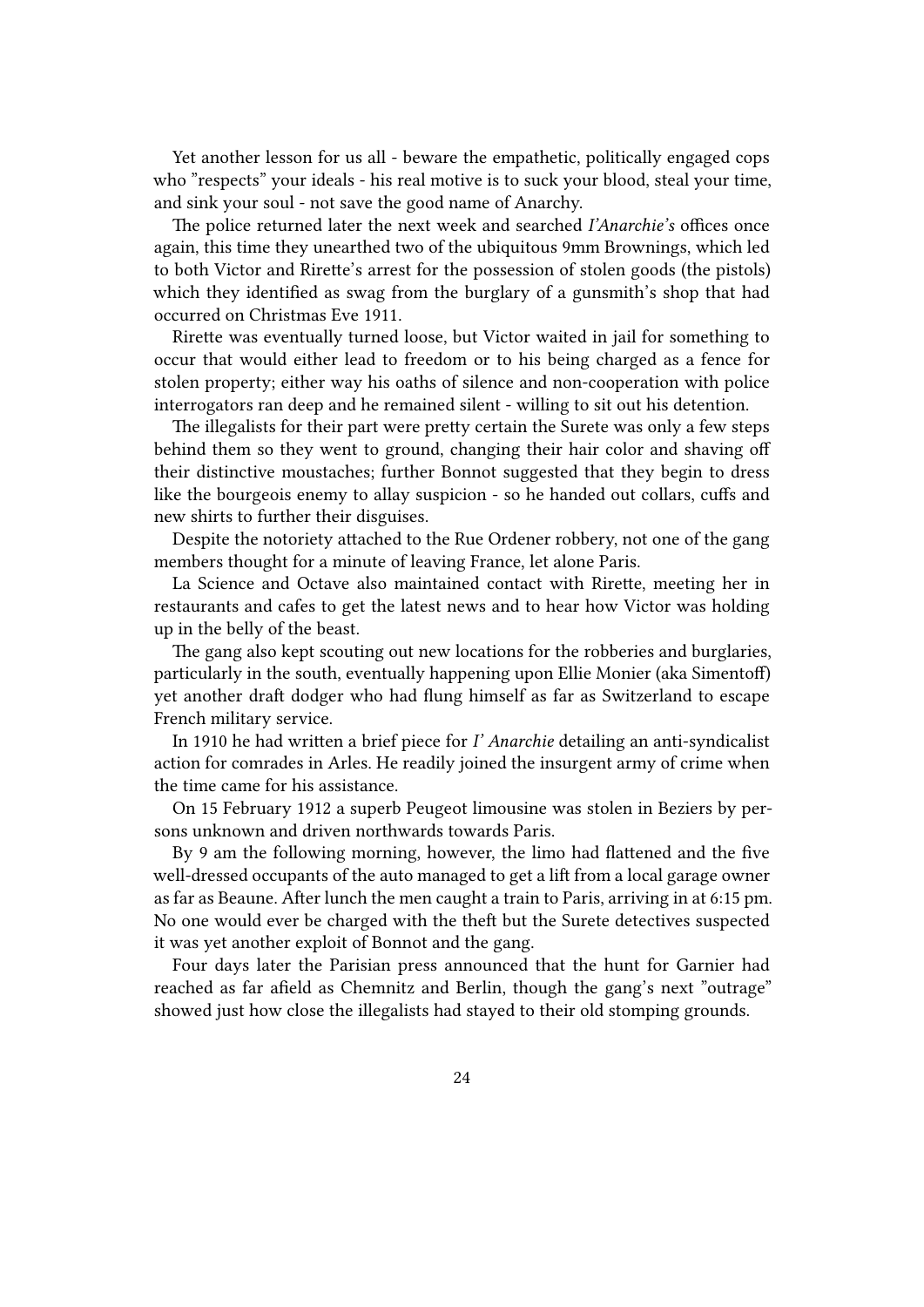In a spasm of spontaneity the gang had decided to travel south to rob the Lavernede mine near Alais and then the Comptoir National d'Escompte (a bank) near Nimes.

Once again they chose a Delaunay-Belleville for a getaway car, this one well fitted out by a bourgeois who was planning to follow the *Tour de-France* as it wound its way through the French countryside.

The car though, almost from the very beginning, developed mechanical problems and after four hours wasted getting it repaired the disgruntled illegalists headed back to Paris. A real lemon.

Their drive though Paris was epic by the standards of the day, Bonnot behind the wheel kept the limo above 80 miles an hour through much of the city knocking over a few stalls near the Palais Royale and barely missing an autobus backing out of a berth at the Gare St-Lazare by hopping the car up onto the sidewalk nearly crushing two pedestrians as the engine coughed and sputtered into silence.

A traffic policeman who had been watched as the limo careened wildly to avoid disaster hurried over to demand the driver's papers. Bonnot ignored the cop and finally got the engine roaring again.

Garnier who had stepped out of the Delaunay for a moment, probably to slow the onset of an oncoming panic-induced heart attack, hopped into the back seat as the cop jumped on the running board and attempted to grab the wheel.

Garnier thinking quickly, fired three bullets point blank into the cops chest killing him as his body crumpled off the side of the car and collapsed into the road. Bonnot pushed the Delaunay back up to speed.

Two "honest" citizens attempted to give chase in their own automobiles but were mistaken by the gathering crowd as the auto bandits and were surrounded, and nearly seized and lynched.

Despite the best efforts of the mob to exact vigilante justice, the car of the wouldbe heroes pulled away from the growing pocket of bystanders and sped off only to run over a hapless young woman crossing the street. Their pursuit finally abandoned, the luckless posse of two were questioned severely by police, and subsequently released.

Bonnot and the others continued their search for a target and after 24 hours finally found a house worth burglarizing. They made quick work of the safe but raised enough noise to wake the inhabitants of the house.

The owner of the mansion, yet another lawyer, thinking quickly fired six shots at the burglars, which sent the illegalists running for cover and ended the attempt of the gang for an honest, non-violent burglary.

Octave, in a fit of pique, found sufficient flammables to set the Delaunay alight and the gang returned to Paris without a penny to show for 48 hours of wild illegality, including very nearly vehicular manslaughter.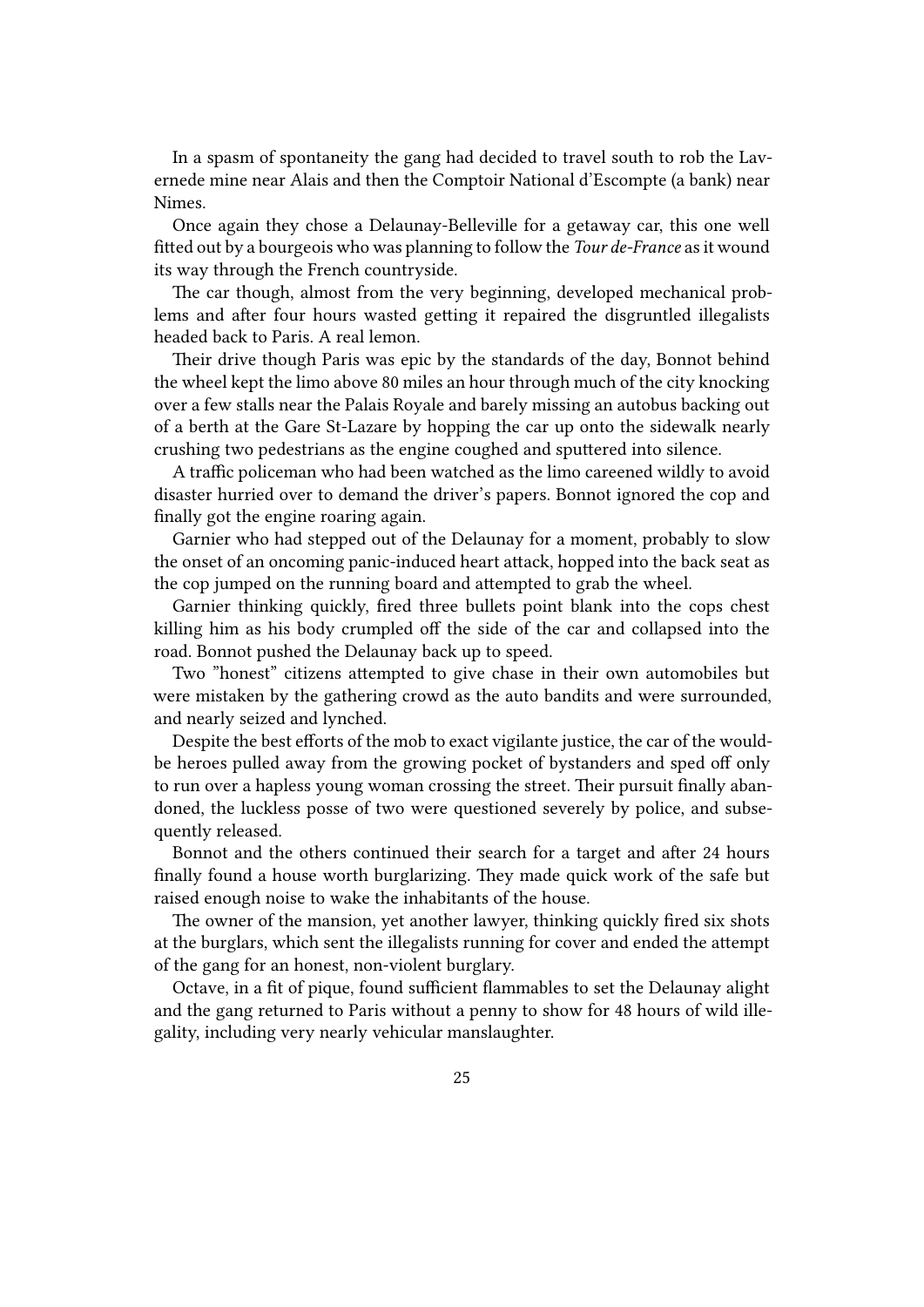As a result the gang decided to lay low for a few months and during this time the Surete went into overdrive arresting anyone even remotely associated with *I'Anarchie*, eventually catching two fish worth having - Belonie and Rodriguez, the two fences who had been given the responsibility of selling the bonds and checks taken during the Ordener robbery. After selling the financial instruments and realizing a small sum for the gang both men were taken into custody and Rodriguez started doing all in his power to avoid the guillotine, both wet and dry.

The illegalists had grown somewhat depressed in the meantime; the sale of the bonds had yielded almost nothing, their last attempt at crime had been fun but a fiasco, the anarchist community had almost unanimously condemned them, and just as a final painful reminder of just how isolated they truly were *I'Anarchie* had published a piece bylined "LA"that had thrown some real much at the gang.

The author had called them, "feeble, narrow minded simpletons," who theories were a load of crap; LA further noted that while their lives would be short, it was necessary for all anarchists to denounce their deeds and move as rapidly as possible in the opposite direction.

Of course the article drew scorn from a few in the individualist camp, an article written in response by Victor Metric scorned LA roundly and concluded with a request for funds to assist those in custody.

Garnier, of course, was nothing if not incensed and in order to get out in front of the criticism decided to do something truly seismic - he would write a challenge and send it in to one of the scions of the bourgeois press, *Le Atin*, which published it on 20 March 1912.

In the letter addressed to specific detectives in the surete including Jouin, he taunted them and ridiculed the 10,000 fr offered to his companion Marie to betray him, adding, "…multiply the sum by ten, *messiuers*, and I will surrender myself to your mercy, bound hand and foot…"

He goes on to exonerate one of his friends caught in the dragnet, Dieudonne, and emphasized that he alone was guilty.

Lastly he declared that,

I know that there will be an end to this struggle which has begun between me and the formidable arsenal at Society's disposal. I know that I will be beaten; I am the weakest.

But I sincerely hope to make you pay dearly for your victory.

Concluding jauntily, "Awaiting the pleasure of meeting you…Garnier."

Another enclosed sheet of paper bore inked impressions of Garnier's index finger and right hand to prove the identity of the author.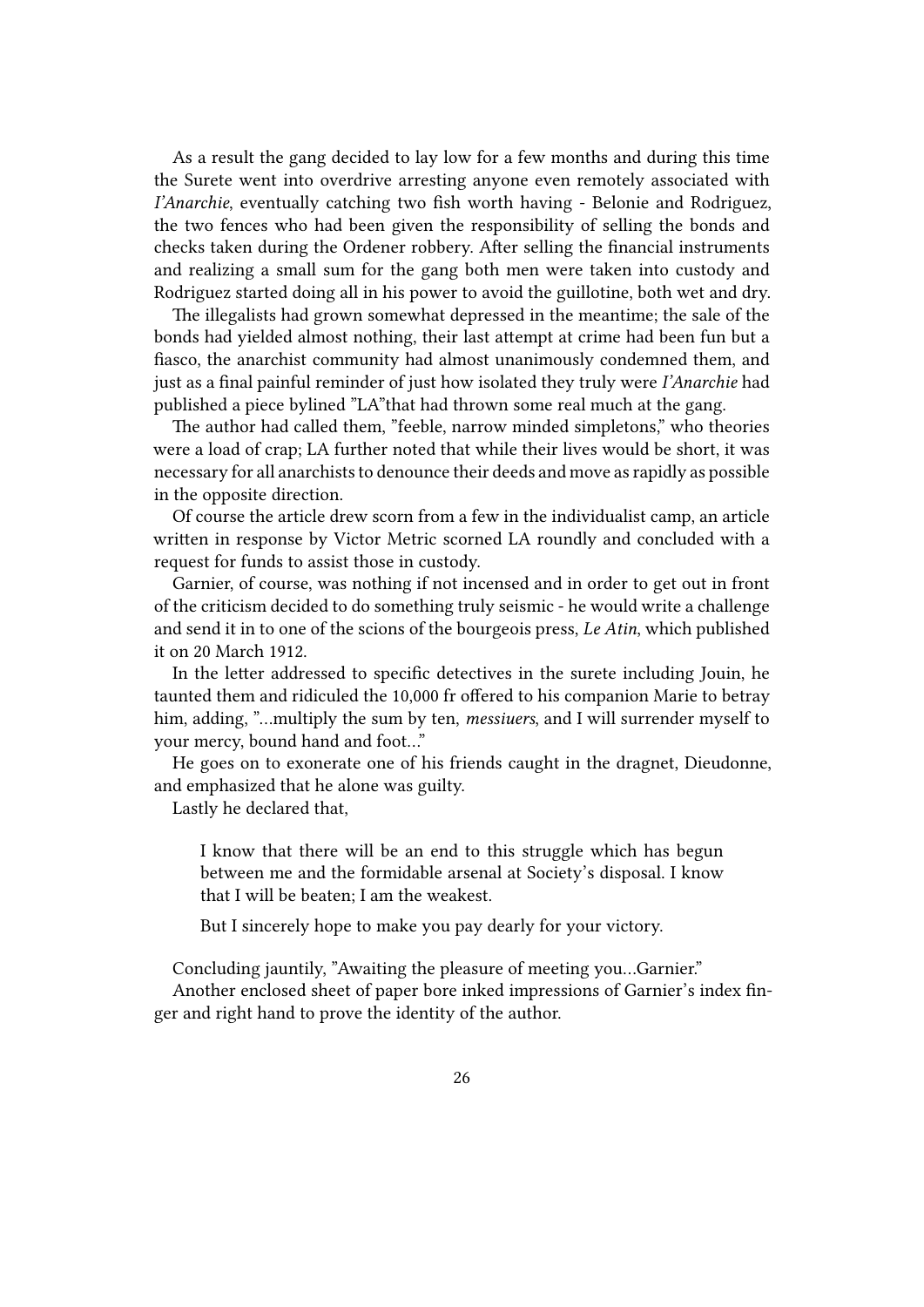Bonnot, not to be outdone by his partner walked into the offices of the *Petit Parisien* (a Parisian equivalent of the tabloid press today like the *Sun* in the UK or the *New York Post*), and placing his Browning menacingly on the desk of the journalist Charles Saurwein and stated that,

We'll fire our last round at the cops, and if they don't care to come, we'll eventually know where to find them.

Then after picking up his pistol he walked nonchalantly out of the paper's office. Of course the paper should have contracted the police immediately, it was the bourgeois thing to do, but the but the gang was slowly beginning to garner some mild popular sympathy, and the police, for whom the average Parisian felt at least a tinge of hostility, were sinking low in the perceptions of the press.

As an example many journals had begun to call the gang "the tragic bandits" though the *Petit Parisien* had settled on the "Bonnot Gang," which would stick long after the gang and the journal ceased to exist.

The effect of these interactions with the press was to bring even more pressure to bear on the police to do something spectacular and apprehend the outlaws, and completely outrageous.

Garnier had been thinking about firepower a great deal, feeling that though the police in Paris carried only old cavalry revolvers the gang needed something truly intimidating to make the next robbery successful.

He finally found what he was looking for when he purchased four Winchester rifles from a local anarchist fence - basically the modern equivalent of would-be criminals among themselves with surface to air missiles, or rocket propelled grenades to rob a 7-11.

Car owners throughout Paris had become far more security conscious as a result of the spate of recent auto thefts, so in response the illegalists developed their final innovation to modern criminal activity- the car-jacking.

The gang, this time was made up of Soudy, Garnier, Bonnot, Valet and the new guy, Monier. They armed themselves, including Soudy who carried the Winchester under his great coat, and took suburban trains into the countryside.

They disembarked at Villeneuve and walked as the final rays of sun peaked from behind trees into the forest to bed down for the night. they had selected a piece of road on the N5, a main north-south artery, and by mid-morning had found an ideal spot for their ambush.

Meanwhile at 7am in Paris a brand spanking new De Dion-Bouton 18 horsepower limousine, that had been ordered and purchased by the Comte de Rouge, was being revved and readied for delivery. Two men were in the car, a chauffeur in the pay of De Dion and a secretary sent by the Comte to make the 18,000 fr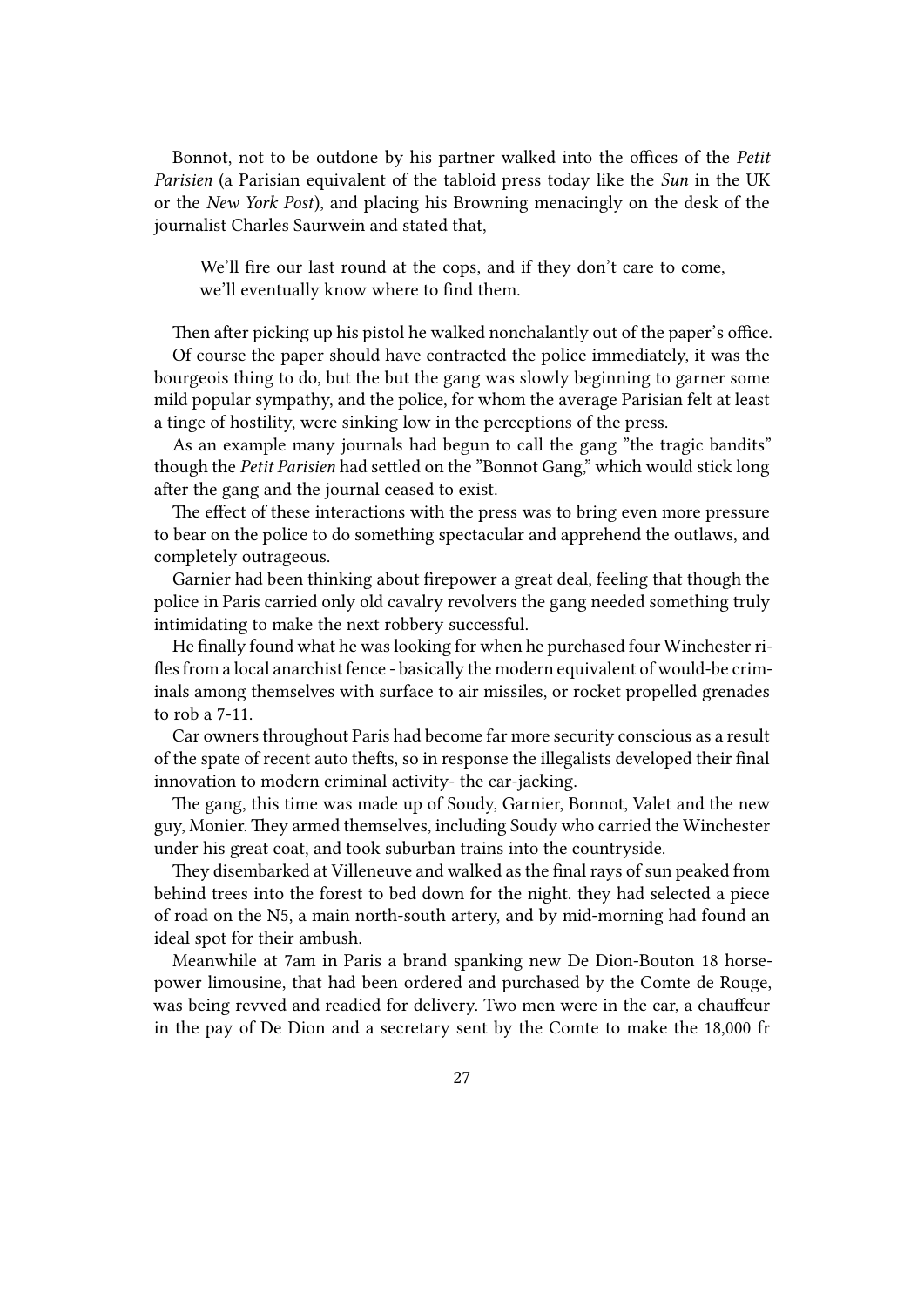purchase; the Comte, who couldn't be bothered with the mundane was sunning himself on the Cote d'Azur, waiting for his new car to be delivered.

Bonnot, Garnier and La Science recognized that they had only once chance to obtain a car in this fashion, should a driver get past them, their whereabouts would immediately be flashed to the capital, including all the cops just waiting for the opportunity to pounce.

Luckily as they waited by the side of the road two horsecarts came spanking down the N5, the illegalists ran out flashing their weapons and seizing the two conveyances which they propped in the middle of the road.

At the same moment the yellow Dion-Bouton came into view. The car came to a halt and the there anarchist walked with guns in hand towards the auto, La Science calling out, "It's the car we want."

The chauffeur pulled out his pistol, but he was too slow, Bonnot fired and shot him int he heart. Garnier, perhaps in response to Bonnot's shot, fired at the other passenger, hitting him four times in the hands, which had apparently been raised in protection.

The two bodies were dragged into the woods, the gang scrambled in and the Dion Bouton was turned around and roared north towards Chantilly.

They skirted Paris through the eastern suburbs and taking the N16 arrived after two hours of driving at the offices of the Societe Generale in Chantilly, located on the main square.

Bonnot sat at the wheel while Garnier, La Science, Valey and Monier walked into the bank. Soudy remained on the pavement outside the bank, the Winchester raised and ready. La Science called out, "Messieurs, not a word!" as the gang came charging into the office, one of the clerks instinctively dove for the floor, which caused Garnier to shout, "Fire!".

Garnier shot one of the clerks six times and La Science poured four shots into another teller, while Valet winged the youngest clerk, a sixteen year old,with a shot to the shoulder. The remaining bank employees escaped by diving out the back door as bullets zipped past them.

Monier stayed at the door while Garnier, finding a set of keys after a "Jesse James" leap over the counter said, "Get the money first,"; perhaps wishing to avoid the embarrassment of staring lamely at a pile of worthless bonds and checks.

The shooting obviously did not go unnoticed by the locals, including the bank manager who began to walk back across the square. Soudy leveled the rifle at him and shouted, "Hold it! Hold it or I'll pick you off," finishing the statement with four rounds fired over the man's head.

The manager wisely retreated in the opposite direction.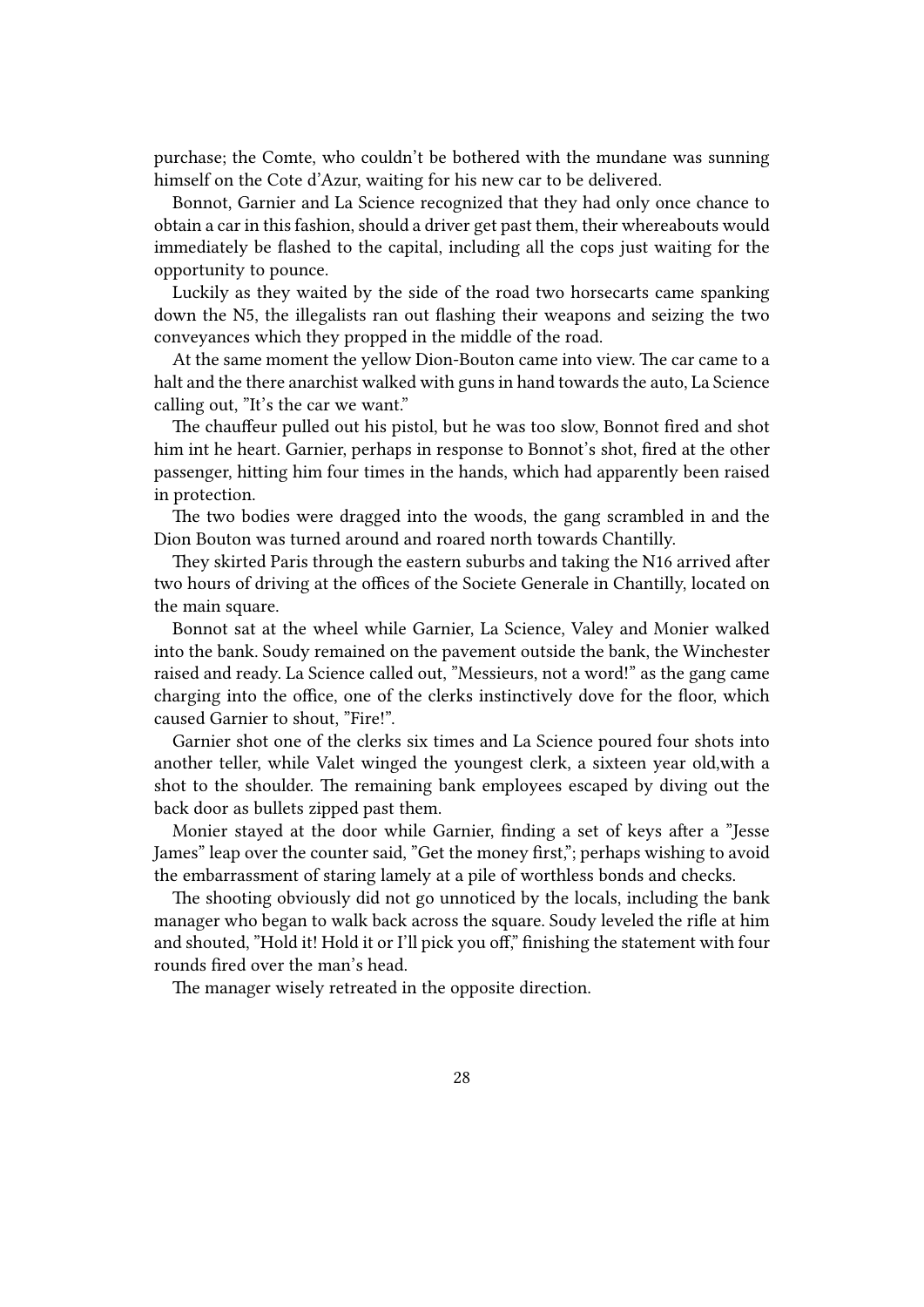Soudy now began to fire rounds at anyone who ventured into the square as well as those who appeared in windows. The illegalists raced over out of the bank, guns roaring as cover for the retreat, and crammed themselves into the waiting car.

Soudy fired a final shot and ran after the already accelerating car, he slipped as he was jumping in but was caught and hauled in by his comrades who realized that he had fainted in the excitement of trying to catch the auto.

In minutes the limo was racing south to Paris, and the relative safety of her teeming millions.Though sighted at numerous places on the return trip no effective chase was given and having abandoned the car, they hopped a fence and found themselves in Levallois-Perrer, a neighborhood swarming with police due to the presence of the headquarters of the then striking taxi drivers union.

The strike had lasted for several months and results in numerous violent collisions between the taxi drivers, strikebreakers, and of course, the police.

So the gang strolled right through the largest cluster of police in all of France with 50,000 fr in their pockets and no one paid them any attention at all.

Again the class struggle had reared up and provided the perfect screen for the illegalist insurrection to occur.

The robbery at Chantilly sent the representatives of law and roder and especially the bourgeois press into apoplectic fits.

Meetings were held up and down the various chains of command, and like the September 11 occurrences, the final outcome was a forgone conclusion– unbounded police surveillance powers, augment by increased funding for the violation of rights, torture of suspects, whatever would bring the sad, and seemingly endless chapter to at least perceived conclusion.

Within 24 hours of the robbery raids took place across Paris, especially in the communities to the north and east, the "red belt" as it had been know since the days of the Commune.

*L'anarchie* was raided for the third time (in all the offices would be searched six times in as many months). The public mood at this time had turned from one of mild, silent approval for the Bonnot Gang to a raging hysteria-the image of a pale young man shooting at the honest, law-abiding denizens of a quiet Parisian suburb was unnerving to the point of psychosis for much of the bourgeois.

Gun sales spiked upwards as the middle and upper classes began to arm themselves in response to the possibility of confrontation with these neo-barbarians, and when the public realized that Bonnot had been trained to shoot and drive by no less a criminal conspiracy than the French army many wondered if the entire structure of sovereignty might not collapse with an armed forces made up of such malcontent recruits.

Further, like the resurrected Elvis, sightings of the gang began to be reported in such far flung places in Marseilles, Calais, and of course…Brussels.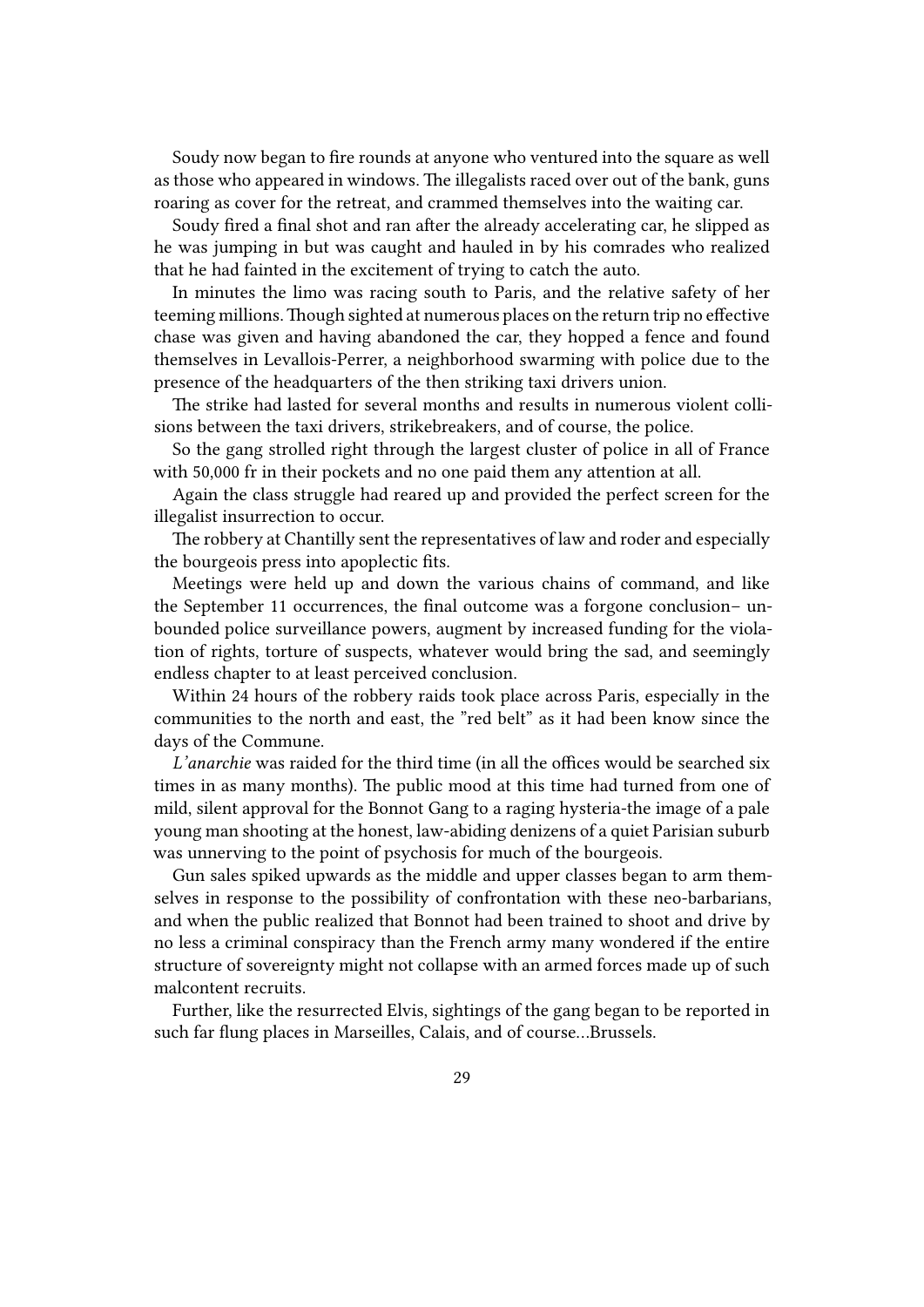In one insident, a Belgian stationmaster opened fire on a group of innocent, and probably stunned passengers convinced that the Bonnot Gang had decided to include train robbery in its repertoire.

In the working class neighborhoods, however, the mood was visibly different; kids exuberantly played "Bonnot Gang" with an unlucky few of the youngsters forced to play cops.

#### **The Gang's Finale: For a Few Bullets More**

After Chantilly, the gang split the proceeds and parted company.

Soudy, seeking some relief from his tuberculosis, traveled to Berck, a seaside health resort. With his paleness and long interludes of coarse, rattled coughing no one expected to him to rejoin the gang.

Everyone else found safe houses and laid as low as possible, fully recognizing that anything appearing to be out of the ordinary could bring the attention of the neighbors and probably the police shortly thereafter.

The gang recognized that huge rewards were being offered for any information and that in working class areas the temptation must have been intense to turn informant.

Further the Surete was doing their best to plant as much suspicion as possible within anarchist circles, driving home the point made by Jouin that the bandits were "discrediting a great ideal," thereby casting the police in the unlikely role of guardians of the purity of anarchism.

The first to fall was Soudy who had been staying with friends at Berck. Jouin had been fed information detailing his whereabouts and as Soudy emerged from his friends him and walked towards the train station five policeman jumped him.

An unidentified informant was paid 20,000fr for the betrayal.

Raymond La Science was next.

He had taken refuge with an anarchist couple Pierre Jourdan and his lover Louise-Marcelline in Paris's 9th *arrondissment*. Louise-Marcelline was evidently the unidentified informer in this case, and as La Science appeared outside the apartment early one morning wearing cycling gear and with a new racing bike he was apprehended.

A search of his cycling shorts revealed sixteen one hundred franc bills and two loaded Browning 9mm pistols.

Monier was next, he had taken to hopping from hotel room to hotel room and had been impressively assiduous in his efforts to remain invisible until he met some anarchist friends for a meal in the boulevard Delessert; the meal party included Lorulot who was well known to the police and they had been tracking him for several weeks.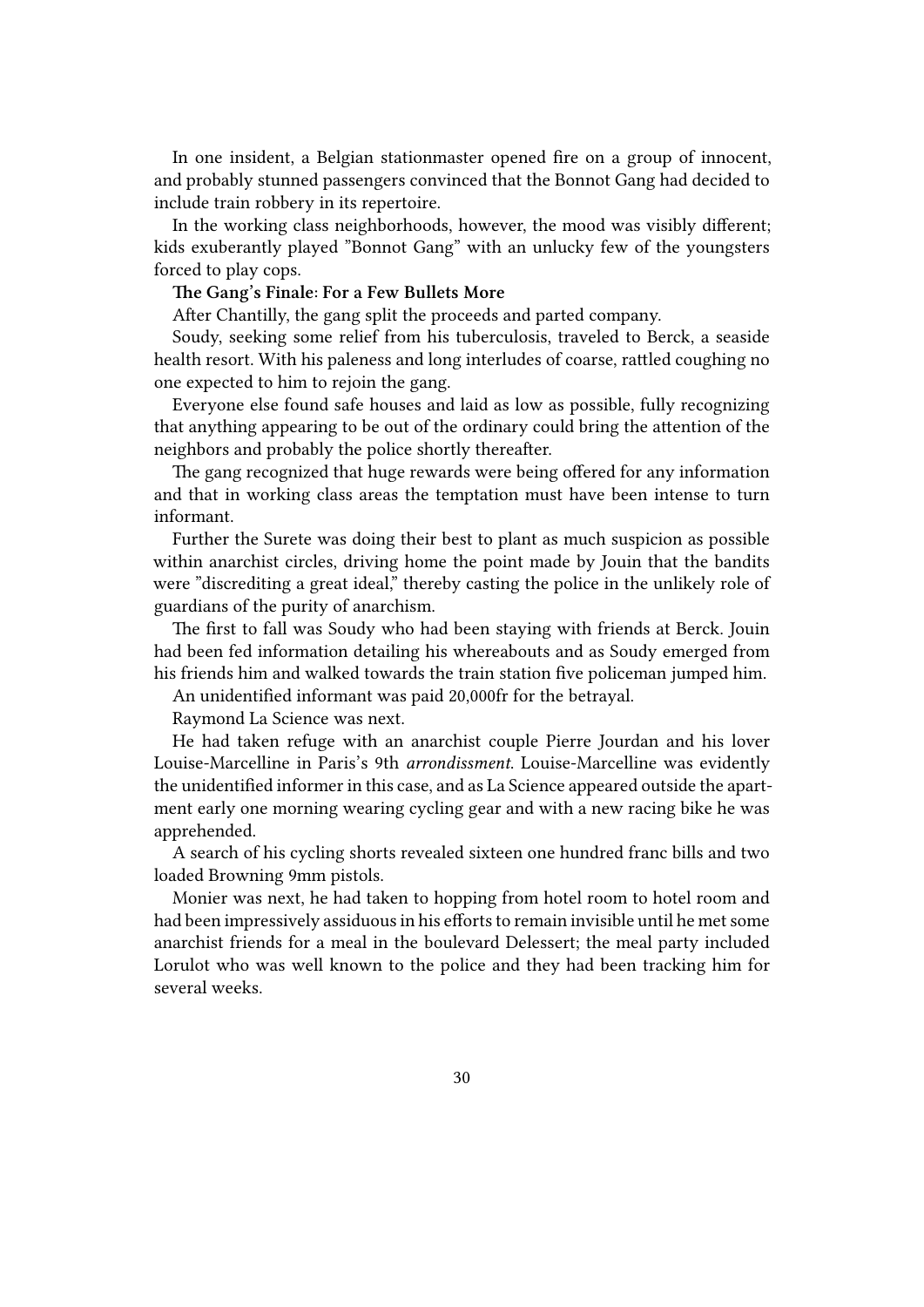The gambit paid off, Monier was immediately identified and followed back to his hotel. Unwilling to wait for him to come out the police forced their way into his room and due to surprise took him without incident.

They noted that he had two loaded 9mm Brownings on the bedstand and had they been less quiet the arrest could have gone very differently.

Bonnot and Garnier would be less easy to take unawares, and they were both poised to take as many cops as possible with them into the abyss.

Bonnot had been staying with a friend Gauzy above his second-hand clothing store. As time gone on Gauzy had become more and more uncomfortable with the situation, and Bonnot, unwilling to remain in a darkened room for hours on end had been out walking several times.

Meanwhile the Surete had patched together some loose leads and decided that many of the "Second hand" shops in working class areas ay well be operated by fences, they had also linked a number of these shops to gang members.

Gauzy had finally prevailed upon Bonnot to find other accommodations, though Bonnot dithered away a day or two deciding what to do.

Gauzy was then surprised to see four bowler hatted men enter his shop on the day Bonnot was to have left, timing it seems was neither on his side nor Bonnot's.

Join introduced himself and stated that he had a warrant to search the premises, and probably hoping that Bonnot had jumped out the window, Gauzy led the detectives upstairs to his apartment.

Gauze fumbled with the key as he unlocked the door and stood back for Join and Colmar to enter, as they did Bonnot who had been reading a paper by the window jumped up and grabbed for a small caliber pistol in his jacket pocket.

Join was on him in an instant, they wrestled and Bonnot, finally getting the pistol in hand fired three shots into the detective, the final bullet through the neck killing him instantly; a perfectly appropriate Stirnerian moment; the triumphant individual destroying the lead coil of the venomous state.

A fourth shot, probably fired from the floor, killed Colmar.

The third detective Robert dashed into the room and finding Co,mar breathing shallowly hefted him on his shoulder and carried him down the stairs.

Bonnot, shoving Join's corpse off him ran down the hallway, through a window and into the street.

His forearm, grazed by a bullet, trailed blood as he ran.

Bonnot spent three uncomfortable nights in the open, finally making it to the garage of an anarchist at the fringes of the gang, Jean Debois, in Choisy-Le-Roi where he spent the night.

Dubois was up early working on a motorcycle when sixteen armed men pulled up in several autos and rushed the garage. Dubois pulled a pistol and shot the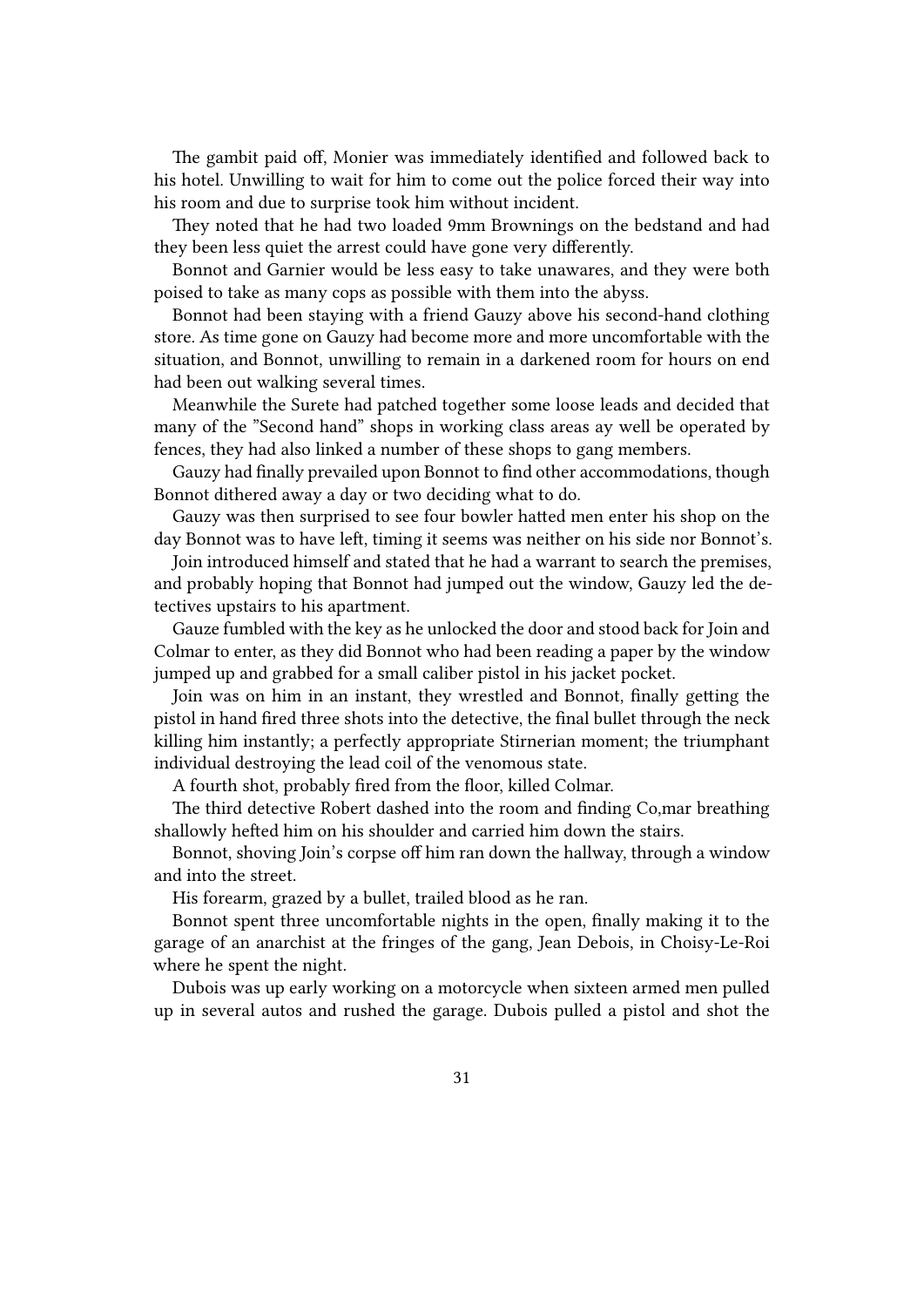detective closest to him in the wrist, but the other cops were ready and he was met with a hail of bullets, one striking him in the back of the neck killing him outright.

Bonnot, wakened by the din from downstairs, grabbed a gun and walked onto a small balcony overlooking the yards and stairs only to find the detectives just ascending to the room.

He fired catching the lead cop in the stomach, and then ducked back into the room to avoid the bullets flying at him.

The detectives summoned help from anywhere they could, including two companies of Republican Guards, a group of locals with pitchforks and shotguns (no, really-pitchforks), and further reinforcements from the Surete.

The battle lasted all morning with thousands of bullets tearing holes throughout the room where Bonnot was firiming from, and Bonnot himself occasionaly walking out on the porch to take a few well-aimed shots at his attackers.

By noon, with the battle effectively a draw; the Surete men decided to try and blow the garage up, with Bonnot inside.

A cart piled with mattresses was rolled towards the building, the dynamite fuse lit and placed next to the wall. The fuse sputtered and died causing the cart once again to roll forwards so that the fuse could be relit-this time successfully, though the charge was insufficient to destroy the garage.

Third time's a charm, with the dynamite charge this time large enough to level the building.

Bonnot, still alive though barely breathing was rushed to the hospital, but died en rote.

Two days later Bonnot and DuBois were buried surreptitiously in the paupers of the cemetery as Bagneux. The graves were left unmarked so as to preempt any remembrance ceremonies.

This left Garnier and Valet at large and the Surete detectives were justifiably concerned.

Garnier had sworn in his letter to *Le Martin* to deal swiftly with informers and he was serious about the threat.

One of the men whom Garnier was sure had sold information to the police was Victor Granghaut, who had prearranged Carouy to stay with him; he was subsequently arrested the very same night.

Garnier had caught a train to Lozere and there waited for Victor to return from work. Victor and his father were walking back home from the station when Garnier stepped out of the bushes and in spite of the father's pleading and attempts to protect his son with an umbrella shot him once in each leg stating, "That will teach you to inform on Carouy."

The final battle took place in Nogent where Garnier, his companion Marie, and Valet had rented a suburban Bungalow.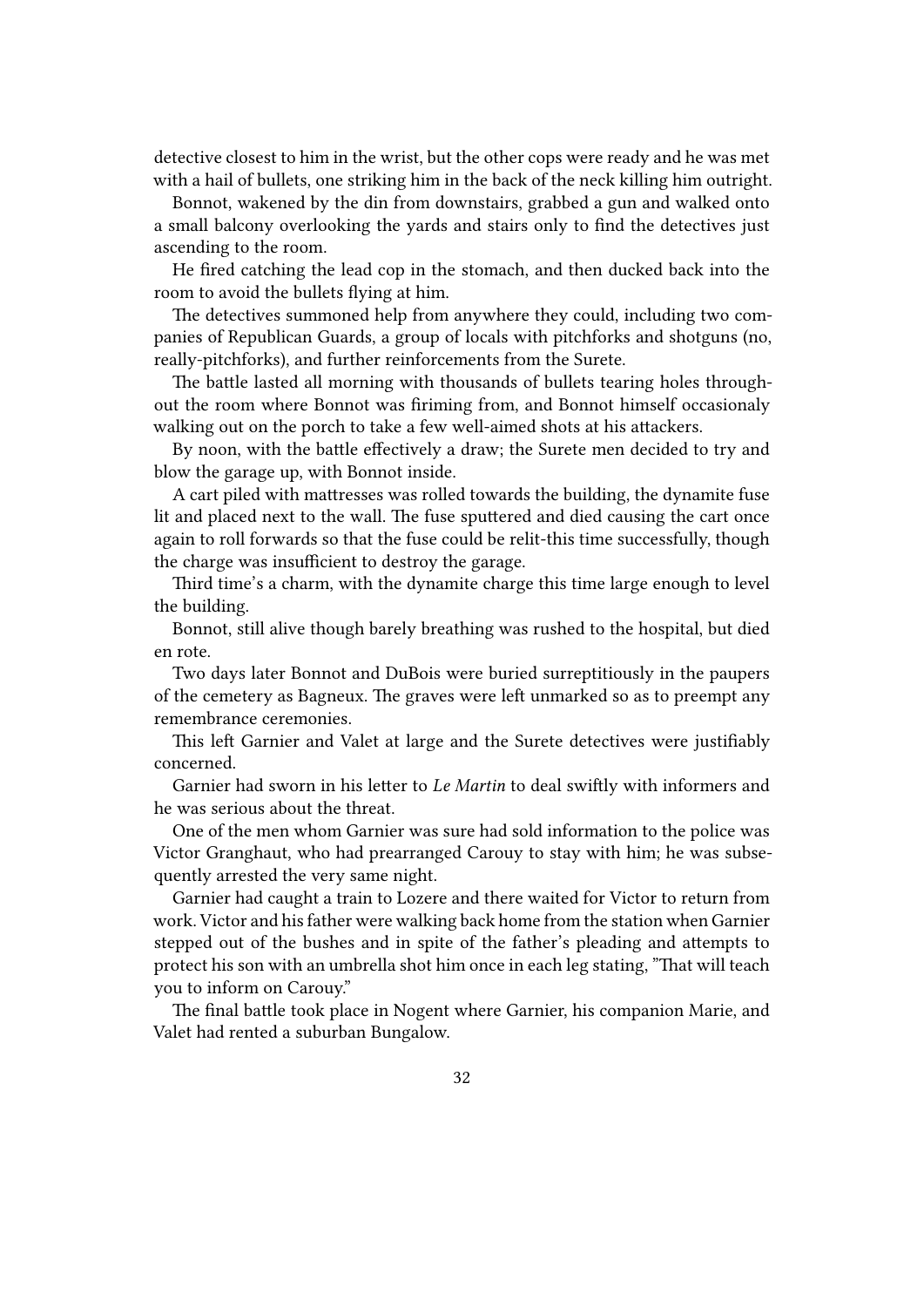The two men had been recognized on a bus to Nogent and it didn't take long for the police to identify the house that had been recently rented to three suspicious newcomers.

The illegalists were just finishing preparations for a simple vegetarian dinner when Valet, standing in the back yard taking in the air was accosted by a man wearing a red, white and blue sash who called in, "Surrender in the Name of the Law."

Valet realized immediately that the gaudily clad man wasn't a neighbor, and put a few rounds into the air as he dodged back into the house.

The gun battle that then erupted was fierce even by the standards of Bonnot's last stand.

A cease-fire was called for and the detectives yelled in for the men to surrender. Marie ran out of the house into the hands of the detectives.

The two anarchists downed water and forgetting their restrictive diet, also drank some coffee to stay alert, though neither had any time to eat.

They then made themselves ready for the end.

They piled the francs they had stolen in the middle of the floor and burned them. They both stripped to the waist and loaded clip after clip of ammo for the seven 9mm Brownings in their possession, though they had no cartridges for the Winchesters which would have been infinitely more useful, and accurate, in the static gun battle that they were engaged in.

After Garnier had made sure that Marie was safe the battle rejoined with gusto. As time went on the odds became increasingly ridiculous, eventually it was estimated that the anarchists were outmanned by a ratio of 500 to 1.

The two managed to hold out to midnight, a full six hours, when with the aid of sappers the house was finally destroyed by a blast of melinite.

The combatants on the side of the law made their way into the rubble and the brave detectives of the Surete shot both men, still alive, twice in the head, in direct violations of "standard" police procedures.

The bodies of Garnier and Valet were laid to rest very near the graves of their comrades in arms, Bonnot and DuBois.

Finally, there were those who had been arrested and now face trial, a total of 18 men and three women (Rirette, Marie, and Barbe) - a girlfriend one of the outlying gang members).

The prosecution knew it had very little to go on, not one of the defendants was talking, the evidence was weak, very circumstantial and ultimately compromised in most cases by shoddy police work.

In fact there was no way that the prosecutors could state with any certainty exactly who had participated in what robbery. The accused languished in prison until 3 February 1913 when the court began to hear evidence.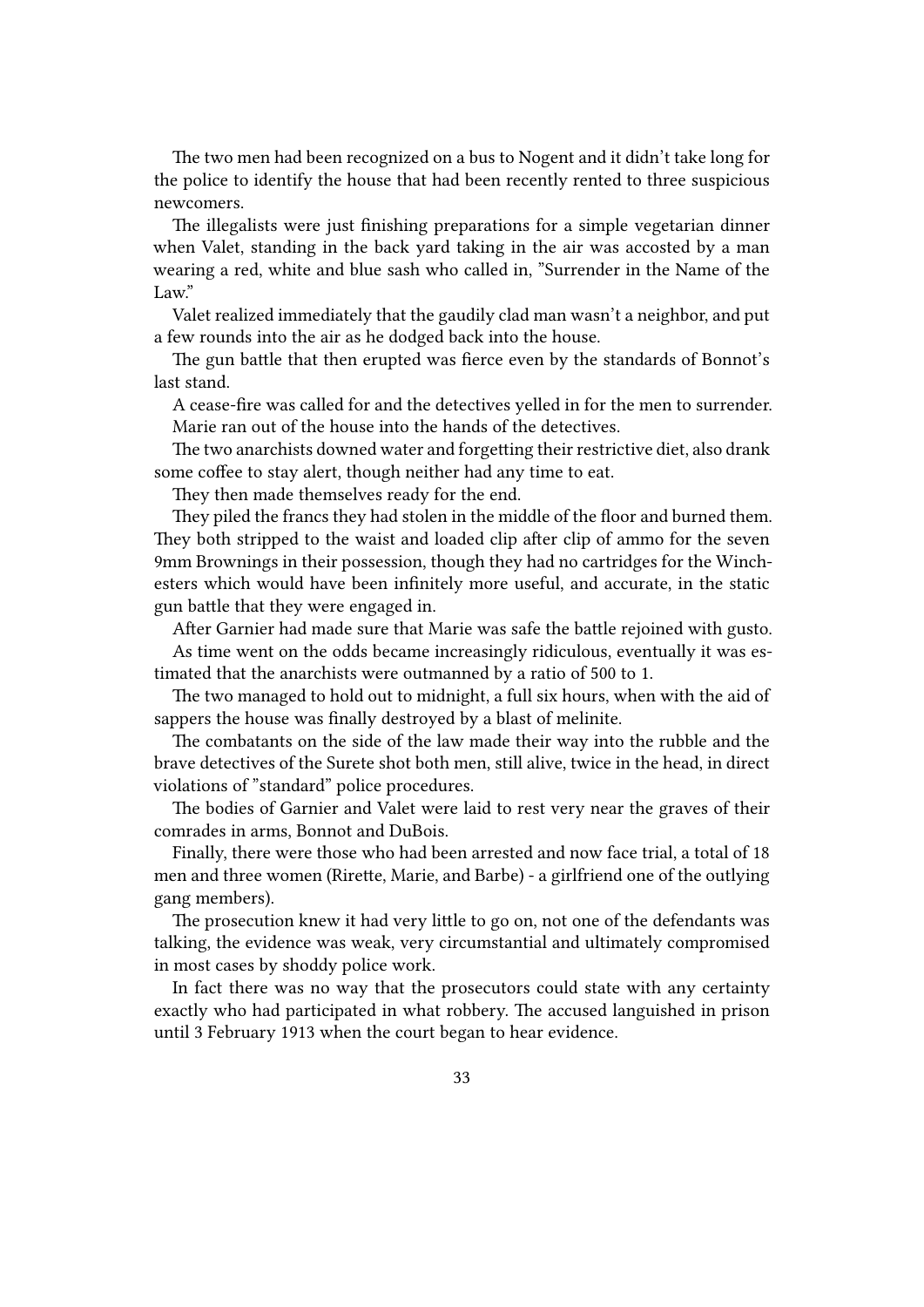In the interim Victor and Rirette began a rapid backpedal from what had been written in *I'anarchie*, complaining it had been misinterpreted, and that much of what they had said at meetings like the *causeries poplaires* went unrecorded and directly contradicted material that had appeared in printed - basically casting themselves in the role of the "honest intellectual" versus the "criminal illegalist" that the other defendants obviously were.

The final decision of the court and the sentences of some of the defendants follow:

The three women and Rodriguez the fence - **Not guilty**

La Science, Soudy, Monier- **Guilty**; Guillotined 22 April 1913

Kibalchich - **Guilty**; five years in prison, five in exile.

Of the three defendants sent to the guillotine, they all died well (that is, bravely and without regret).

Of the two "honest intellectuals" Kibalchich eventually changed his name (to Victor Serge) and his politics, joined the Bolsheviks, worked closely with the leftcommunists and later Trotsky only to be deported by Stalin in 1937.

Like his friend Trotsky he eventually made it to Mexico where he died of natural causes in 1947- though how he avoided the Stalinist ice-pick is hard to fathom.

Rirette spent the rest of her life damning the anarchists as publicly as she could - coming to the conculsion in her memoirs serialized in the bourgeois *Le Matin*, "

…behind illegalism there are not even any ideas.

Here's what one finds there: spurious science, lust, the absurd and the grotesque.

Maybe she did "get it" after all…

**Parting shots**

The history of illegalism doesn't end here, a few others have stepped forward and picked up the theory and the weapons that death had pried from the mouldering hands of the Bonnot gang.

These include the Italian/German Horst Fantazzini, an individualist anarchist, who robbed his way across Europe during the 60s and 70s with a flair as yet unmatched among the criminal classes.

In one holdup he fled successfully on bicycle, he escaped from prison several times, and when a teller fainted during one of his bank robberies he sent her roses the next day. The press dubbed him the "kind bandit" thereafter.

He wrote an account of his escape from Fossano prison, which was eventually made into a movie *Ormai e fatta!*

Fantazzini died in 2001 in a prison infirmary.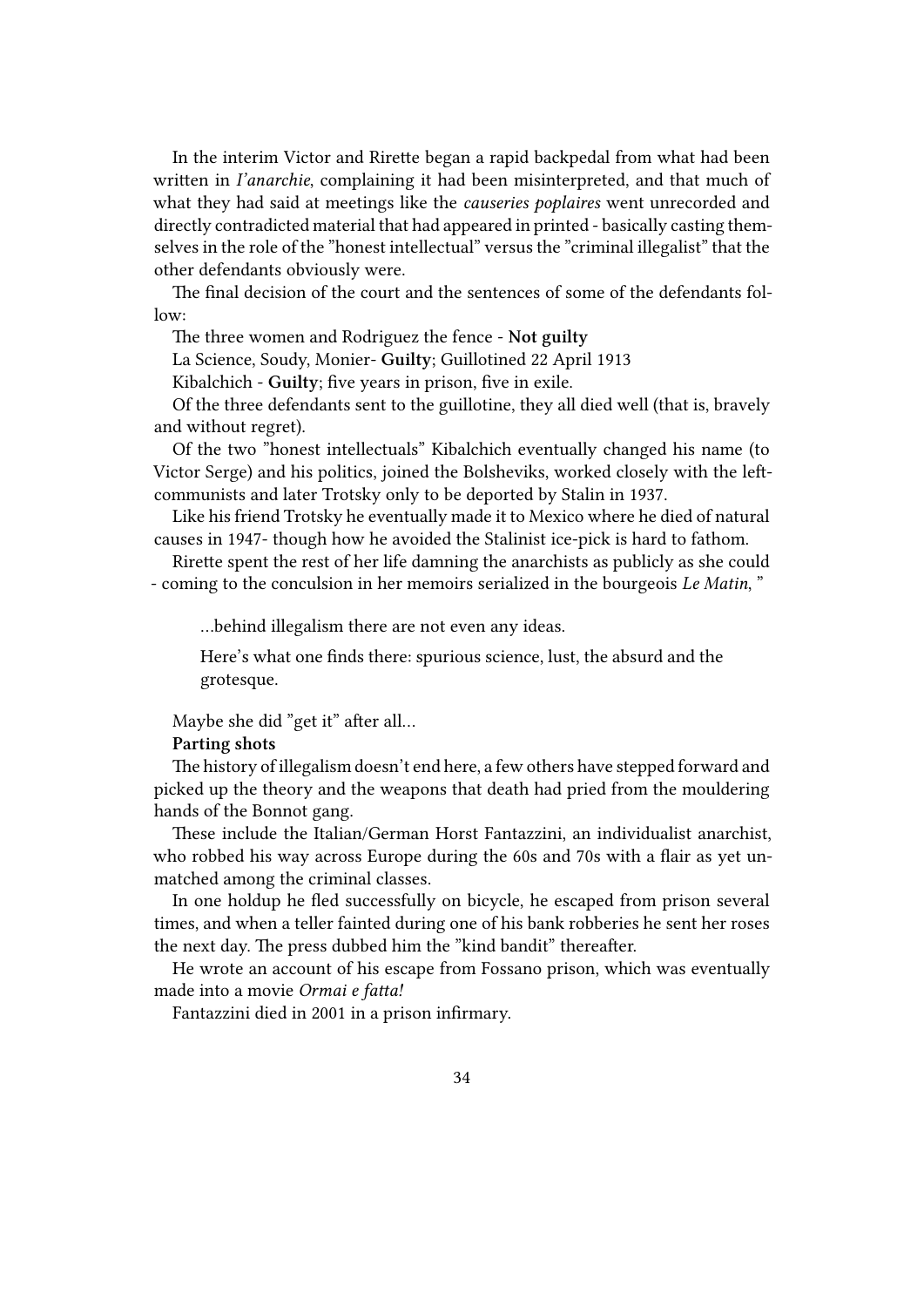One of his daughters built a website to commemorate the life and exploits of her father (horstfantazzini.net) which is fun to look through.

As of today, the life and written works of Alfredo Bonnano continues the theory and praxis of illegalism and any one of his articles is worth a read.

In terms of contemporary social movements the Yomango is an ongoing social phenomenon in South America, Spain, and Italy devoted to open socially informed shoplifting conducted *en masse*.

The movement is going strong and since the world economy hit the skits in 2008 has if anything grown and become more accepted, to the point of being endorsed by several non-anarchist Spanish trade unions, who periodically sponsor mass shoplifting outings for their members.

There are obviously many other forms of illegalism that have been tried and used in the anarchist milleux and the above review is in no way an exhaustive account.

As an example all forms of squatting are by definition, illegal, regardless, the practice is engaged in, and approved of, by virtually every permutation of current anarchist theory or movement, and is usually justified in a conceptual framework that looks and tastes very illegalist.

In a practical sense; not all illegalists are squatters, but all squatters are illegalists.

Continuing on in a pragmatic manner, illegalism also provides some interesting insights into the ongoing conundrum of organization as it applies to anarchism.

Of note is the fact that while Bonnot and company had no formal structure, no rules for decision making, and little to say on the issue of organization, they do seem to provide some answers on the subject.

One of these solutions is the turning on its very head of the question of organization, which usually begins with the question, "what type of structure shall we create?"

The illegalists, however, in the example provided by their activity began with the question what shall we do, what activity is required for the successful realization of this project. Then based upon what it is that a group is seeking to accomplish, the structure required to realize the activity comes into being.

Each of these solutions then is also tempered by the principle on its ability to realize the needs and desires of the individual, to safeguard her autonomy against the ever present likelihood that organizations will tend to blunt and ultimately deny the sovereignty of individual in favor of the growing power of the collective, especially with the passage of time.

*In extremis* some organizations exist whose sole purpose is to maintain their own existence, the nation-state is a good model of such circuitous existential theory, and certainly the police and the military are prime examples of the mailed fist that does nothing save preserve the sovereign status-quo, and eliminate any con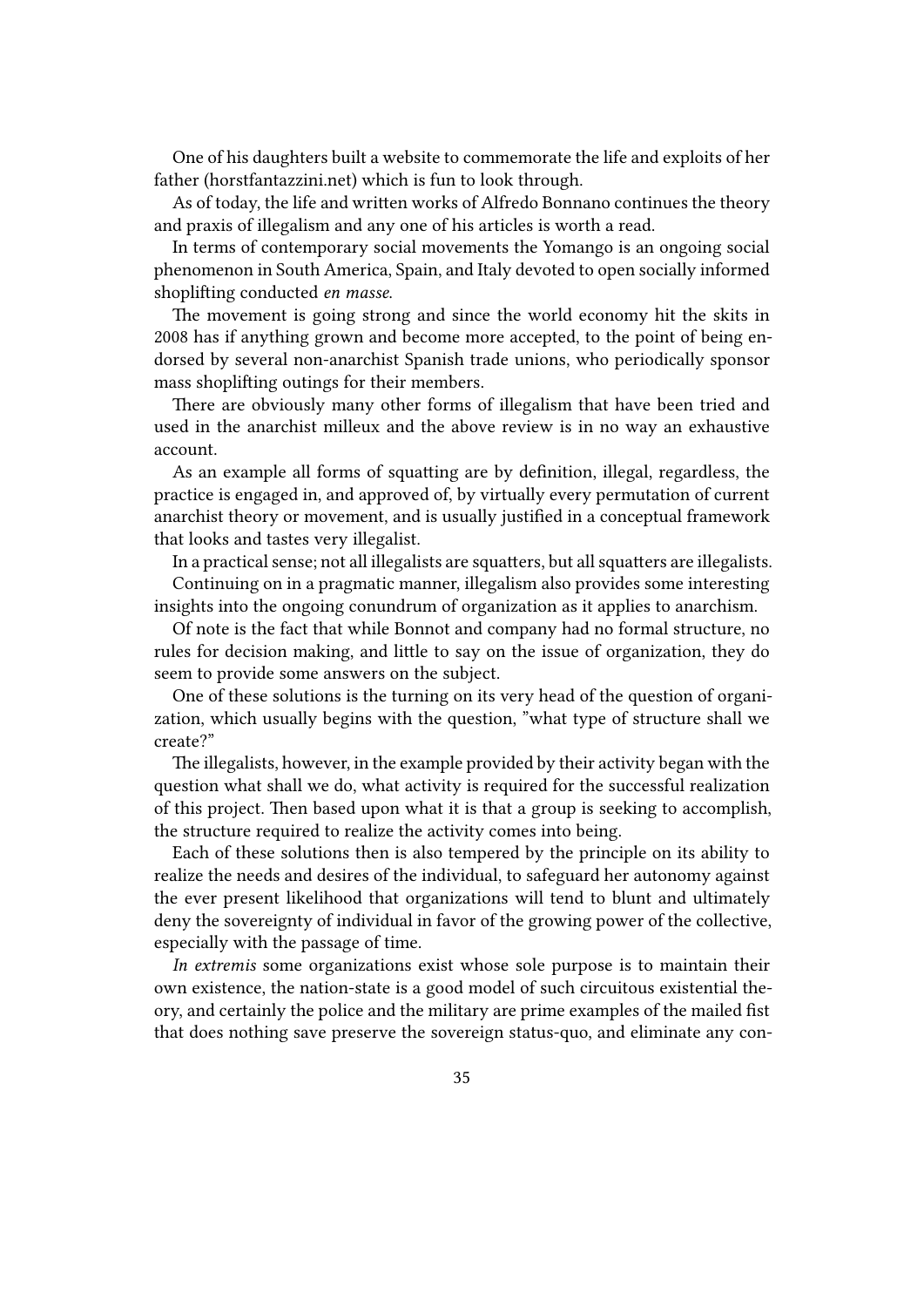testation that could lead to either radical internal change (a relative impossibility) or insurrection.

The absurdity of the argument is often laid bare when fundamental principles are used to justify their own destruction.

The Occupy movement, for all its weakness, provided a perfect example of freedom of speech being justified to destroy freedom of speech - you can say whatever you want, just not at night, not in a public park, and not in New York.

Alternatively there is the example of military versus militia organization in the Spanish Civil War; a puzzle that probably accounted for numerous sleepless nights for Durruti and other FAI militants during the late summer and fall of 1936.

In this case the strategic objective of winning the war did little to inform the structure of the militias; rather the decade/century milita configuration was far better suited to either the type of affinity group actions that the FAI excelled at, or at one step remove, the strike or insurrectionary committees, either regional or national in scope, that the CNY had utilized for its industrial conestation or the outright seizure of villages and towns and the inevitable declaration of "communismo libertario".

Durruti, in one of his moments of clarity, voiced the concern that the "discipline of indiscipline" was proving to be an ineffective tactic with which to fight a civil war.

I have no answer as to how the Spainards should have structured their militias, rather I am convinced that their chosen organization was sufficiently flawed as to allow them to lose twice, first to the Stalinists, and then to the fascists.

The simple, elegant illegalist "solution" to the problem of organization was neither new nor particularly innovative. The raiding parties of the Great Plains tribes were comprised in a very similar manner.

The "solution" then consists of a structure that is temporary– that ceases to exist past the accomplishment of the strategic goal for which the organization was brought into existence. The organization allowed for each of the individuals involved sufficient input so as to satisfy the need for participation in decisions that affect ones own life, especially those decisions that may lead to the maiming, capture or death of the organizations members.

Each of the individuals involved understood their various responsibilities and that knowledge allowed for tasks to be completed quickly and completely without the need for oversight (administration) nor the attendant operationalizing factor of oversight - discipline, and its sustaining hierarchy motivating principles - punishment and/or reward.

The illegalists also represent one of the last glowing embers of the association of anarchist with utopia; which would be brought back into a raging conflagration some seventy-five years later with an unlikely mixture of anti-civilization,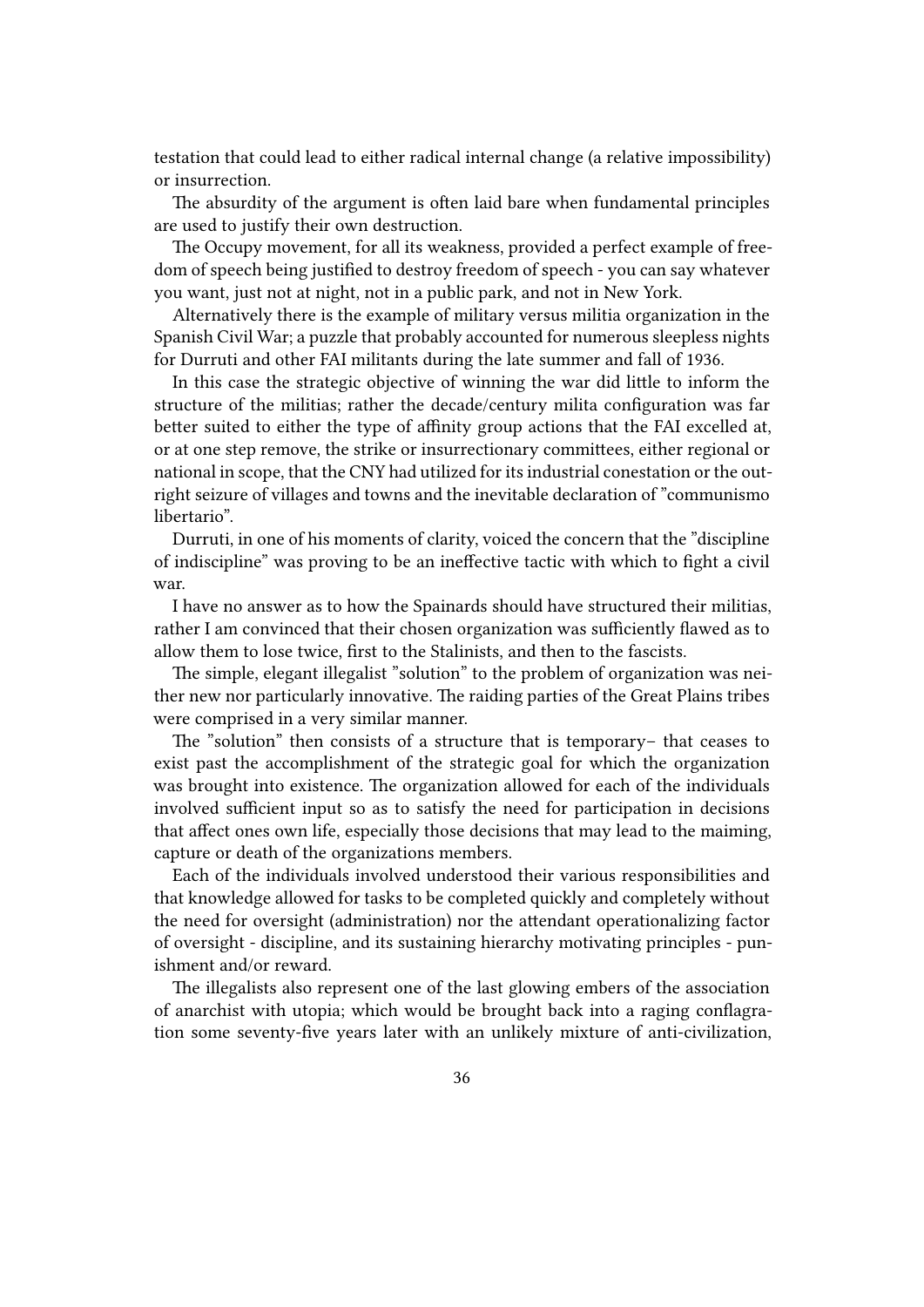anti-technology theory, the resurgence of combative, mobile affinity groups best exemplified by the "Vermont Family," urban squatters, and the re-discovery and re-popularization of 120 years of anarchist theory and history (including the Situationists and the Frankfort School) by a well-connected group of writers, journalists and theorists linked together through zines, mail, and who found each other via the ultimate underground print media clearinghouse, *Factsheet Five*.

This strange mix of theory, personality and history would be brought to a near explosive mass via the catalyzing addition of various meetings and events including the 1986-1989 Continental Anarchist Gatherings (Chicago-SF-Toronto) and the Tompkins Square Park Riot of August 1988.

Grinding back to the 19th Century - Marx and Engels would use the term utopian as a way to criticize and infantalize not only the those thinkers who had swum in the waters of socialism, communism, and revolution prior to their arrival, additionally the anarchists, especially Bakunin, would use the term utopian as an insult for all comers as they vied for political pre-eminence among the various population strata most likely to participate in revolutionary upheavals.

In the case of Bakunin the epithet was hurled without acknowledging the obvious and gnawing truth that most of anarchist theory and praxis was, in fact, pretty utopian.

The Paris Commune provided the political upheaval that materialized as the fork in the road that would effectively split the various revolutionary currents into utopian (anarchist) and anti-utopian (Marxist) camps.

Using then select activities of the Commune to illustrate this marked dichotomous political vision and simultaneously as real events that stirred the acrimonious stew then brewing between Marx and Bakunin, lets see what the Communards did that produced such antipathy - for the Marxists the high water mark of the uprising may be the Commune's outlawing of night work for bakers, a solid practical step towards socialism without a blemish of the idealistic or heroic, without any revolutionary mumbo-jumbo that they accused their adversaries of engaging in.

For the anarchists the destruction of the Vendome Column was the insurrectionary act *par excellence* - with all the possibilities the action entailed, the death (regicide? arcicide?) of imperialism, militarism and nationalism, the proof of the malleability of the urban landscape to meet the needs of people, and finally the outrageous, side-splitting comedy of watching the bronzed, granite, phallus tumble grandly and flaccidly to the ground.

Not surprisingly the author of the night work legislation was Leo Frankel, a devoted follower of Marx, and the destruction of the Column was the brainchild of the artist Gustave Courbet, an admirer of both Proudhon and Bakunin.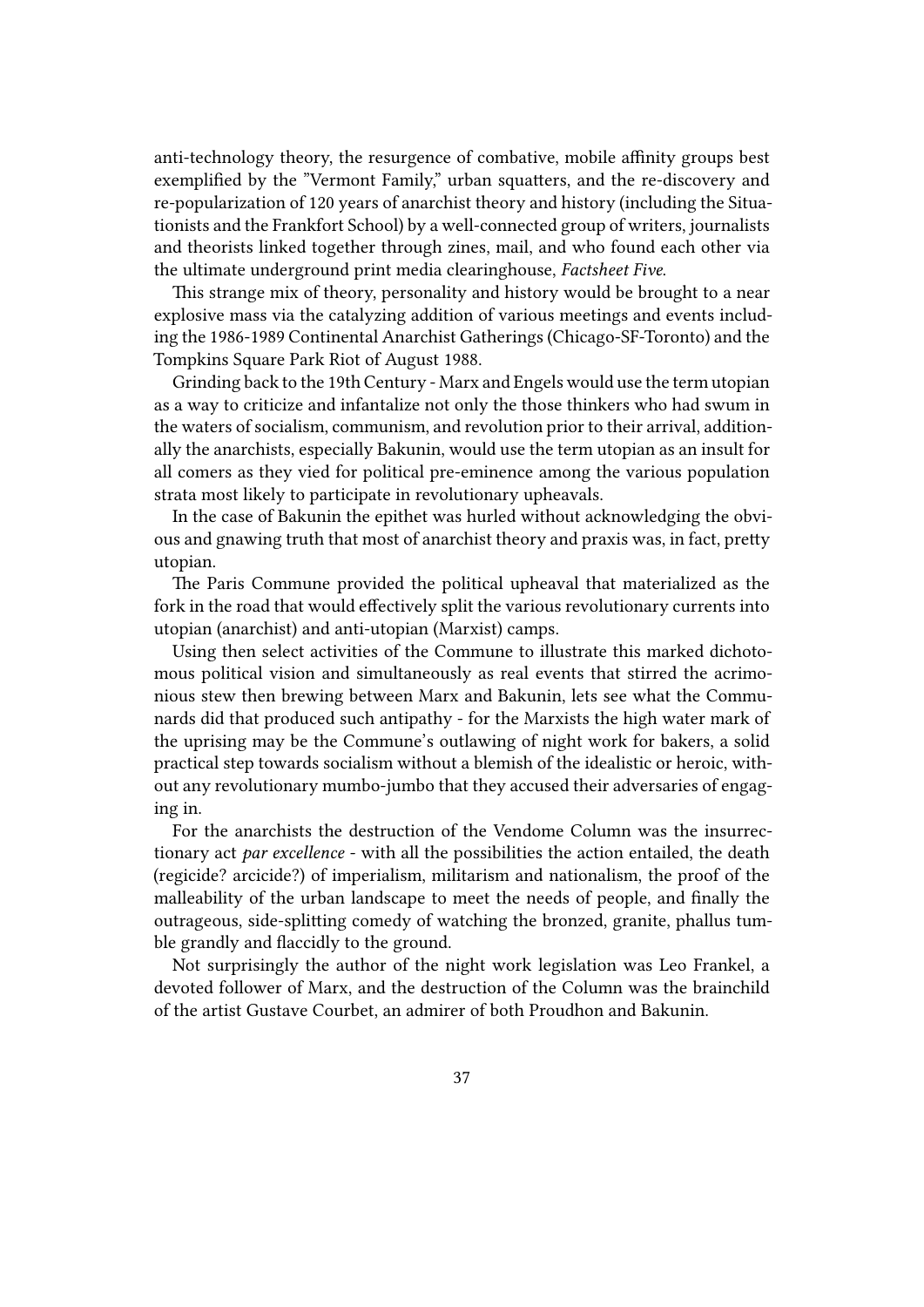Pushing on from the Commune into later European history one sees this dichotomy grow ever more striking, ever more profound.

The anarchists became the midwives of week long Social Republics, of risings doomed before the first shot was fired, of being the guardians of insurrection that is "nowhere" because it is realized and dreamed of everywhere.

In the mind one sees the image of a Spanish peasant unable to read but staring at and moving rough, calloused fingers over the pictures of black flags and various images that adorn the latest issue of *La Revista Blanca*.

Anarchism is utopian because the anarchist vision is sublime, transcendent; even the poorest, most uneducated worker could viscerally relate to a future where bosses and work had been destroyed in favor of play as the dominant economic activity and a grand illuminating equality of resources, wealth and opportunities to learn and attain knowledge, and finally to participate directly without mediation in decisions that affected one's life.

Unlike the Marxist who envisioned a society very like the one she lived in, only in the communist world the workers were the masters, not the slaves. Marxism is anti-utopian because the communist vision is of a society where nothing, other than the class makeup of the new bosses, has changed.

The advent and activities of the illegalists, and the concurrent rise of the most possibillist of anarchist tendencies, anarcho-syndicalism, replayed in miniature the split that occurred after the Commune.

In this instance the reinsertion of utopian currents into anarchism, accomplished as the result of the individual writings of Zo d"Aza, among others, was offset by the growth of the syndicalist tendency, including the uptick in the census of various union bodies, especially those associated with the Confederation General du Travail in France, the IWW in the US and Australia, and of course the proliferation of soviets in Russia.

The strength of the syndicalist argument ultimately being contained in the nonutopian, practical method of building unions as the seeds of the new society, and also providing structure as the post-general strike world and how industry would be changed from a generator of profit to a liberator of human aspirations.

Of interest too is the seeming confusion that reigned at the "top" of these organizations especially the IWW, where Bill Haywood would respond as to whether he had read Marx's *Capital* with the snappy rejoinder, "No, but I have the marks of Capital all over my body."

This sentiment is echoed by Joe Hill, who while rotting in prison during the months that the State of Utah was figuring out the easiest way to justify his murder was asked by a local journalist whether he was a Marxist, to which h responded with the simple, and avowedly untrue, "Yes, I am and always have been."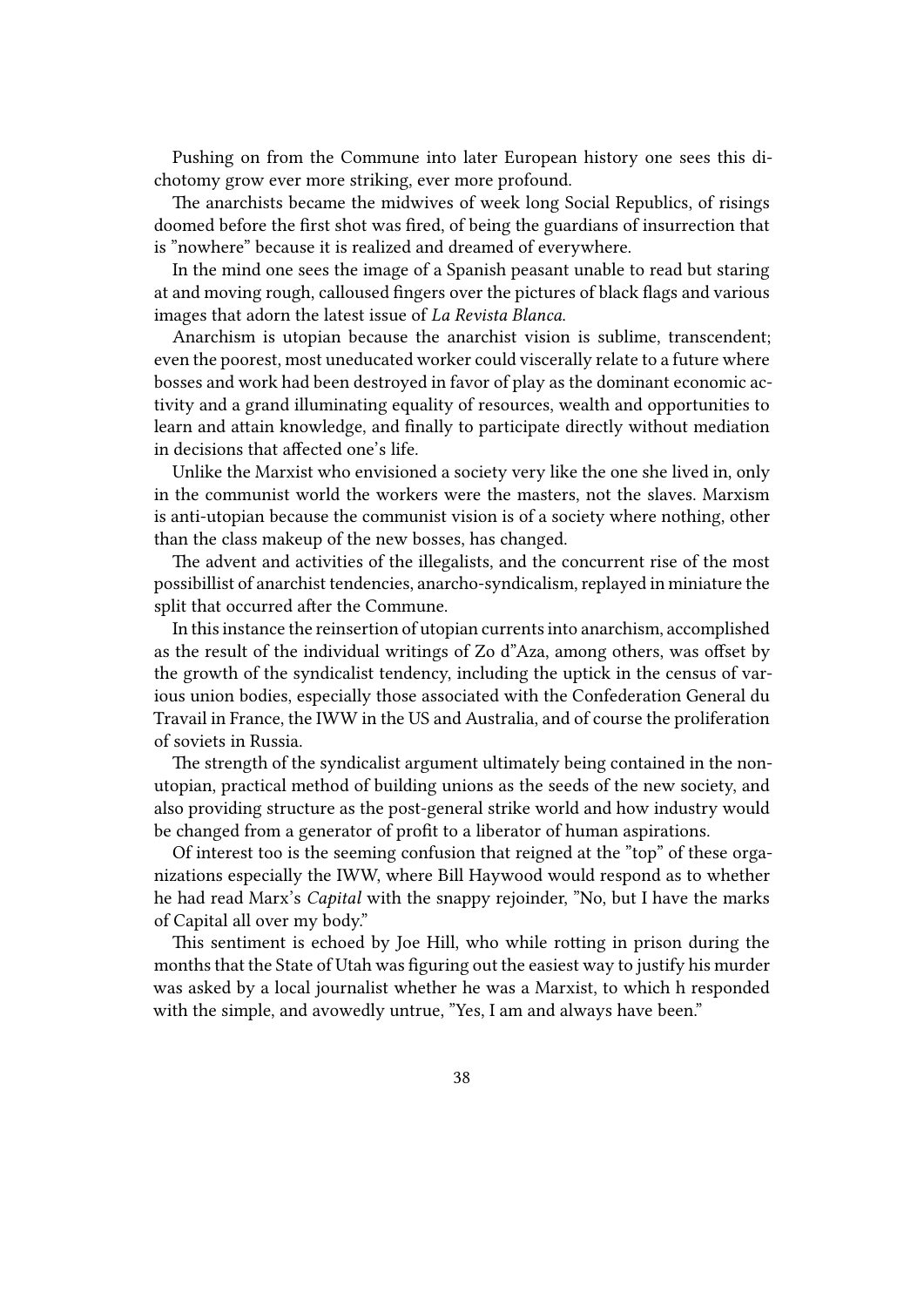Therefore as syndicalism sough to reject as much as possible the smear of utopianism , the closer the leaders and rank and file edged towards proclaiming the organization and its members Marxist.

The illegalists on the other hand never stood back from the glaring utopianism that characterized much of their theory.

Certainly Kibalchich was sufficiently clear in his theoretics that he acknowledged the basic utopian ism that animated much of individualist anarchism, he was equally solid in translating illegalist activities into the living breathing insurrection that was then being fought out. Not to be put off to some great event scheduled to occur in the next few centuries, but a battle that was joined daily by the adherents of illegalism, and their supporters.

In this sense the insult to the anti-utopians was two-fold, yes we are utopians, and yes we are utopians operating on the terrain of utopia - now - not in some farflung future where our children's children will form of the general staff of an as yet unborn insurrectionary militia.Finally its also important to note the fundamental violence that such theories do to the Marxists, and some anarchists, who believe that only when the time has become ripe, through the collapse of the wage and profit system, the downhill slide from peak oil, or the moment when everyone, in a vast global pre-frontal cortex explosion of wisdom realizes that the total amount of debt, individual, sovereign, and corporate exceeds the total number of all possible form of profits and incomes with which to make the payments will a revolution become a viable alternative to the species.

As opposed to the very general utopian notion that basic human individual desire and need will be the sole motivating factors that will push the species from where it is now into the great necessity; utopia.

Finally, the real arguments made against illegalism were that of an early, seemingly meaningless death.

So I'll let Marcuse who stood with one foot in Marxism and other in utopia bring this essay to a conclusion,:

Under conditions of a truly human existence, the difference between succumbing to disease at the age of ten, thirty, fifty, or seventy, and dying a "natural" death after a fulfilled life, may well be a difference worth fighting for with all instinctual energy.

Not those who die, but those who die before they must and want to die, those who die in agony and pain, are the great indictment against civilization. They also testify to the unredeemable guilt of mankind. Their death arouses the painful awareness that it was unnecessary, that it could be otherwise. It takes all the institutions and values of a repressive order to pacify the bad conscience of this guilt.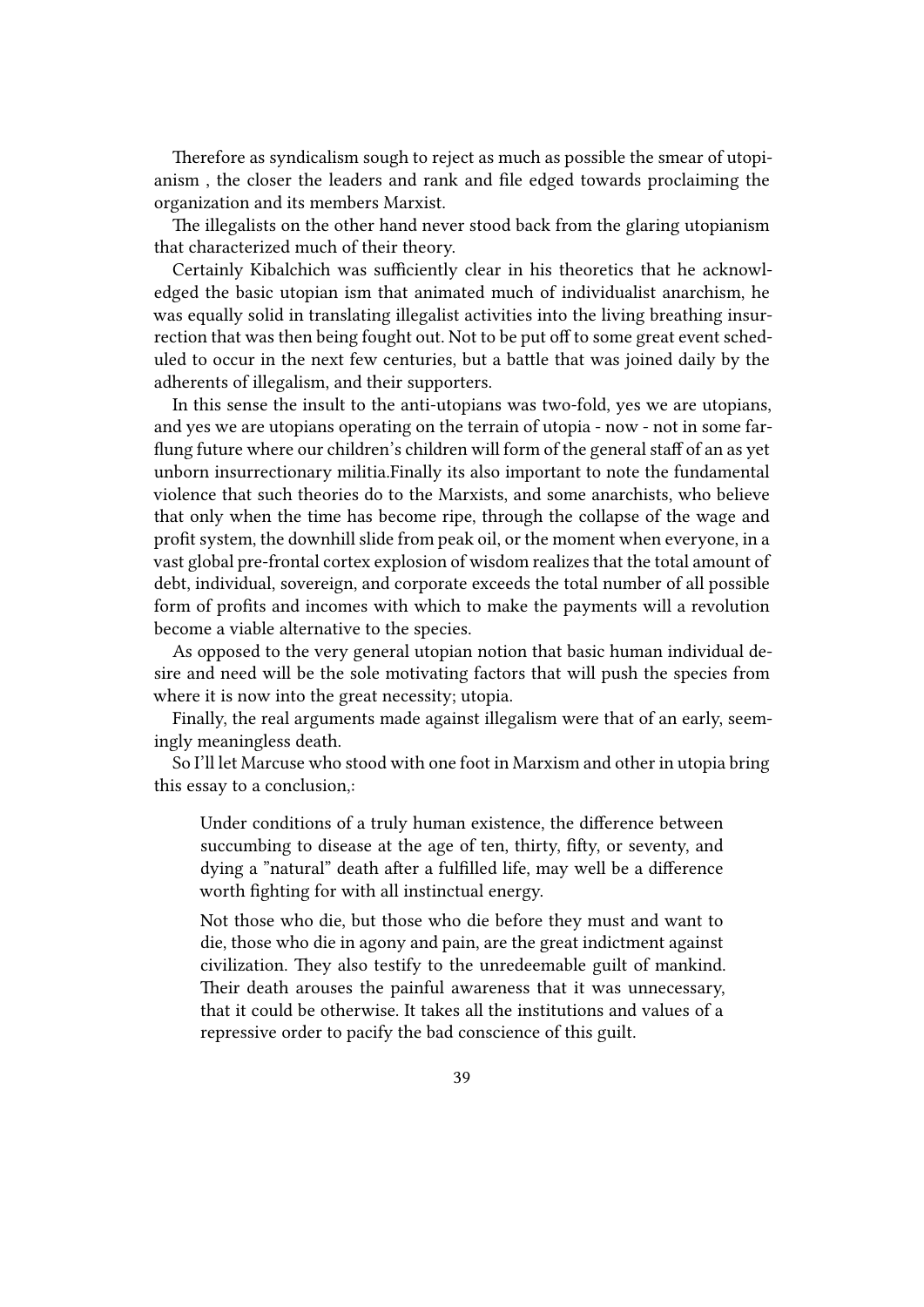Once again, the deep connection between the death instinct and the sense of guilt becomes apparent. The silent "professional agreement" with the fact of death and disease is perhaps one of the most widespread expressions of the death instinct – or, rather, of its social usefulness.

In a repressive civilization, death itself becomes an instrument of repression. Whether death is feared as constant threat, or glorified as supreme sacrifice, or accepted as fate, the education for consent to death introduces an element of surrender into life from the beginning – surrender and submission. It stifles "utopian" efforts.

The powers that be have a deep affinity to death; death is a token of unfreedom, of defeat. Theology and philosophy today compete with each other in celebrating death as an existential category: perverting a biological fact into an ontological essence, they bestow transcendental blessing on the guilt of mankind which they help to perpetuate – they betray the promise of utopia.